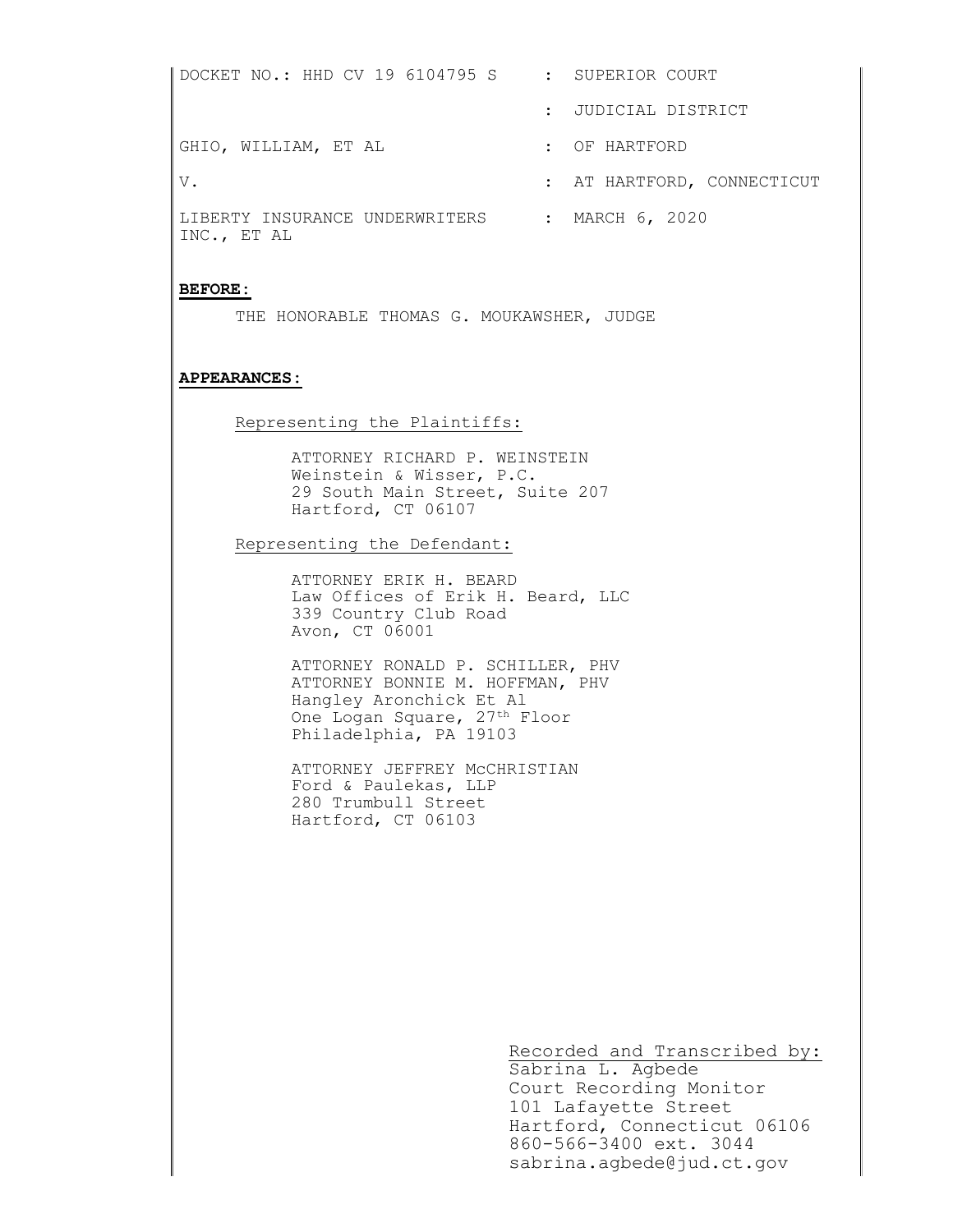| 1              | PROCEEDINGS COMMENCE                               |
|----------------|----------------------------------------------------|
| $\overline{2}$ | THE COURT: In Ghio and Liberty Insurance           |
| 3              | Underwriters, may I have the appearances of the    |
| 4              | parties, starting with the plaintiff, please?      |
| 5              | ATTY. WEINSTEIN: Richard Weinstein for the         |
| 6              | plaintiffs, Your Honor.                            |
| 7              | THE COURT: All right, good morning.                |
| 8              | ATTY. WEINSTEIN: Good morning.                     |
| 9              | ATTY. SCHILLER: And for Liberty, Your Honor,       |
| 10             | Ronald Schiller, pro hac vice has been approved.   |
| 11             | THE COURT: Right. Good morning.                    |
| 12             | ATTY. HOFFMAN: Bonnie Hoffman, Your Honor.         |
| 13             | THE COURT: Good morning.                           |
| 14             | ATTY. BEARD: Good morning, Your Honor.             |
| 15             | Erik Beard for the Back9 insureds. I understand    |
| 16             | there's going to be a discovery issue involving us |
| 17             | today.                                             |
| 18             | THE COURT: Very well. Good morning.                |
| 19             | ATTY. MCCHRISTIAN: Yes, good morning, Your         |
| 20             | Honor.                                             |
| 21             | Attorney Jeff McChristian from Ford and            |
| 22             | Paulekas, local counsel.                           |
| 23             | THE COURT: All right. Good morning.                |
| 24             | All right, so I understand we are -- we are here   |
| 25             | to talk about discovery, but also the motion to    |
| 26             | strike. Is that correct? That's what I understood  |
| 27             | my calendar showed.                                |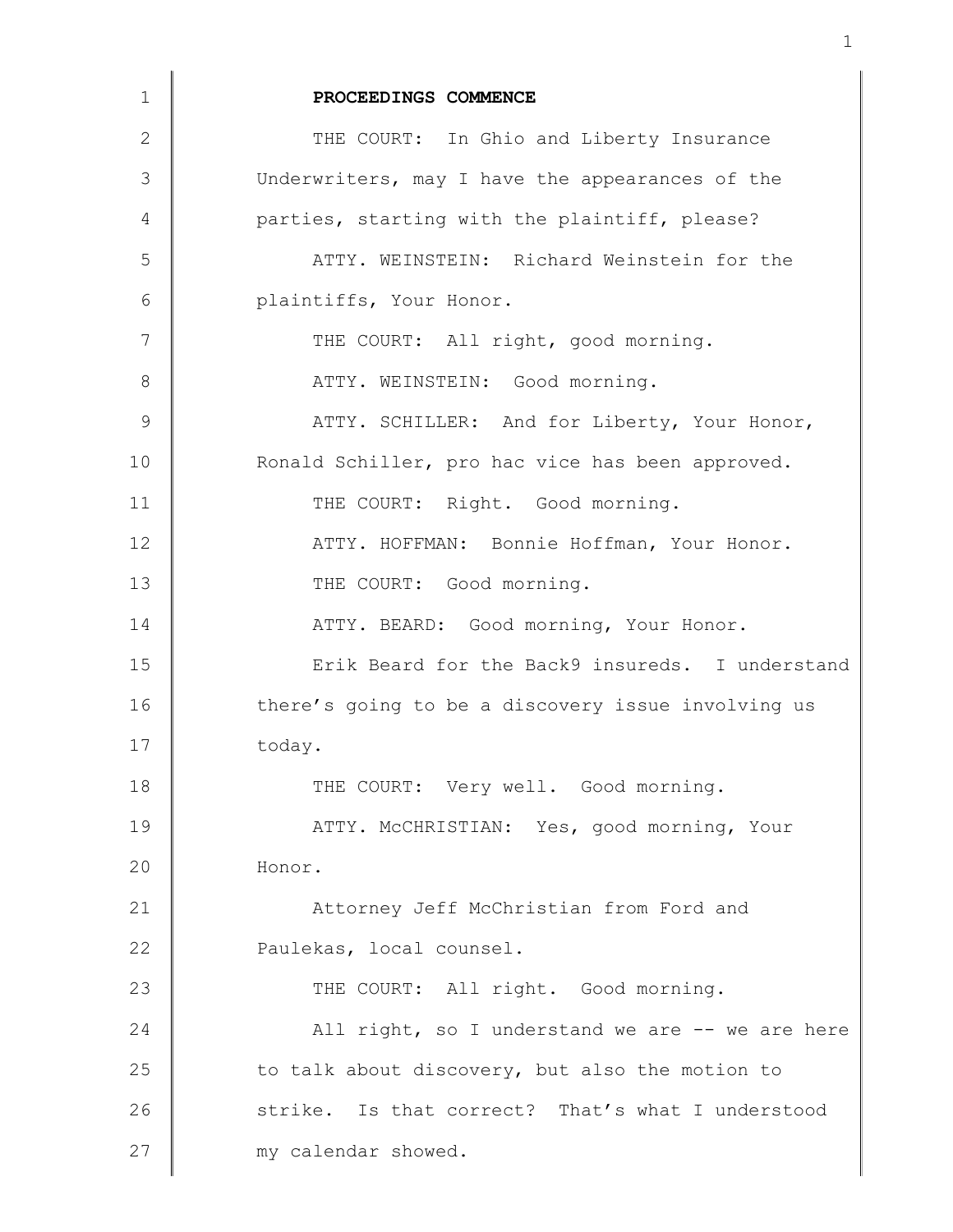1 | ATTY. WEINSTEIN: That's what I understood, Your 2 Honor. 3 THE COURT: All right, very good. 4 ATTY. WEINSTEIN: And we have until 10:00 is my 5 | understanding; Your Honor's on trial. 6 **6** THE COURT: Indeed.  $7 \parallel$  So, and that -- because of that, I -- I perhaps 8 haven't studied the matters as closely as I might 9 U ike to, what came to my mind -- in reading the 10 documents on the motion to strike is focusing on 11 the -- on what interest the Back9 insureds have in 12 this particular proceeding that would suggest that 13 they would have to be notified. 14 **ATTY. WEINSTEIN:** If the stipulation is declared 15 | null and void, then the limitation in regard to our 16 ability to sue them is also negated, it's nixed. 17 And Your Honor, this case is -- the issue is so 18 easily resolved. In footnote 3 filed by Liberty, 19 | Liberty said if necessary, they will give notice and 20 file the certificate. All they need to do that is 21 dadmitted and provide that, and they've satisfied 56-b 22 **Julie 1** of the Practice Book --23 THE COURT: Well let me --24 | ATTY. WEINSTEIN: -- 17-56, yes. 25 THE COURT: Yeah, let me ask a follow-up 26 **question** to that. 27 | ATTY. WEINSTEIN: Sure.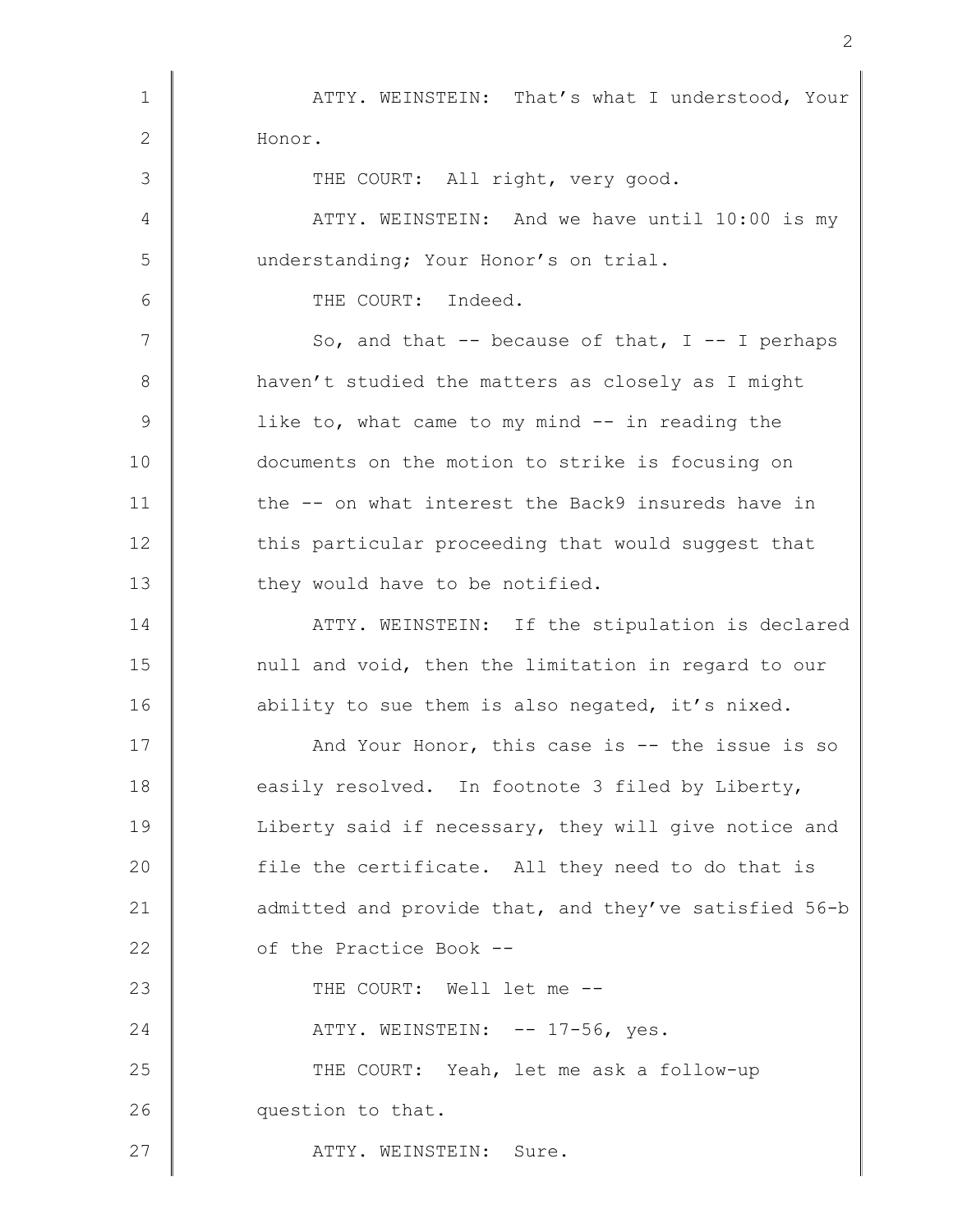1 THE COURT: When you say the stipulated 2 agreement is null and void, is anyone seeking to void 3 it as to the Back9 insureds, or is it really simply 4 Liberty -- Liberty saying, You can't enforce that 5 against us? 6 | ATTY. WEINSTEIN: I read it that they are 7 | seeking to declare the stipulation null and void. 8 | THE COURT: All right. I think you made a --9 Vou know, I understand your point ---10 | ATTY. WEINSTEIN: Yeah. 11 THE COURT: -- if it's actually null and void, 12 then I assume that would matter very much to the 13 Back9 defendants -- I mean, insureds. 14 **ATTY. WEINSTEIN:** It may. At least you've got 15 to get them notice and they can decide ---16 THE COURT: Well, let's just see what the 17 **Claimant was.** 18 | In other words, are you attempting to avoid the 19 **a**greement, the stipulated agreement, and the other 20 **case with respect to whether it can be enforced** 21 against the Back9 insureds? 22 **ATTY. HOFFMAN:** No, Your Honor, we're not. We 23 are simply making the argument in this case that 24 because the Back9 insureds breach the insurance 25 **policy and plaintiff stand in the shoes of those** 26 Back9 insureds, we can raise those coverage arguments 27  $\parallel$  against the plaintiffs here, such that the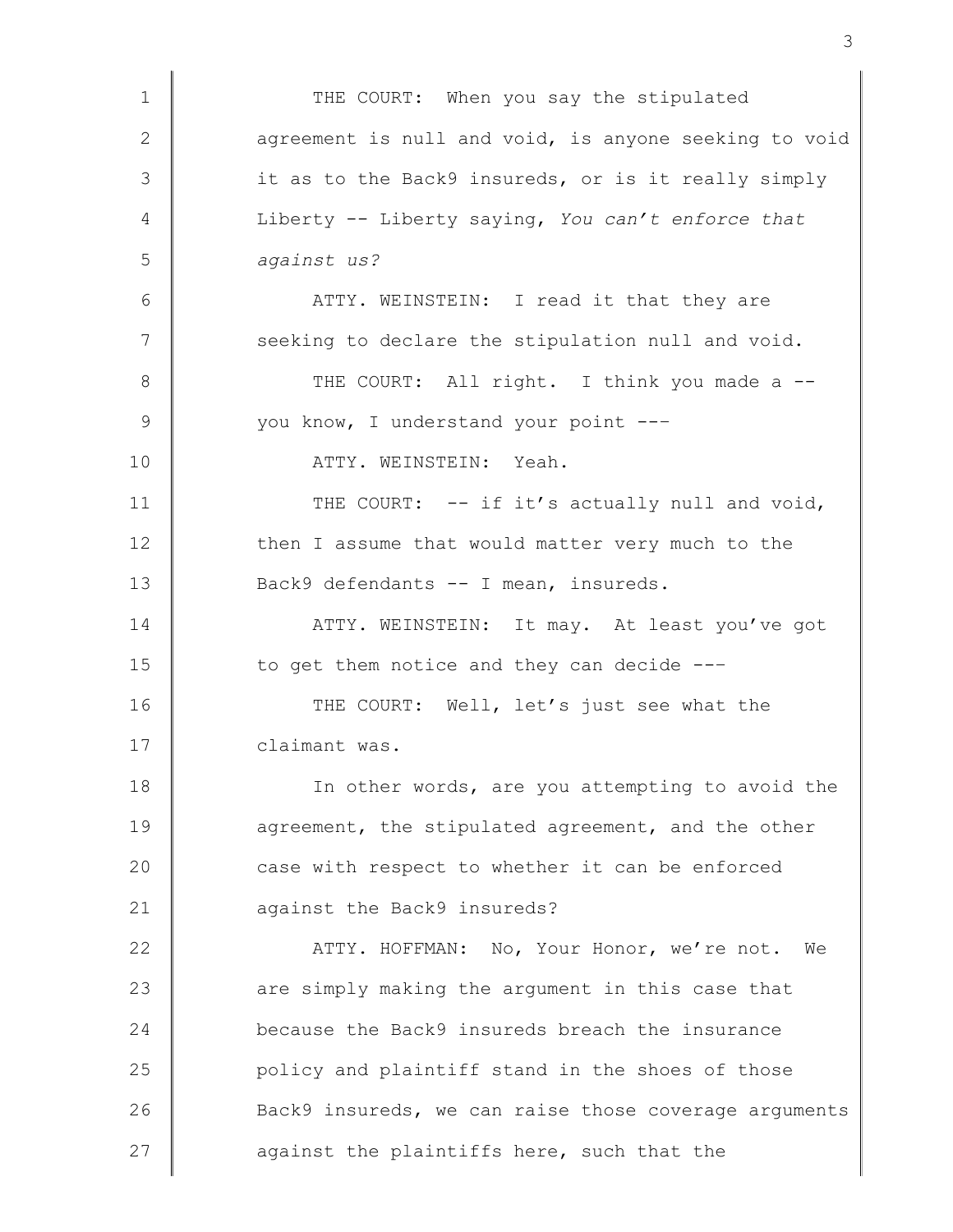1 | stipulation cannot be enforced as to Liberty. So no, 2 Your Honor, were not seeking to have it declared null 3 and void; were simply saying that it is ineffective 4 as to Liberty. 5 THE COURT: Well, they didn't have the right to  $6$  affect liberties interests, is the point, is your  $7 \parallel$  claim, so --8 ATTY. HOFFMAN: Correct, Your Honor. 9 THE COURT: -- is that right? 10 | ATTY. SCHILLER: Under the policy. 11 THE COURT: All right, Mr. Weinstein. 12 **ATTY. WEINSTEIN:** Except that was an integral 13 **part of the consideration in negotiating the** 14 stipulation. And if -- I don't --15 THE COURT: Oh, between the insureds and your 16 client, sure, but not -- but they weren't party to 17 | it, right, Liberty? 18 | ATTY. WEINSTEIN: No, but it nullifies, in my 19 **| catabala opinion**, the entire stipulation. 20 **I** If you look at the language utilized, even in 21 the counterclaim, and if you look at the language --22 | I realize Your Honor hasn't been dealing with the 23 Summary judgments yet --24 THE COURT: No, not yet. 25 ATTY. WEINSTEIN: They're -- they're seeking to 26 declare it null and void. Now this is a new twist. 27 | THE COURT: Is there something that you could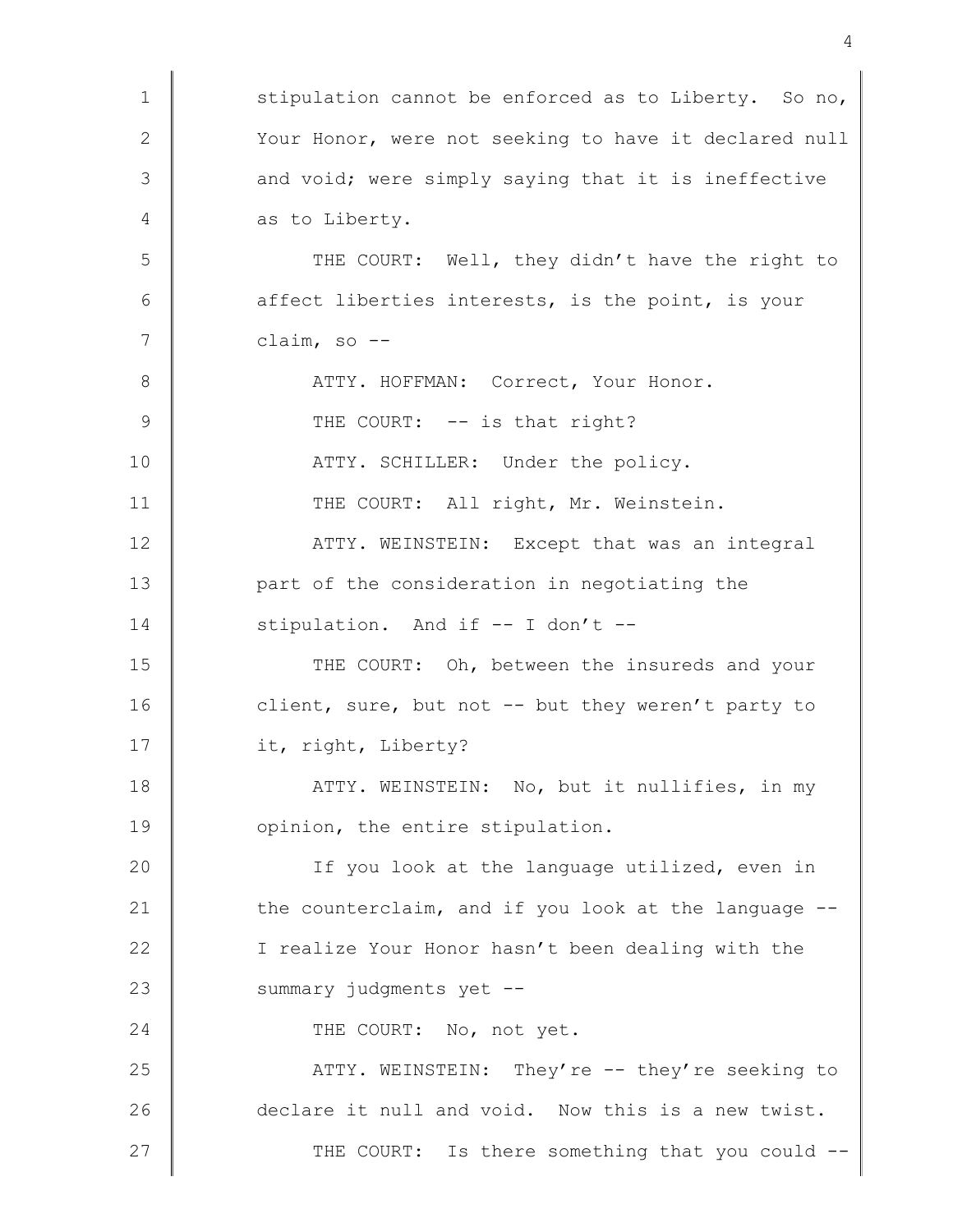1 | I mean, 'cause I couldn't look it up -- is there 2 Something in the papers --3 ATTY. WEINSTEIN: I -- 4 THE COURT: -- where it says that the agreement  $5 \parallel$  that they are claiming it should be -- it's null and  $6 \parallel$  void, that I could  $-$  I could use. 7 | ATTY. WEINSTEIN: I don't have in front of me, 8 Your Honor, all of the pleadings. I only have the 9 Strike because I knew we had limited time. 10 THE COURT: Of course, of course. 11 | ATTY. WEINSTEIN: I will tell Your Honor, if I 12 may just have one moment... 13 | ATTY. SCHILLER: Your Honor, I will represent we 14 are not seeking to nullify the agreement as between 15 the insureds and Mr. Weinstein's clients, and never 16 **have and won't on summary judgment.** 17  $\parallel$  THE COURT: Well, I -- I just thought. 18 **ATTY.** SCHILLER: It's an issue as to whether or 19 | not it's enforceable against us. 20 THE COURT: Yeah; no, that's what I -- I 21  $\parallel$  gathered by what has just been said by your side --22 | ATTY. WEINSTEIN: I -- I don't --23 THE COURT: But Attorney Weinstein is suggesting 24 there was something in the summary judgment papers. 25 ATTY. WEINSTEIN: Yeah, I -- I don't have the 26 **pleadings me.** 27 CHE COURT: All right.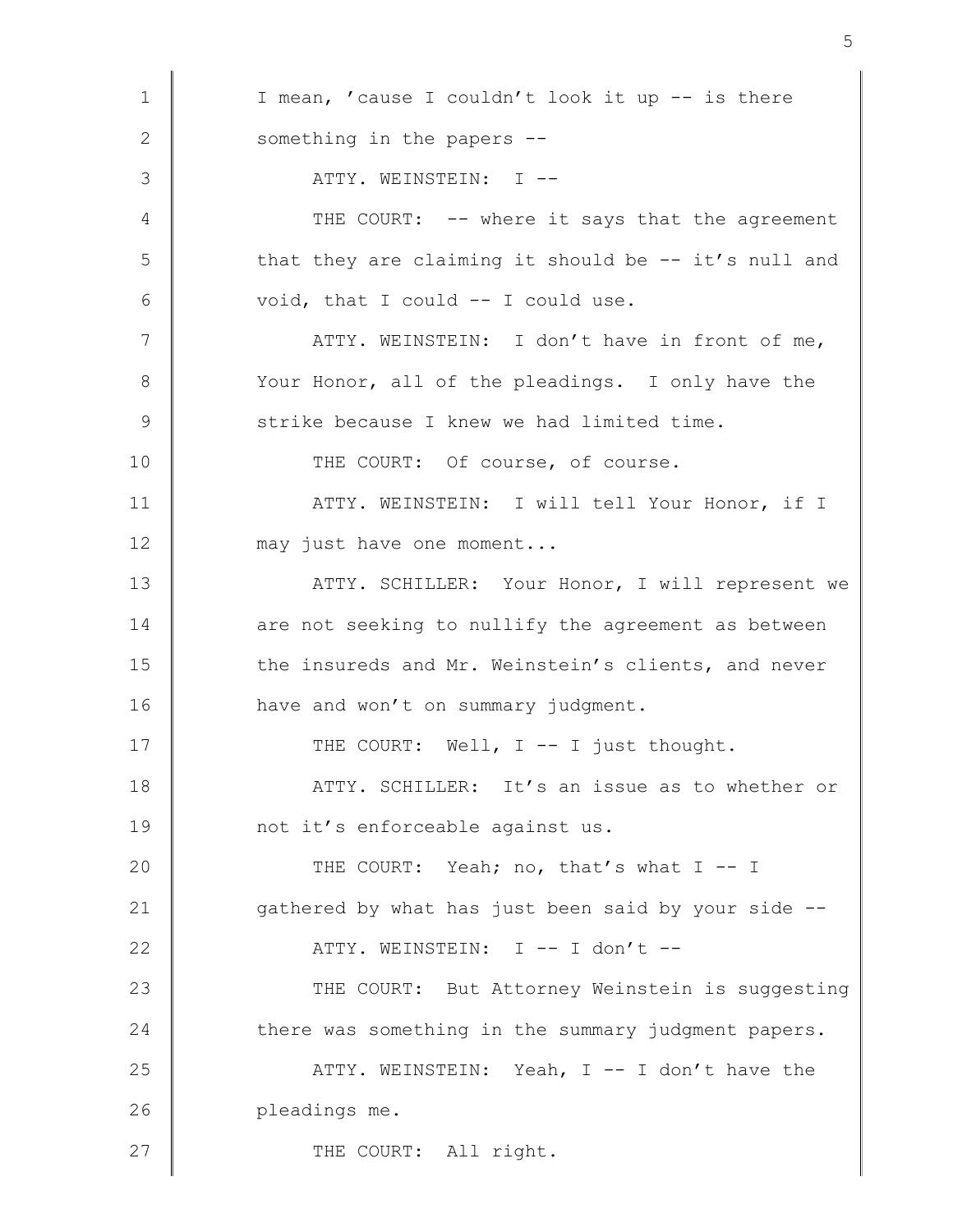1 | ATTY. WEINSTEIN: I don't have the summary 2 iudgment. I don't even have the counterclaim in 3 front of me. 4 THE COURT: Okay. 5 | ATTY. WEINSTEIN: So, I stand on my motion to 6 strike -- 7 | THE COURT: Sure. 8 | ATTY. WEINSTEIN: -- and I still think it's 9 | pretty easy to give notice in to file the certificate 10 and hence satisfy 17-56d. 11 THE COURT: All right, I think I understand the 12 **arguments.** Anything else that needs to be said? 13 **ATTY. HOFFMAN:** No, Your Honor. Thank you. 14 THE COURT: All right, so now we have this 15 discovery dispute. 16 ATTY. WEINSTEIN: Yes. It's multifaceted. 17 | THE COURT: All right, let's hear it. 18 **ATTY.** WEINSTEIN: From the plaintiff's 19 viewpoint, Your Honor we have sought information in 20 **Paramel Exercise** 20 regard to the reserves and information in regard to 21 exchanges with the reinsurer, or reinsurers. 22 THE COURT: Exchanges? Communications, you 23 mean? 24 ATTY. WEINSTEIN: Communications --25 COURT: Yeah. 26 **ATTY. WEINSTEIN:** -- between the reinsurers and 27 | Liberty.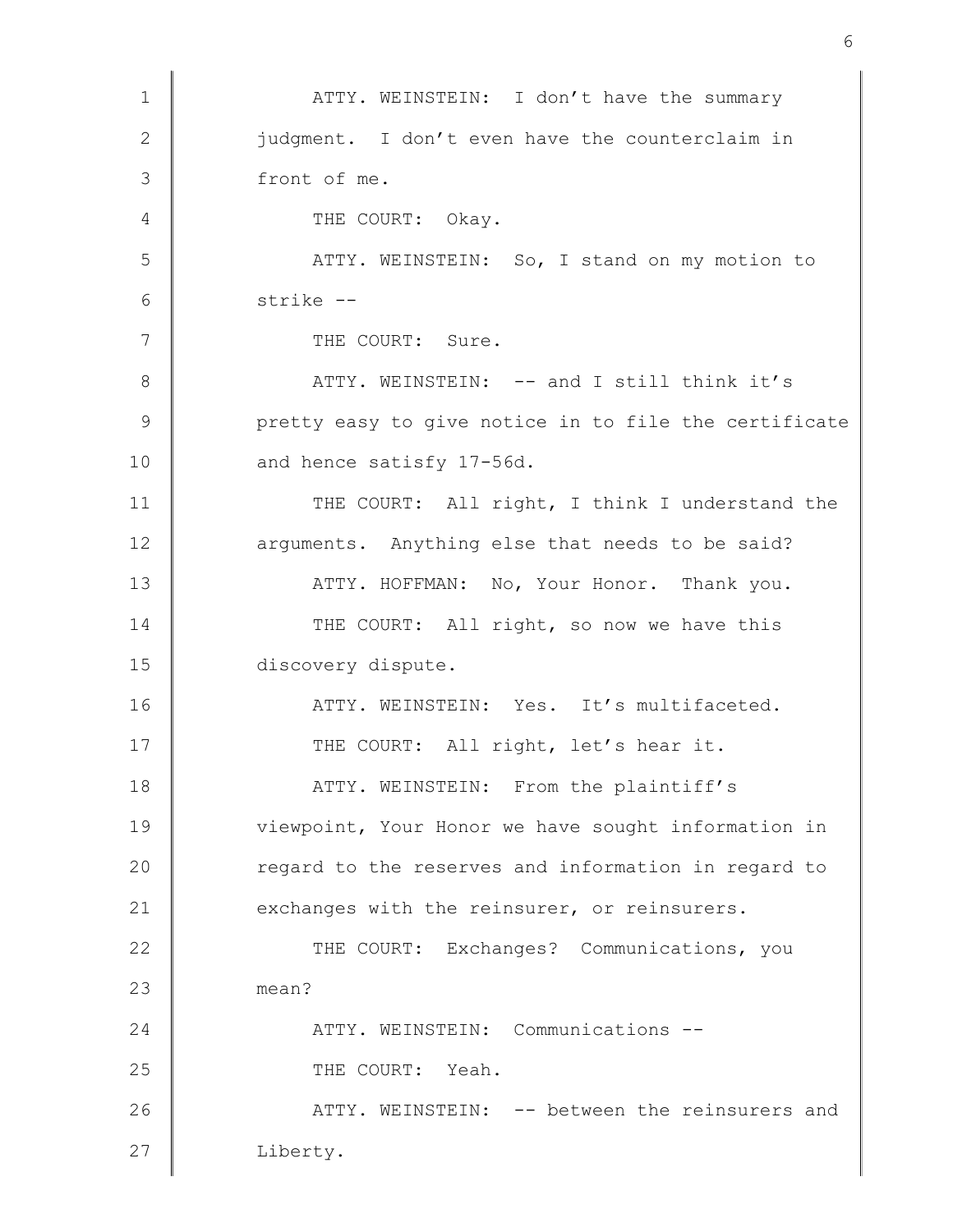1 Defendant has refused to give me either; in a 2  $\parallel$  bad-faith case, I think it is clearly germane. There 3 have been cases I know that have said it's germane on 4 the bad-faith case.

5 In regard to interrogatories, we still haven't  $6 \parallel$  agreed on -- unfortunately, on the answer to this 7 case, which needs to be addressed; it can't be today, 8 but... So, one of the challenges made by Liberty was, 9 Well, proposed interrogatories in regards to our 10 special defenses that may have filed in regard to the 11 answer.

12 So I pose the interrogatories. And in regard to 13 many of the responses they based it on attorney-14 client privilege, work product, or quote: any other 15 **Quare 15 Times 15 Term** discovery.

16 Now, that's a new one on me. I mean, I don't 17 xnow if they're claiming a spousal privilege. I 18 don't know what they're claiming. But in any event, 19 Vour Honor I ask counsel, I said -- and, and I 20 **Parameter 20** received back a communication from counsel that 21 they're not claiming privilege in regard to a certain 22 mumber of their responses. So I said, "Do me a 23 favor, just file a supplemental compliance that 24 deletes the reference to attorney-client privilege, 25 work product, and any other privilege or protection." 26 And on the first two, he knows, it involves bad 27 **faith;** I think I'm clearly entitled to the reserves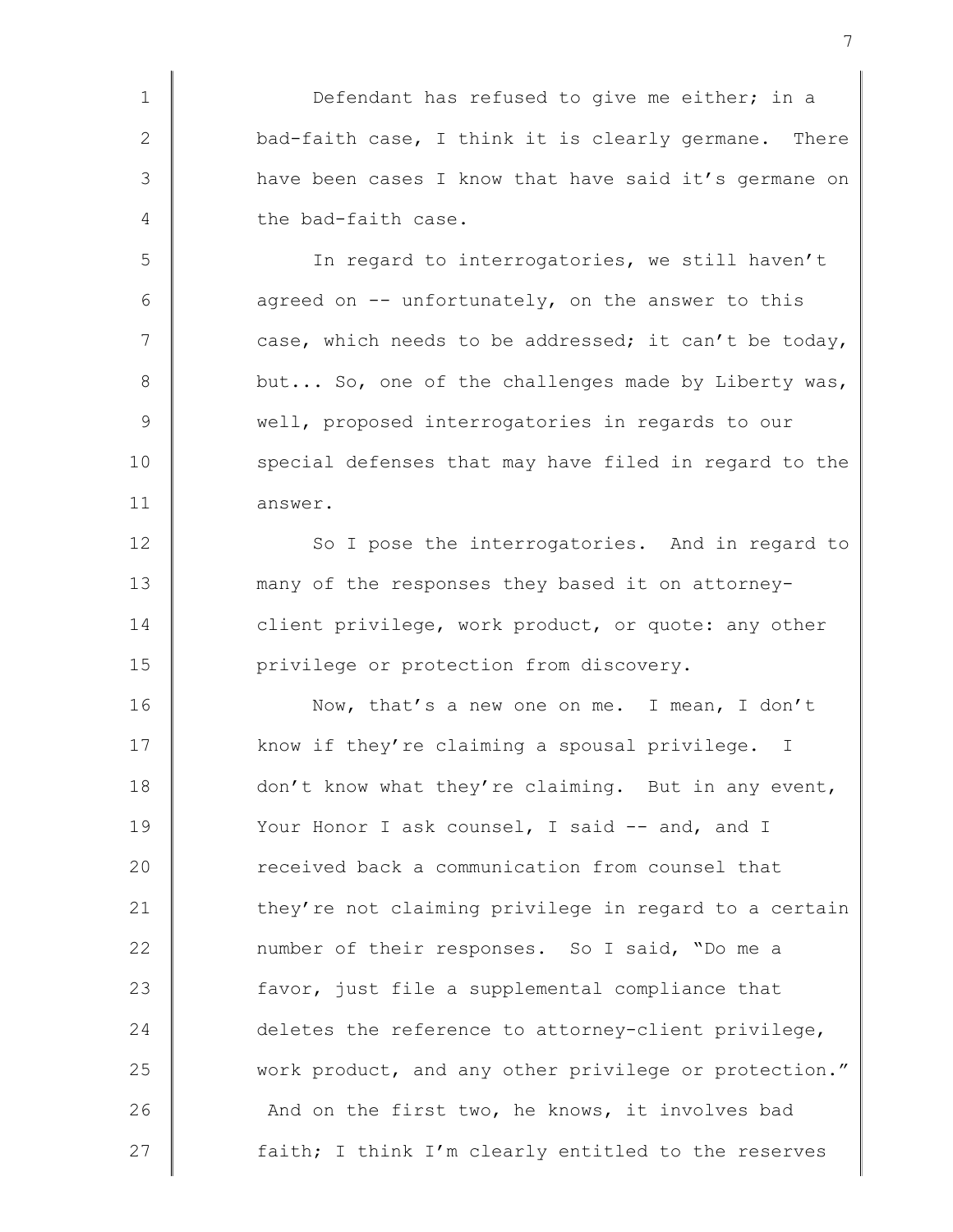1 in the reinsurer exchanges. 2 THE COURT: Well there are two separate issues,  $3 \parallel$  all right. You want a -- you want -- a straight 4  $\parallel$  answer to  $\sim$ 5 | ATTY. WEINSTEIN: Thank you. 6 THE COURT: -- on your interrogatory about the 7 | special defenses. 8 ATTY. WEINSTEIN: Thank -- yes, Your Honor. 9 THE COURT: And so – 10 | ATTY. HOFFMAN: Your Honor --11 THE COURT: -- why don't you respond to that 12 | part first. 13 ATTY. HOFFMAN: Yeah, so -- yes, Your Honor. 14 Thank you. 15 We did have some recent exchanges on that issue. 16 We looked at the ones that we had asserted privilege 17 **Jubier** objections and we explained to Mr. Weinstein that we 18 were not withholding any documents or information on 19 that basis in response to I think the majority of  $20$  them. To the  $-$ - with respect to the ones that we 21 were, all of those documents and information have 22 **been** identified on a privilege log. 23 **He then,** just the other day, asked us to amend 24 vur responses to remove those objections. If that's 25 what Your Honor would like us to do, that's fine. 26 There's, you know, no issue with that. But we 27 | represented that were not withholding any information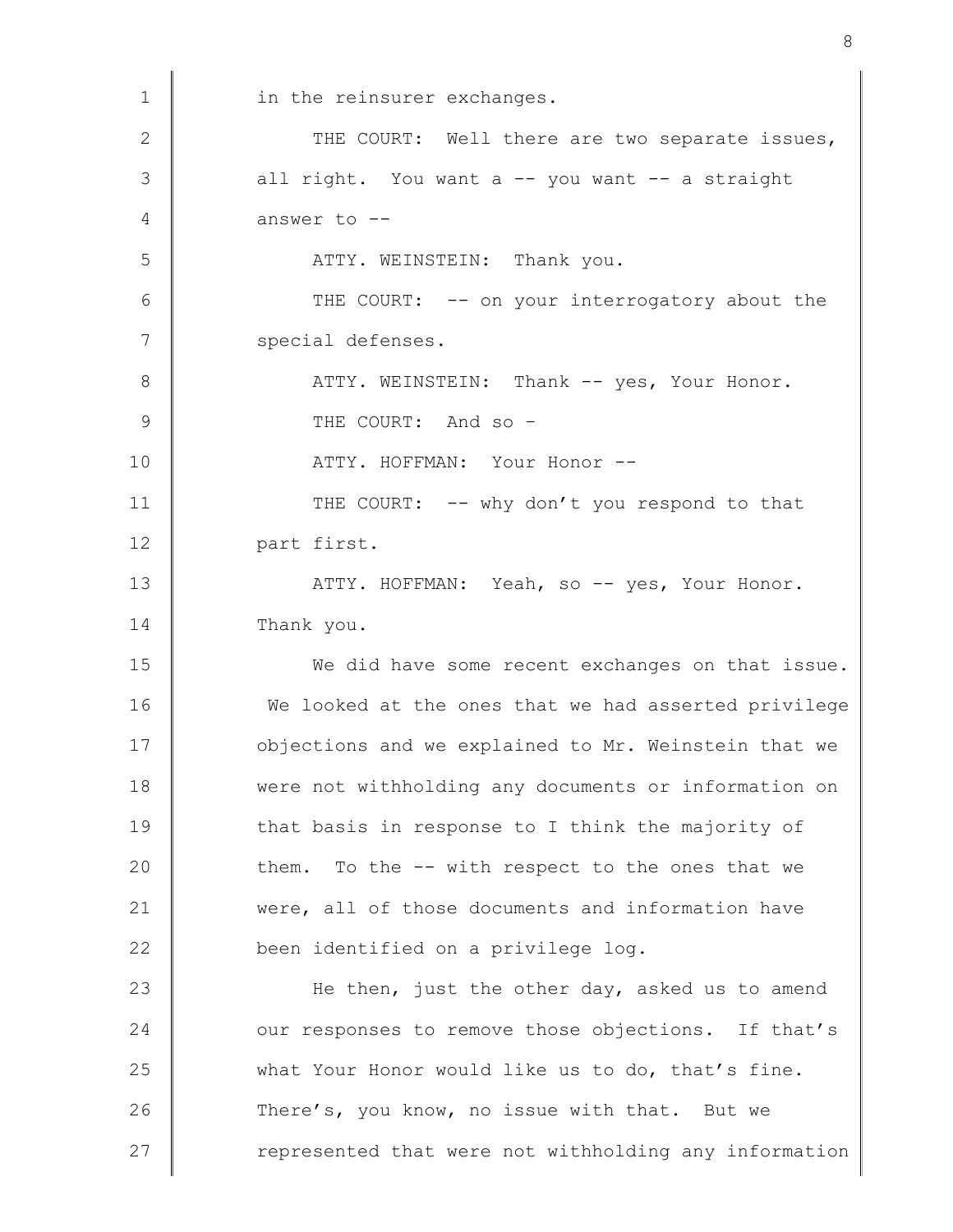1 that's not otherwise been logged.

2 THE COURT: All right. That's what I'd like you  $3 \parallel$  to do, because I think that, you know, the answers, 4 especially when you get to -- if you get to a trial  $5 \parallel$  on something and that -- and you don't -- and you 6 have these ambiguous open ended objections to things, 7 Then it's unclear of whether -- whether somebody 8 actually got a real answer, complete answer, and then 9 Somebody tries to slip in another justification 10 **later.** It's the custom in the industry, I 11 understand, but I -- I don't like it, so -- I like to 12 see nice, crisp, clear, finite answers, so if you 13 would do that, that would be great. 14 **ATTY. HOFFMAN:** Yes, Your Honor. Thank you. 15 THE COURT: So that solves that particular 16 piece, right? Now we --17 ATTY. WEINSTEIN: It -- it does, Your Honor. 18 THE COURT: Now we can go on to this question 19 **about reserves and communications with reinsurers,** 20 but could you clarify for me, Mr. Weinstein --21 | ATTY. WEINSTEIN: What --22 **THE COURT:** -- what would you -- what kind of 23 information are you after and what would you do with  $24$   $\parallel$  it? 25 ATTY. WEINSTEIN: One of the issues that the 26 defendant is raising, for example, is the 27 The reasonableness of the stipulated amount. One of the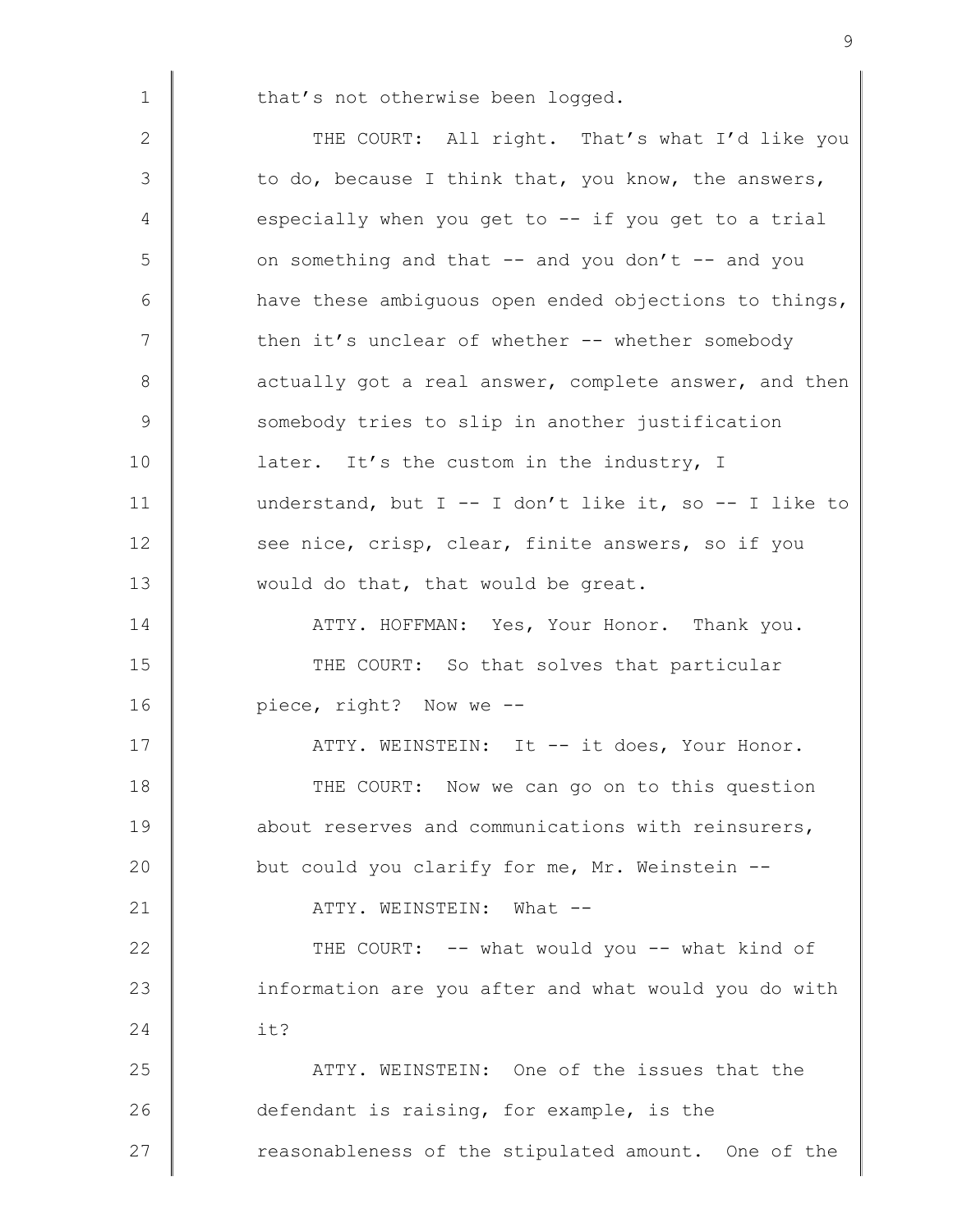1 issues raised by the defendant is communications 2 dealing with proposed settlements. In fact, counsel 3 and I just agree she just asked me for all of the 4 **Julie** offers of settlement that we made. We have made a  $5 \parallel$  formal offer of  $--$  of judgment, but once  $-$ 6 THE COURT: In this case, you mean, or --7 | ATTY. WEINSTEIN: In -- in the underlying case, 8 | I'm sorry. 9 THE COURT: That's what I'm saying; the 10 underlying case is what we're talking about. 11 | ATTY. WEINSTEIN: In the underlying case. 12 So I explained I will give that, but those 13 **find** offers of settlement would go to the reasonableness 14 of the position taken by Liberty. So, for example, 15 if I made an offer judgment for a half a million 16 dollars and they had a half a million dollars 17 The reserve, or they had told their reinsurer, Hey, where 18 exposed for a million dollars, then it would 19 certainly be appropriate to have settled the case for 20  $\parallel$  a half a million dollars. 21 So, all of those things relate to bad faith and 22 it's the amounts that I need, the amount of the 23  $\parallel$  reserve and, you know, if  $-$  I will also say this; 24 and the communications with the reinsurer, one of the  $25$  things that have been raised here is that there were 26 many defenses and it was very risky, I think, for the

27 **plaintiffs to go forward with trial, notwithstanding**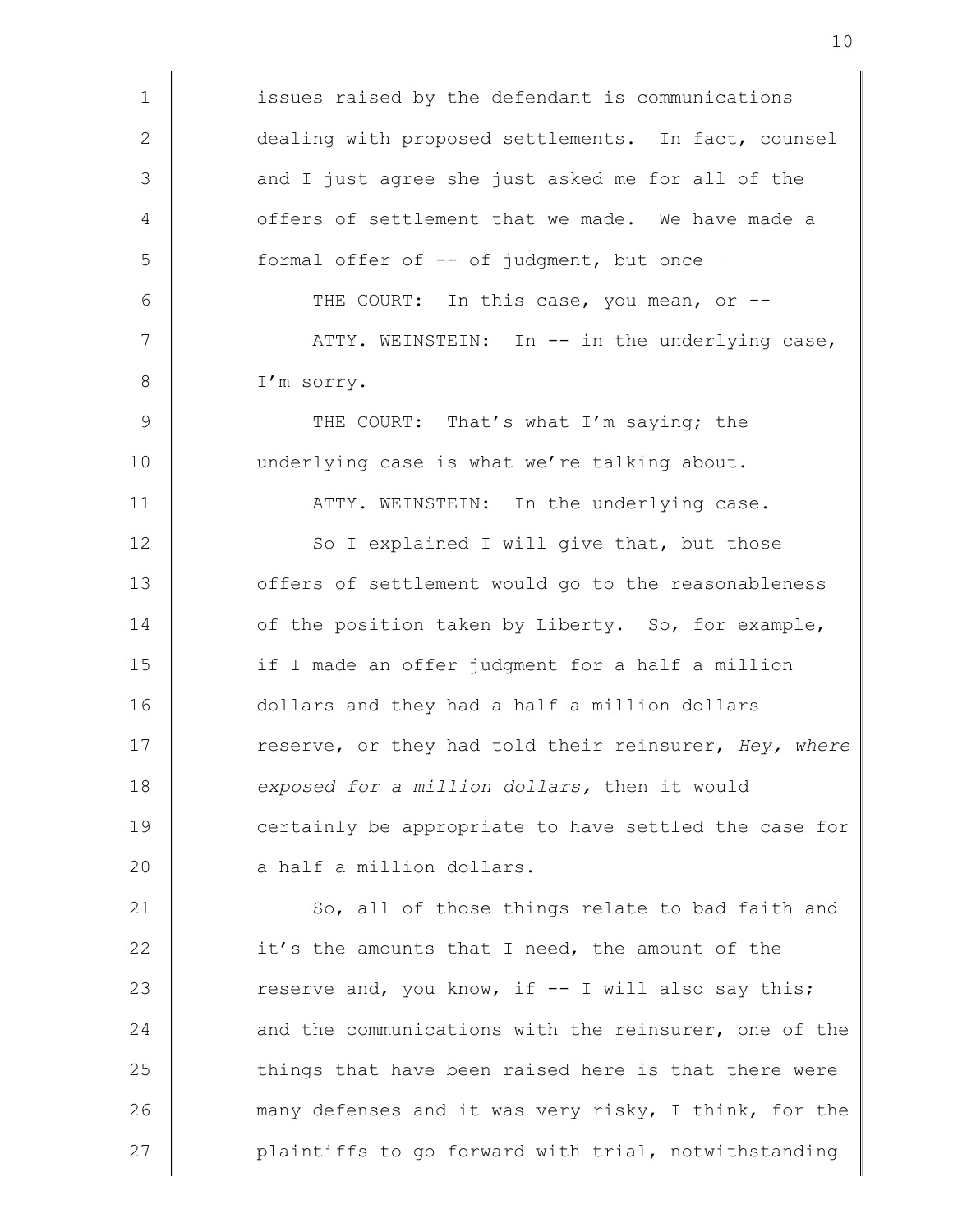1 | that they are previous lawyer, Attorney Berman, had 2 indicated to them that there was a real risk. If 3 they were telling the reinsurers, Yes, where very 4 much at risk in this case, we think the case should 5 be settled for X for Y or there should be a  $6 \parallel$  negotiation, all of that would be germane to bad 7 **faith.** So that's what I'm looking for. 8 THE COURT: All right, so if the issue is -- in  $9 \parallel$  other words, if the issue ends up being, then... is 10  $\parallel$  the legal issue, there's the crisp, legal issue of  $-$ 11 | of whether this could have any effect on -- on 12 | Liberty, I understand that argument. 13 But then I think there's the second argument, 14 Which is if there is a dollar amount and it's being 15 | challenged as whether that was a reasonable amount 16 for the Back9 insureds to be contemplating and a --17 **and a stipulated judgment and you're going to** 18 challenge it here, I think what Mr. Weinstein is 19 Saying that if in the underlying case you would --20 **had numbers that sound a lot like it or near it or** 21  $\parallel$  that that as a minimum would be pertinent here. 22 Could you respond to that? 23 ATTY. SCHILLER: Sure, Your Honor. And -- and 24  $\parallel$  to be clear --

25 THE COURT: Be sure you've got that 26 microphone -- you could always put it on top of the 27  $\parallel$  book. I find that gets it a little closure, but...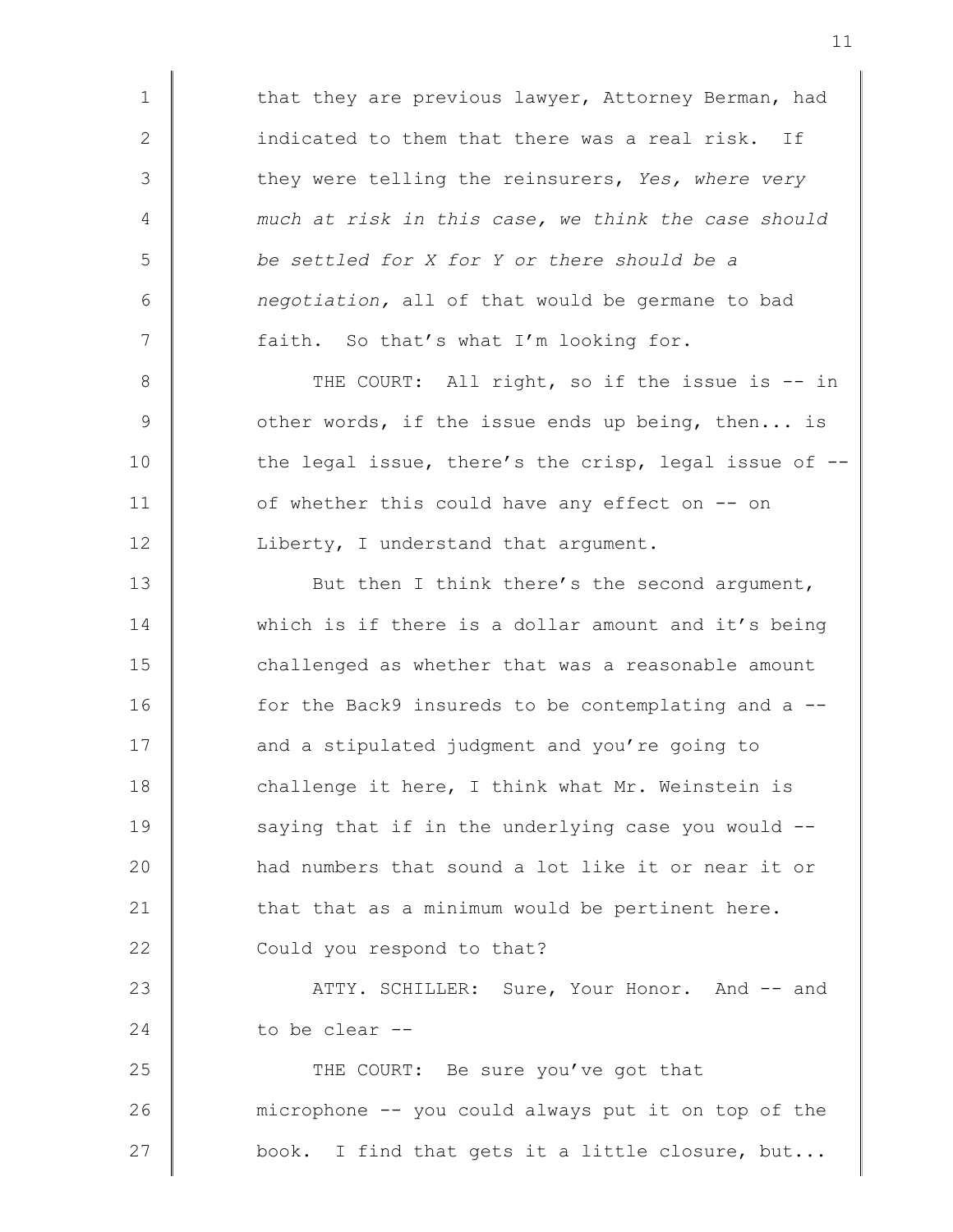1 | ATTY. SCHILLER: Okay. Sorry about that, Your 2 Honor. 3 THE COURT: Yeah, that's better, thank you. 4 | ATTY. SCHILLER: I want to say -- I'm 5 daddressing three issues today, Your Honor: the 6 The reserves, the reinsurance, and the privilege issues  $7 \parallel$  and  $-$ 8 THE COURT: Let's talk about the reserves first. 9 ATTY. SCHILLER: That --10 THE COURT: That way I have a discreet that I 11 can deal with. 12 Notative Mand Truess Rine. And  $-$  and on  $-$  on 13 Teserves, first of all, on the purely legal issue, we 14 **Cited to the Court cases in Connecticut and elsewhere** 15 **that stand for the proposition that reserves are not** 16 solely or even principally an assessment of the value 17 **o**f the case. They are statutorily required, they 18 Tequire a claim adjuster often working with counsel 19 to assess not just the value of the case but things 20 **like costs and things that the insurer requires in** 21 order to ultimately put them together for statutory 22 **Parame Exter** vith other claims, and there are technical 23 terms for that. 24 So there is an issue --25 THE COURT: But are -- are you --26 **ATTY.** SCHILLER: -- as a legal matter --27 | THE COURT: Are you claiming, though, that there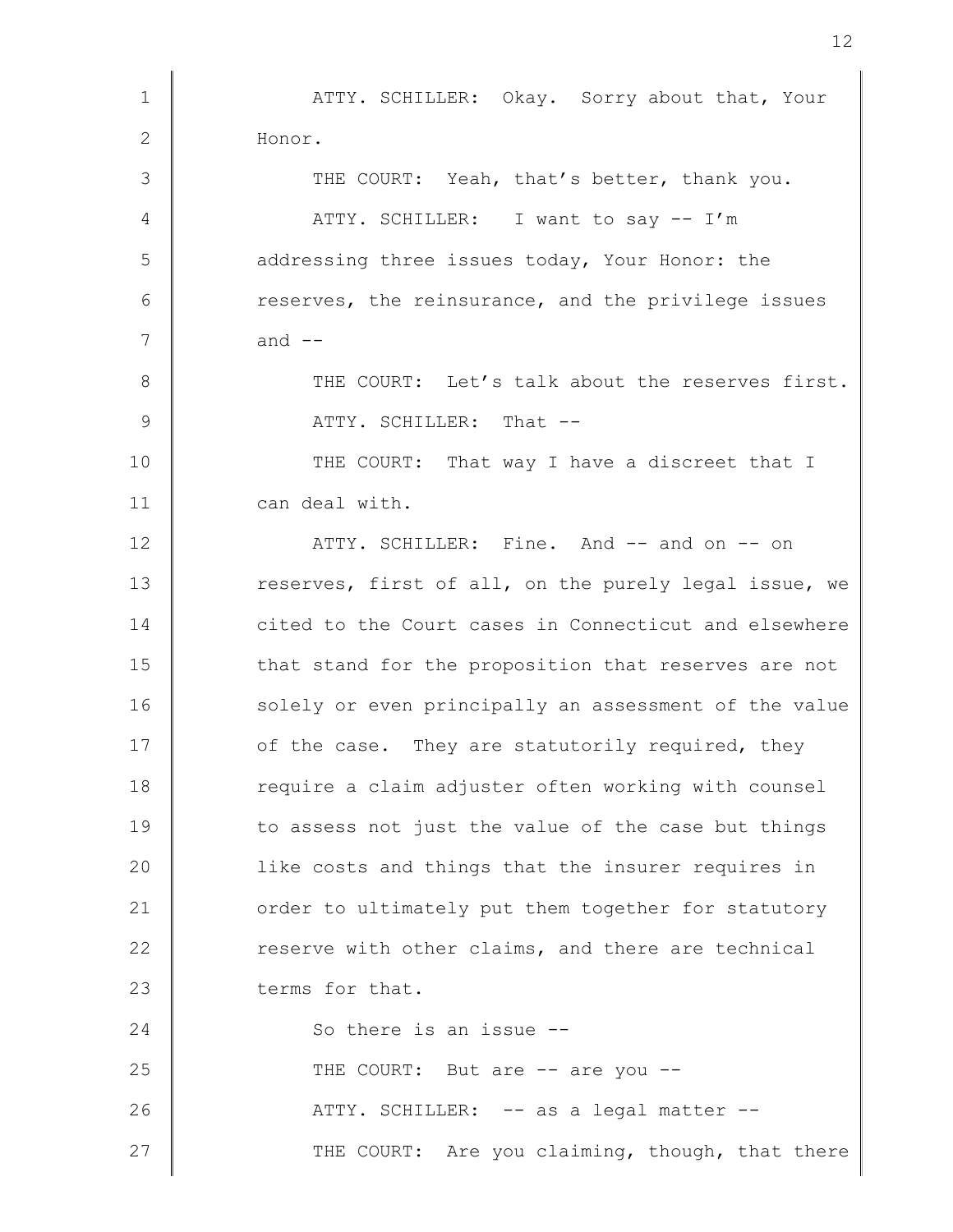| 1            | are -- there is binding precedent that says that it's |
|--------------|-------------------------------------------------------|
| $\mathbf{2}$ | not discoverable?                                     |
| 3            | ATTY. SCHILLER: There, yes. There -- and --           |
| 4            | THE COURT: All right, so then give me an              |
| 5            | Appellate or Supreme Court of Connecticut case that   |
| 6            | says that --                                          |
| 7            | ATTY. SCHILLER: Okay.                                 |
| 8            | THE COURT: -- that can't be discovered. And I         |
| 9            | would assume, of course, that it's in a situation     |
| 10           | like this which is a follow-on suit to a prior suit,  |
| 11           | not a -- not -- you wouldn't discover it, necessarily |
| 12           | in the -- you know, you're in settlement negotiations |
| 13           | in a -- in a case and you -- you want to know what    |
| 14           | the other side's reserves are. That would be a -- a   |
| 15           | different scenario that this one.                     |
| 16           | ATTY. SCHILLER: First, Your Honor, the majority       |
| 17           | rule in most jurisdictions is they are not            |
| 18           | discoverable because they are not relevant, before    |
| 19           | you even get to work product. But in Connecticut --   |
| 20           | THE COURT: Yes, right.                                |
| 21           | ATTY. SCHILLER: -- which is what Your Honor           |
| 22           | just specifically ask for, Roraback v. Stanley Works, |
| 23           | which is a Superior Court decision from 2009.         |
| 24           | THE COURT: Well, that's why I asked about             |
| 25           | binding precedence, so --                             |
| 26           | ATTY. SCHILLER: And I -- I understand.                |
| 27           | THE COURT: So, but -- but let's --                    |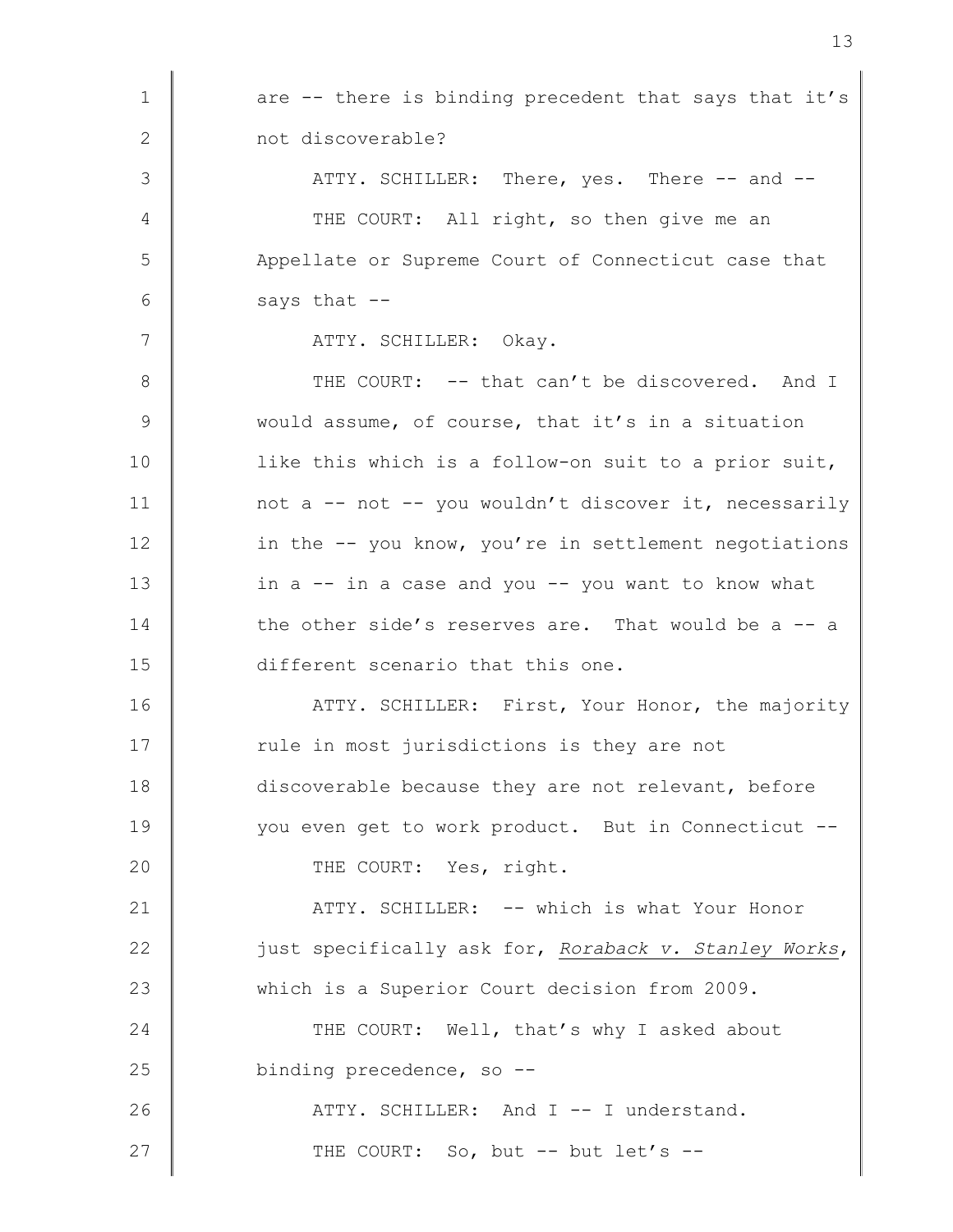1 MITY. SCHILLER: And -- and --2 THE COURT: Wait a minute, let me just stop you  $3 \parallel$  for  $-$ 4 ATTY. SCHILLER: Okay 5 | THE COURT: I want to at least establish whether  $6 \parallel$  there is a binding precedent or not. 7 | ATTY. SCHILLER: I don't have a Supreme Court 8 **Case**, Your Honor. 9 THE COURT: Okay, so there -- well, Supreme or 10 Appellate Court, I mean, I have no discretion about 11  $\parallel$  it. I don't have to -- I don't have to think about 12 it, I just have to do what they tell me. But when it 13 comes to the Superior Court decision, then, what's 14 Teally interest -- what's interesting to me is what  $15$   $\parallel$  the rationale is. Why  $-$  why should I think that 16 this is something that shouldn't be gotten given the 17 description that Attorney Weinstein gave? 18 | ATTY. SCHILLER: Okay. And then I will tell 19 you -- I mean, I can cite three cases to Your Honor, 20 but I will also tell Your Honor that there is no 21 **appellate controlling authority --**22 THE COURT: All right. 23 ATTY. SCHILLER: -- in Connecticut, yes, on 24 this, and  $-$  yet on this  $-$  and there's a district 25 court case that acknowledges a split of authority. 26 | THE COURT: All right. 27 ATTY. SCHILLER: So -- so that means there is no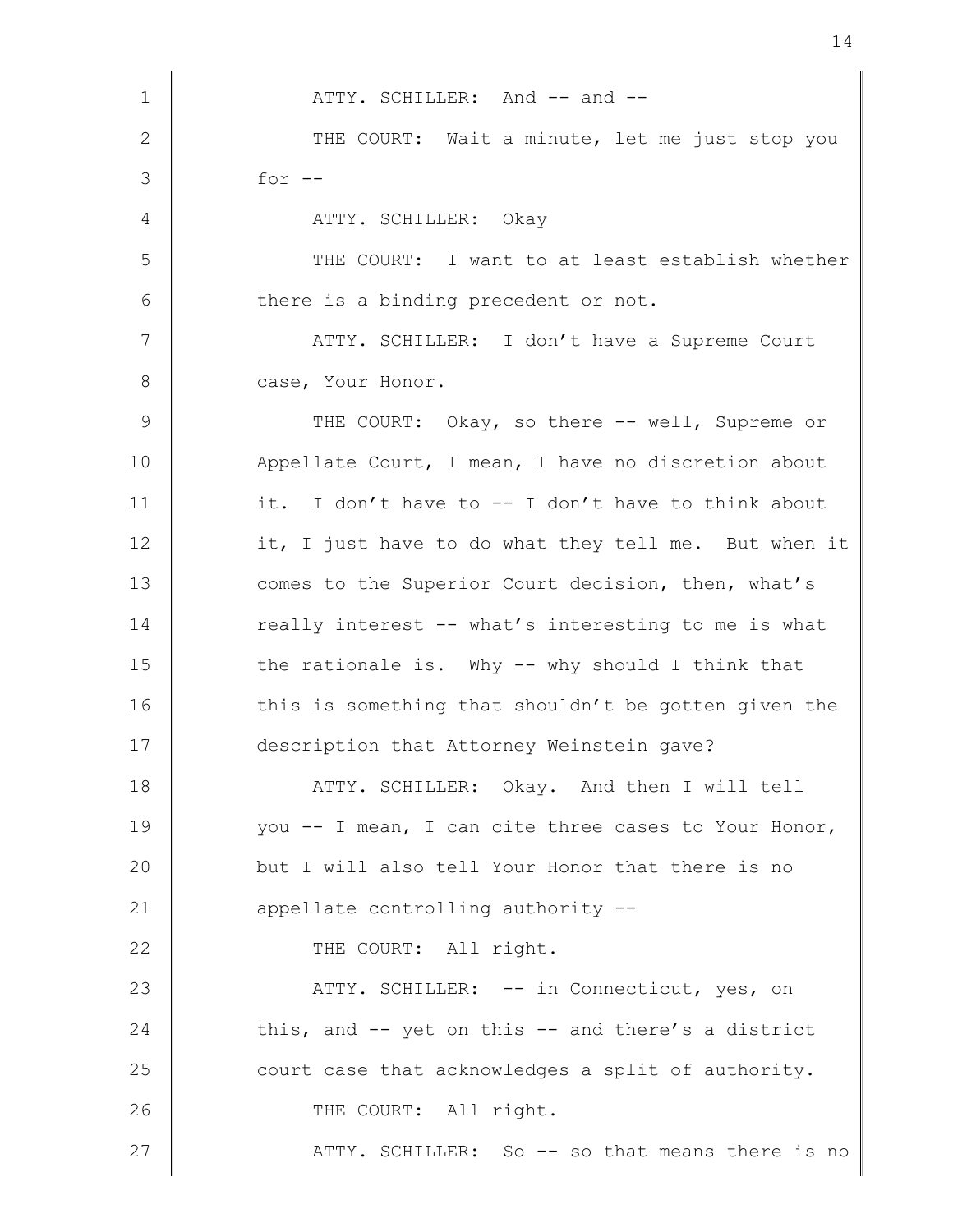1 | controlling authority, Your Honor.

2 THE COURT: Yeah, so -- and I never count  $3$   $\parallel$  results and say, I think I'll go with the majority. 4  $\parallel$  I -- what I'm interested in is why shouldn't -- why  $5$  should I do -- why shouldn't allow this, in other  $6 \parallel$  words, and I think what you've told me is, and any, 7 | vou know, reasoning that a court has used is -- is 8 interesting to me, but I think you've told me that --9 that the reserve is -- should not be disclosed 10 because it is not an actual measure of a prediction 11 | of liability --12 | ATTY. SCHILLER: Correct. 13 THE COURT: It is a -- a series of things 14 that -- that include that, but also include cost of 15 defense and other things. Is that -- is that -- is  $16$   $\parallel$  there  $-$ 17 ATTY. SCHILLER: In a nutshell, yes, Your Honor, 18 that's it. 19 THE COURT: Okay, so that's one reason. 20 | ATTY. SCHILLER: That's right. 21 THE COURT: Are there other reasons why it 22 shouldn't be? 23 ATTY. SCHILLER: The other reasons are that when 24  $\parallel$  a claim adjuster, in here, Ms. Levit -- in this case, 25 Ms. Leviton, sets her reserve, she doesn't just set 26 **her reserve based on her reviewing of the pleading,** 27 she consults with counsel, she consults with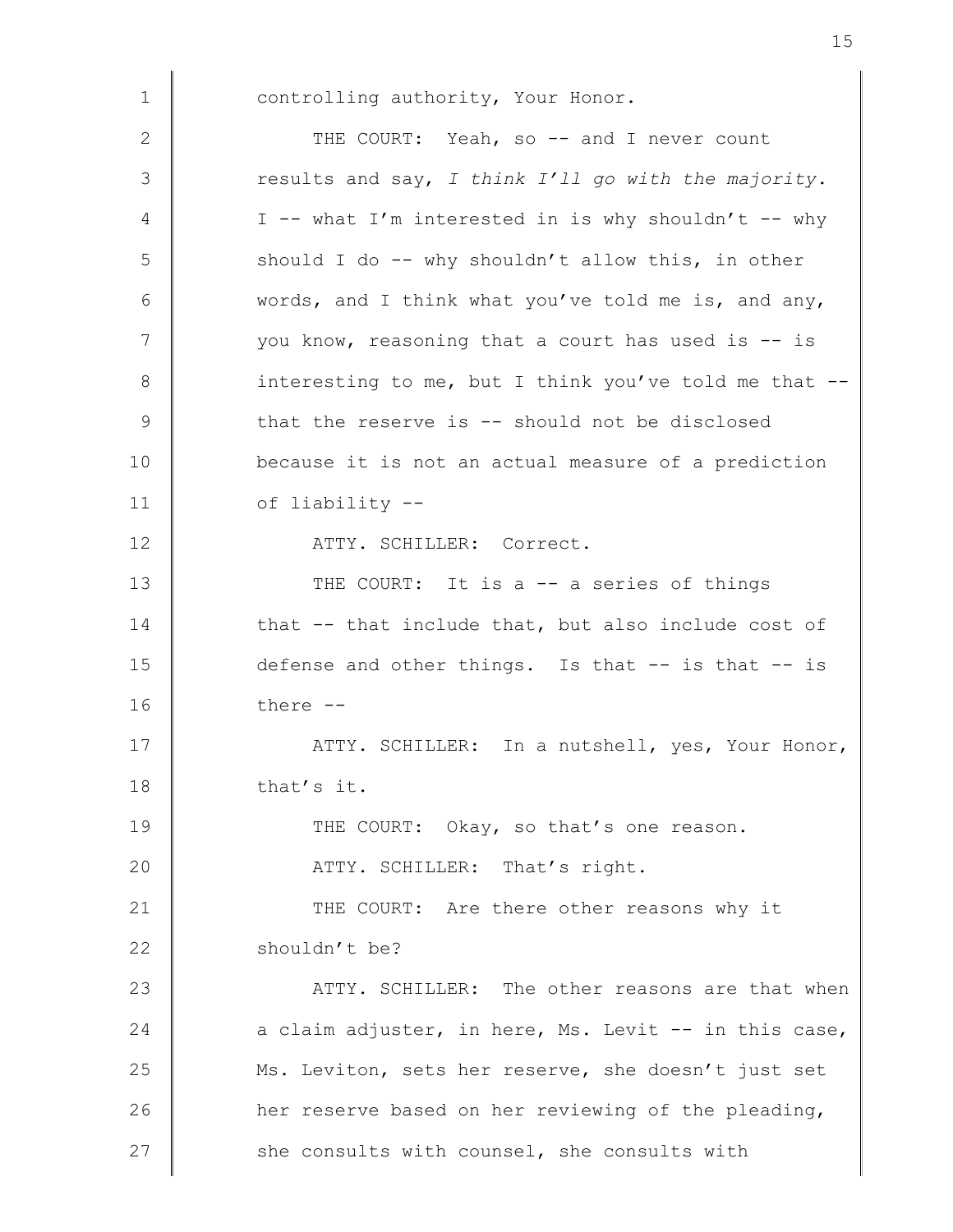1 supervisors; she does review the pleadings, she 2 Teviews answers to interrogatories. She gets 3 estimates of future cost to defend the case because 4 Liberty was paying for the defense, Liberty did not 5 Select counsel, which was Mr. Berman at White & Case. 6 The Back9 parties selected him.

7 | But, pursuant to the policy, Liberty was paying 8 for it, and she takes all these things into account, 9 | including consultation with counsel, including, at 10 some point even, consultation with other people in 11 the company. So there are potential and sometimes 12 **actual work product and privilege issues, Your Honor.** 

13 THE COURT: Well, this is the -- the fruit of 14 the privilege and work product tree is the question. 15 | T mean, you could always ask a witness, for 16 instance, in court, You talked to your lawyer? Yes. 17 Then what did you do. And you can't that, What I 18 did is attorney-client privilege, simply because it's 19 a product of taking advice; it's still what you did.

20 So that's a little problematic to me, but then 21 the other question about the reserve is this issue of 22 what's folded into it. And again,  $I - - I -$  if this 23 were the underlying case, I'd never let this be 24 discovered because what would happen is you'd never 25  $\parallel$  get an honest reserve set. You'd have to be assuming 26 the other side would get it, so I'm very sensitive to 27  $\parallel$  that, would never do that.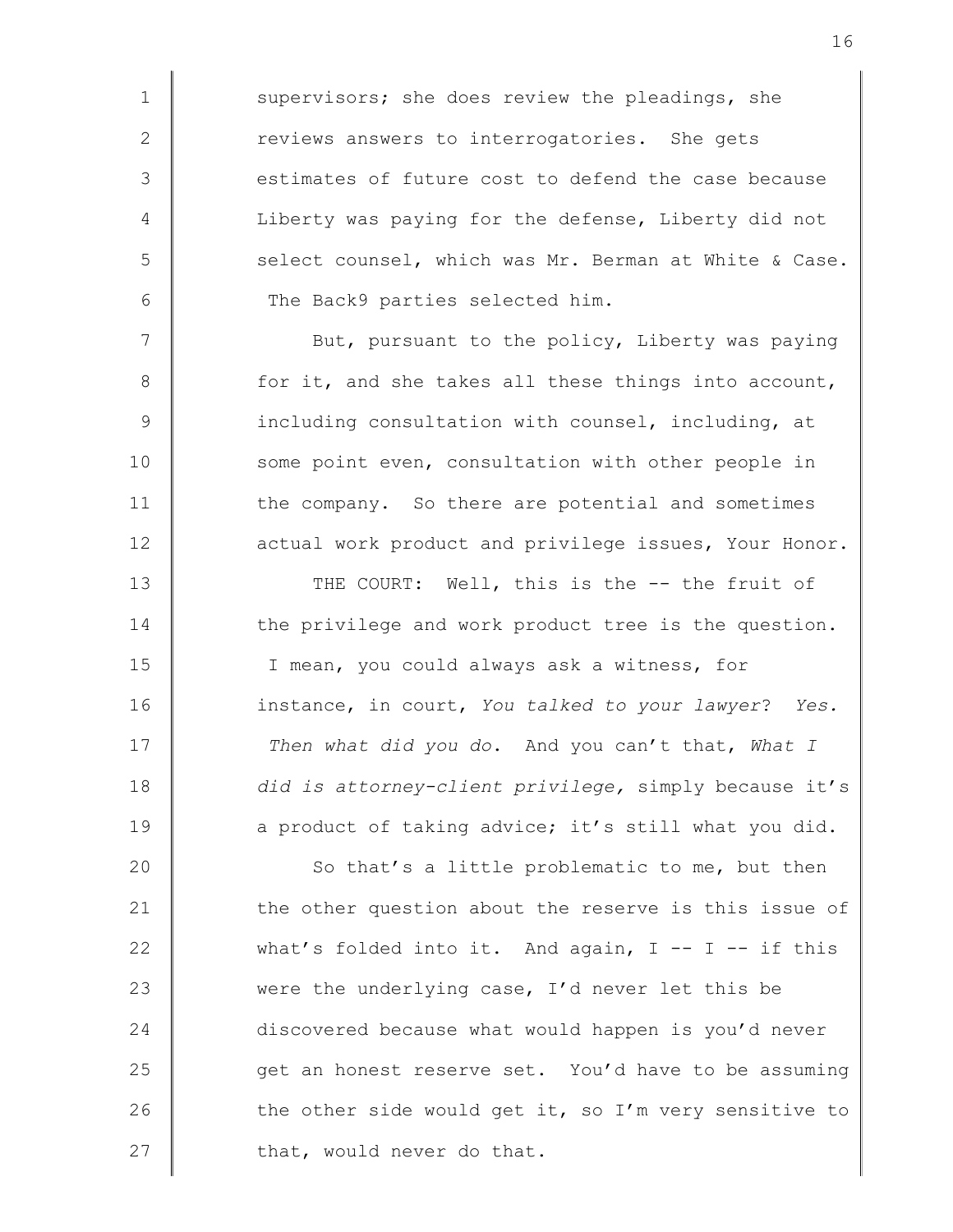1 But here, if the argument is that you -- that 2 they overvalued the case in the other situation and  $3 \parallel$  then Lib -- and Liberty put a number on it that isn't 4 too far off, let's say it was -- I'm just making up a  $5 \parallel$  number -- \$600,000, and then you can see that number 6 and you'd say, Well, some of that's liability and  $7$  | some of that's costs, and it might be at least 8 probative in part of what the costs are, wouldn't it?

9 MITY. SCHILLER: Yes, Your Honor, and the only 10 thing I would add, then, Your Honor, since -- just, I 11 **know** you haven't ruled but seeing the direction of 12 the questions, obviously if the notice is these are 13 Televant -- in the second suit, not the underlying 14 suit -- they may not be directly probative, but 15 they're probative. And the figure can be explained 16 by the witness. I'm going to ask Your Honor to keep  $17$   $\parallel$  that in mind when we talk about what the witness is 18 **allowed** to say about them.

19 THE COURT: Oh, sure.

20 **ATTY.** SCHILLER: Because it leads directly into 21 the defense of Liberty Mutual to a bad faith claim 22 and how she calculated them. And the critical 23 **importance of her being able to explain why she** 24  $\parallel$  calculated them that way, if Your Honor rules they're 25 discoverable.

26 THE COURT: No, I can -- I can picture it now: 27 | Ximean, you -- you said this was worth \$600,000.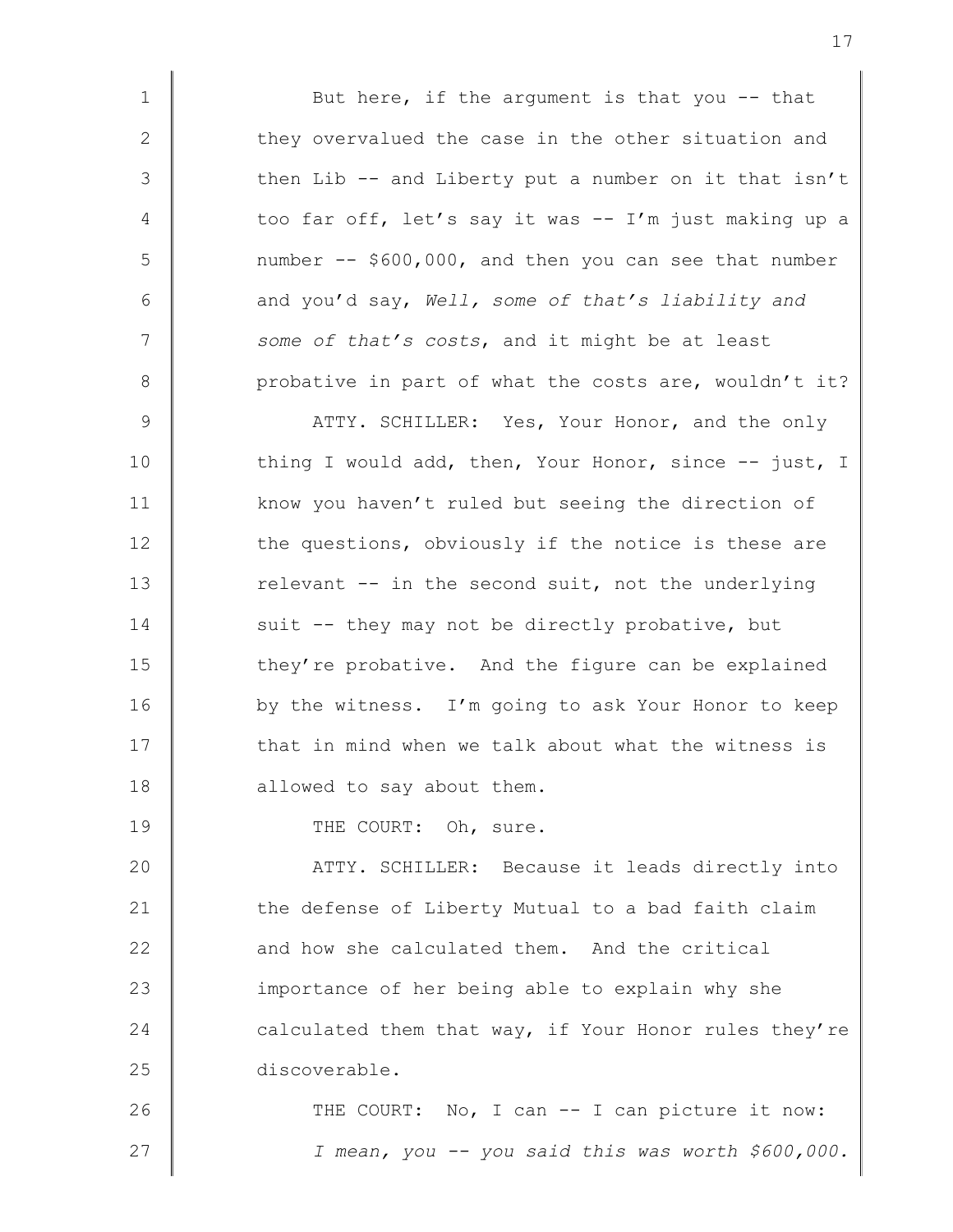| $\mathbf 1$  | Well, I didn't say the underlying case was worth          |
|--------------|-----------------------------------------------------------|
| $\mathbf{2}$ | that. I said when I considered all the expenses and       |
| 3            | the $-$ - and the other things $-$ - then your witness    |
| 4            | would be completely entitled, in other words, to give     |
| 5            | that breakdown and to say that that was not my            |
| 6            | estimate of -- of a pure liability.                       |
| 7            | ATTY. SCHILLER: And so, I -- I don't want to --           |
| 8            | I don't want to have Your Honor think for a second        |
| 9            | I'm hiding the ball. I'll tell you exactly why I say      |
| 10           | that, Your Honor. Because my witness is also going        |
| 11           | to say, or could say, I said that because Mr. Berman,     |
| 12           | White & Case's lawyer, the White & Case lawyer            |
| 13           | defending the Back9, expressly told me the case is        |
| 14           | worth $X$ , not $Y$ , or the case isn't worth a dime, and |
| 15           | that is central to her reserve setting.                   |
| 16           | And you can't have it both ways; you can't have           |
| 17           | her -- and we're going to get to the other privilege      |
| 18           | arguments later, Your Honor, but my point is --           |
| 19           | THE COURT: But then I'd need to know the                  |
| 20           | evidence on that subject because, for instance, if        |
| 21           | the person took advice but had a duty to come up with     |
| 22           | a reserve number -- This is what I do for my job --       |
| 23           | ATTY. SCHILLER: Correct.                                  |
| 24           | THE COURT: -- I come up with a reserve number;            |
| 25           | and I normally do a whole bunch of things, but in         |
| 26           | this case, the number was given to me strictly by the     |
| 27           | lawyer. That gets a little more complicate.               |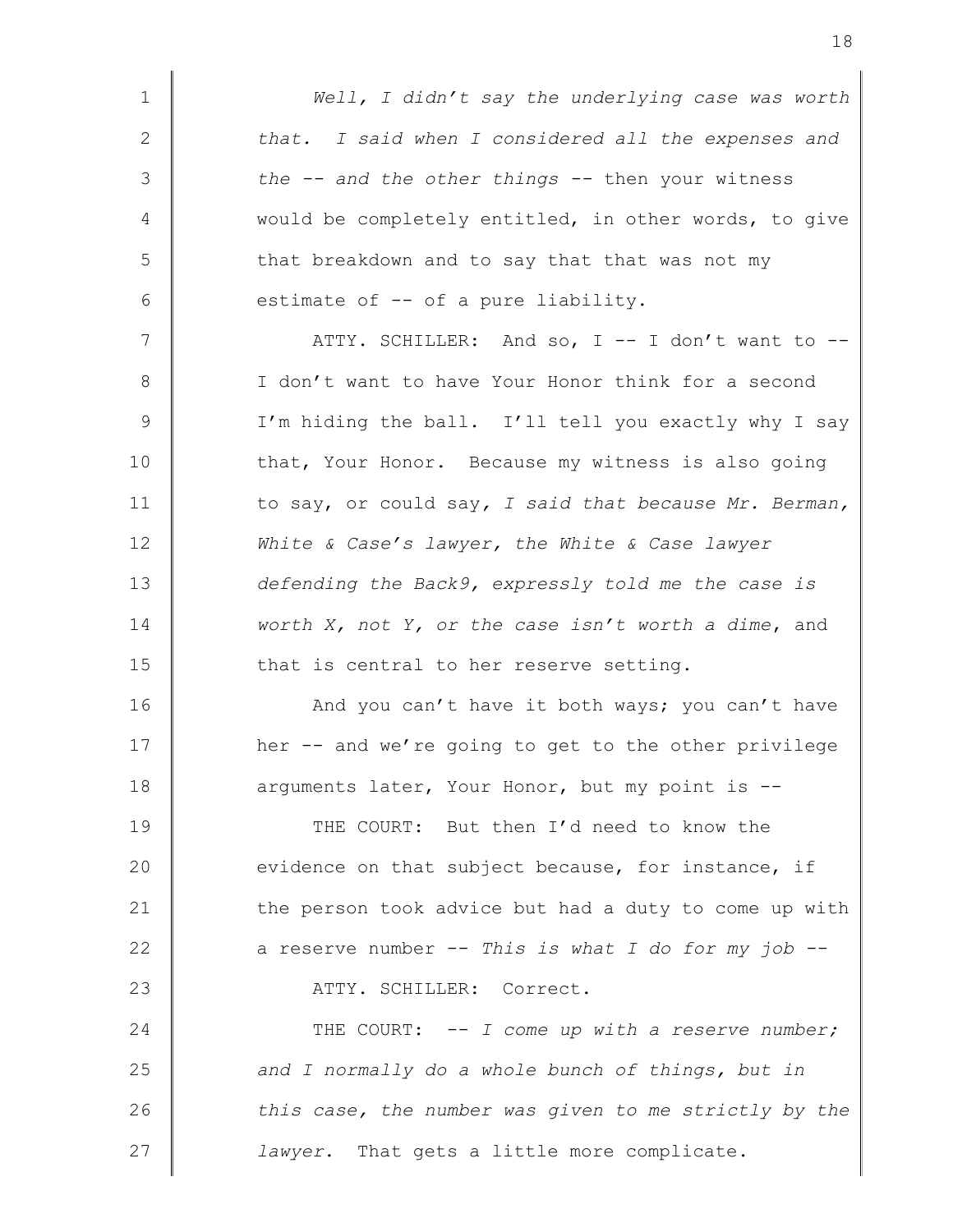1 | ATTY. SCHILLER: That's not what I'm saying, 2 Your Honor. 3 THE COURT: Okay. 4 | ATTY. SCHILLER: I'm saying --5 | THE COURT: So, a mix of things. 6 ATTY. SCHILLER: -- she says, I took into 7 account --8 COURT: Of course. 9  $\parallel$  ATTY. SCHILLER: -- A, B, C, D; and A, which I 10 | always take into account, is defense counsel's 11 **deger-** assessment of the value of the case. 12 That's all I'm saying, Your Honor, and we're 13 going to get to that. That -- that's their so-called 14 **privilege issue where they've disclosed some things** 15 defense counsel said but want to hid other things. 16 I'm just saying, if the Court rules, the --17 The reserves our discoverable, then necessarily the 18 **person who set the reserves will go through the four** 19 or five or six factors she took into account and she 20 should not have he hands tied behind her back on one 21 of those. But I'm not saying that she disregarded 22 anything. I'm saying it's a factor. 23 THE COURT: Well I -- I understand your -- your 24  $\parallel$  warning me that this is going to be an issue later,  $25$  but for  $-$ 26 | ATTY. SCHILLER: Correct. 27 THE COURT: -- for now, the issue is simply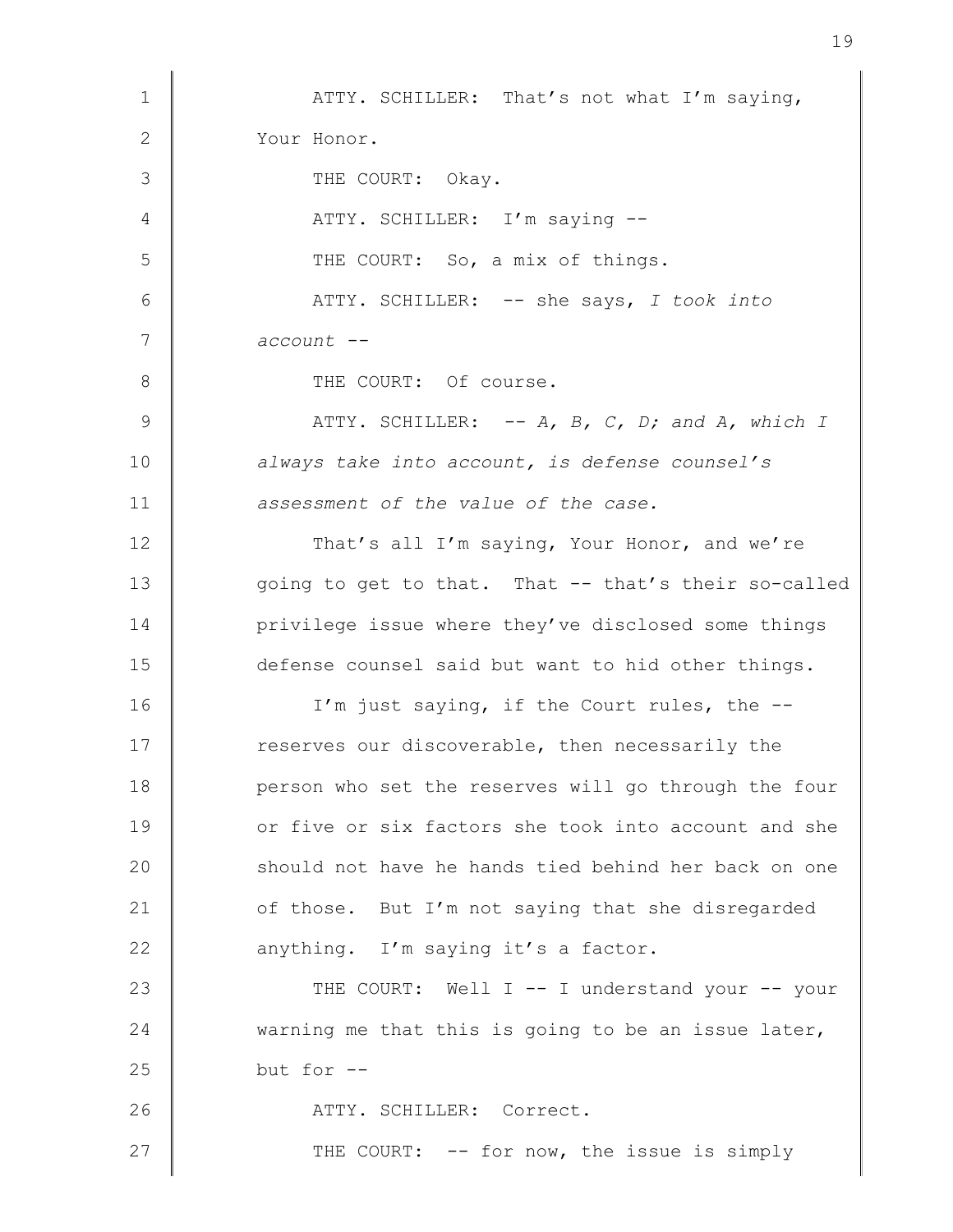1 whether the reserved dollar amount is to be 2 disclosed, right? 3 | ATTY. SCHILLER: Well, no, it's --4 THE COURT: And is there multiple -- are there 5 going to be multiple things? How would I -- if I 6 want to give you what you want on the reserves, how 7 Would you want me to word it, Mr. Weinstein? 8 | ATTY. WEINSTEIN: I think they should give us  $9$  the communications with the  $-$ 10 THE COURT: Well, I -- I'm doing one thing at a  $11$  time, 12 | ATTY. WEINSTEIN: I'm sorry. 13 THE COURT: I haven't gotten to the 14 communications yet. There's a dollar amount that 15 we're talking about right now. 16 ATTY. WEINSTEIN: Yes. 17 | THE COURT: So how do you want that? 18 **ATTY. WEINSTEIN:** I want the reserves. 19 COURT: But is  $-$ 20 ATTY. WEINSTEIN: I can give Your Honor a couple 21 of -- of lower court decisions if you want it. 22  $\parallel$  THE COURT: I don't need them. 23 | ATTY. SCHILLER: Yeah. 24 ATTY. WEINSTEIN: Okay. 25 THE COURT: Because -- because I'm --26 ATTY. SCHILLER: I agree, Your Honor. 27 **THE COURT:** I'm going to give -- give you the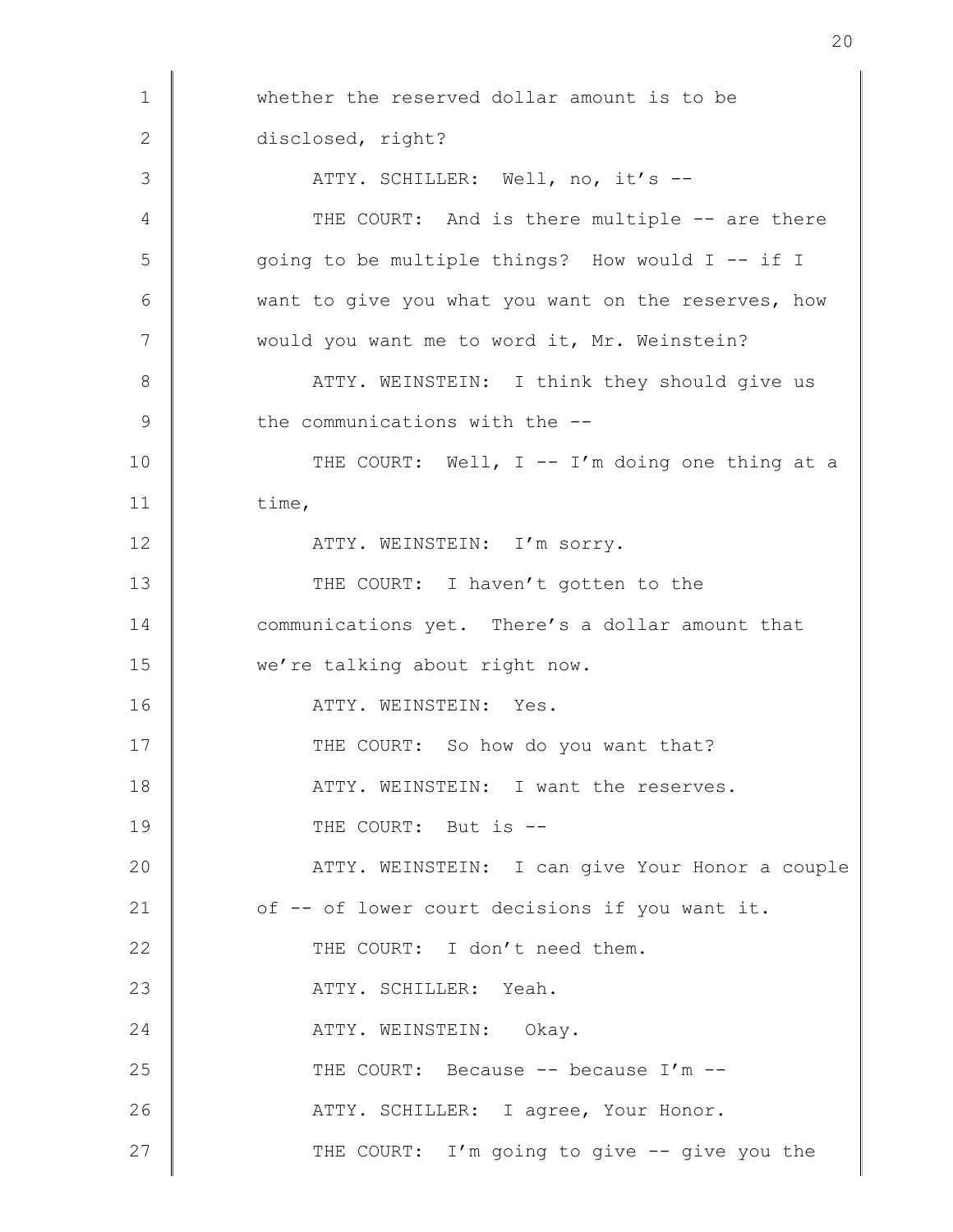1 reserve dollar amount. 2 | ATTY. WEINSTEIN: Okay. Yep. 3 THE COURT: I'm just trying to take it in steps, 4 so the first thing --5 || THE ATTY. WEINSTEIN: I understand. 6 THE COURT: -- is the reserve dollar amount, 7 | ATTY. WEINSTEIN: I would want the reserve 8 dollar amount. And if it's broken down, because I 9 know I've seen at least one communication which I 10 believe it is I broken down between possible 11 indemnity amounts or liability amounts versus the 12 cost of defense. If there's a breakdown, I'll take 13 that as well. That's all I need there. 14 THE COURT: All right, well I -- you know, I 15 Sometimes -- it all depends on the circumstances, but 16 sometimes I need to craft a very, very specific 17 **Jube 17** order, or everybody understand what I'm talking about 18 and I can just tell them, Give them the reserve 19 dollar amount and the detail that goes with it. 20 **ATTY. WEINSTEIN:** That's all I need. 21 THE COURT: Which -- which do you want -- all 22 | right. 23 ATTY. WEINSTEIN: The reserve dollar amount and 24 the detail that goes with it. That's all I need. 25 ATTY. SCHILLER: I don't know what the detail 26 that goes with it means, but I believe there's a 27 Single reserve figure, Your Honor.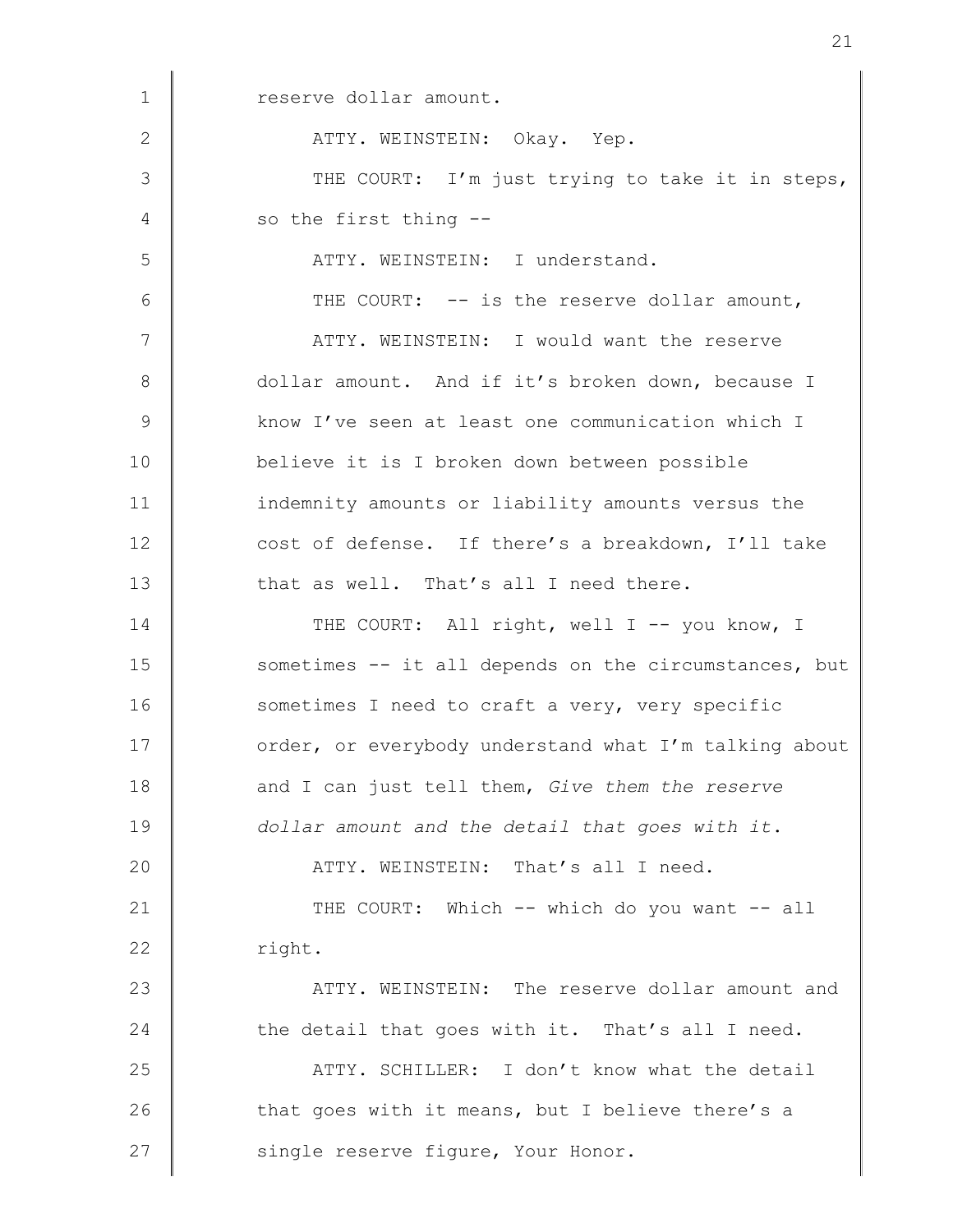1 THE COURT: If there's a single reserve 2 figure -- 3 | ATTY. WEINSTEIN: Fine, that's easier. 4 THE COURT: -- but if it's on a piece of paper 5 | that has a calculation associated with it, that would 6 be embraced by it. 7 | ATTY. SCHILLER: That sounds fine, Your Honor. 8 THE COURT: Is that clear, enough or you or do  $9 \parallel$  you --10 | ATTY. SCHILLER: Absolutely. 11 THE COURT: 'Cause I can write up --12 **ATTY. SCHILLER:** That's -- that's clear enough, 13 Your Honor. 14 THE COURT: All right. 15 **No. 2. 1.1.2.3.3.1.2.3.3.3.3.3.3.3.3.4.1.3.3.4.1.1.1.2.5.2.1.1.1.1.1.1.1.1.1.** 16 THE COURT: 'Cause we can do this by my telling 17 Vou, which is the easiest, fastest way, or I can 18 write a detailed -- 19 | ATTY. SCHILLER: No, I --20 | THE COURT: -- order. 21 ATTY. SCHILLER: I take what you said as an 22 | order Your Honor. 23 THE COURT: All right. 24 **ATTY.** SCHILLER: And we'll explain it to the 25 client. 26 THE COURT: That's fine. So do that. 27 **And then the next thing is the communications**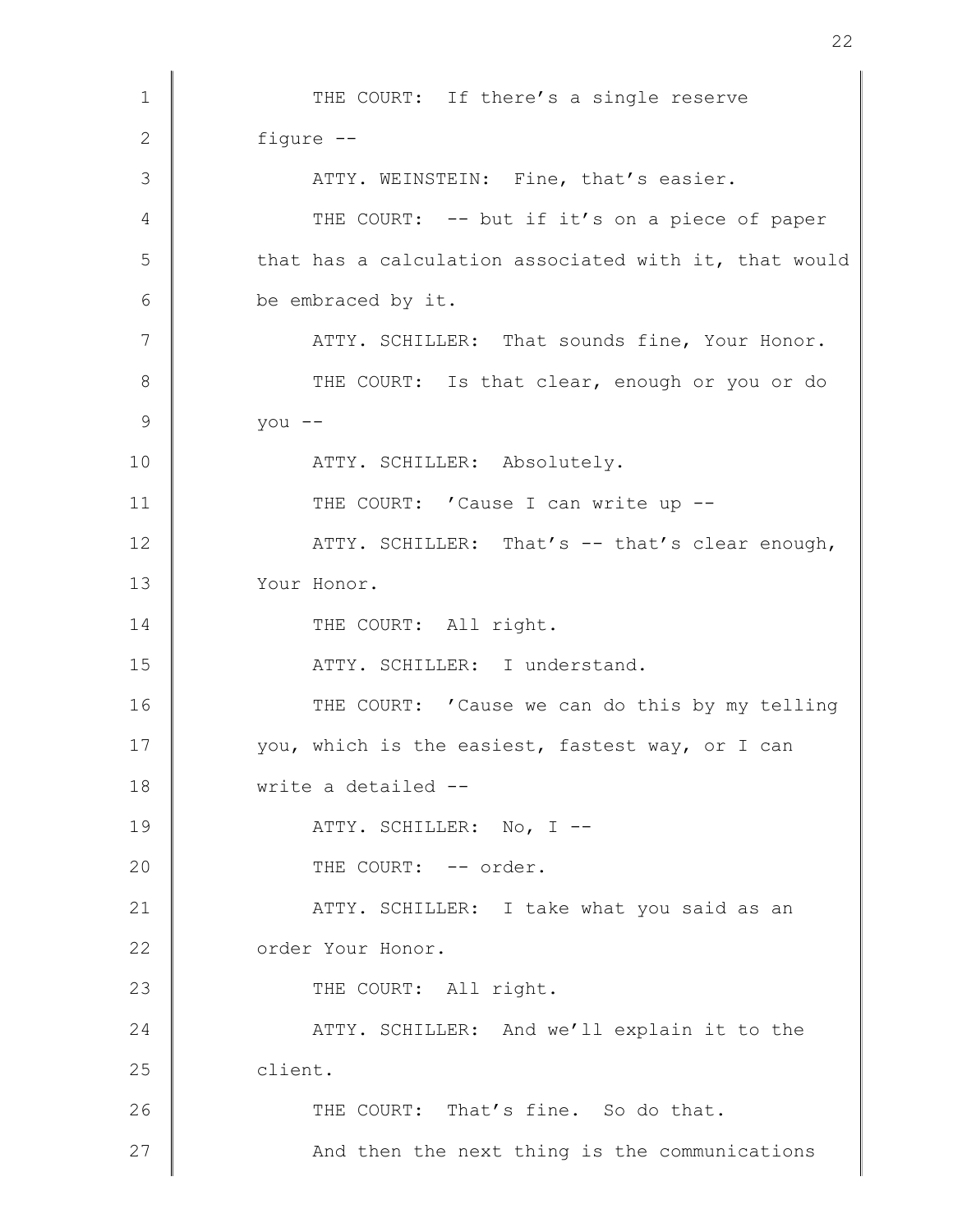1 and communications strikes me as a -- a somewhat --2  $\parallel$  it's pretty broad. So the question is what 3 communications? If there are communications about 4 how the dollar amount was set, is that one of the 5 | things you are talking about in terms of the 6 communications? 7 | ATTY. WEINSTEIN: Yes. The communications would 8 be the exposure, what they're telling the reinsurer. 9 THE COURT: Right. Right. I want to do this 10 one at a time, though. 11 | ATTY. SCHILLER: Wait. 12 THE COURT: So, the first thing would be 13 **Communications about how the dollar amount was set.** 14 **ATTY.** SCHILLER: He just said reinsurer. I 15 **thought Your Honor meant what went into the setting** 16 to the reserves. 17 THE COURT: That's where we started. I don't  $18$  think we  $-$ 19 ATTY. WEINSTEIN: Now on the next --20 ATTY. SCHILLER: But in communications about 21 what went into the setting or the decision-making, or 22 are we now on reinsurance? I thought we were --23 THE COURT: Well, that's why I'm trying to take 24 it slowly. 25 **ATTY. SCHILLER:** Yeah, I thought we were --26 THE COURT: Because the first thing is the 27  $\parallel$  dollar amount of the reserve in the underlying case.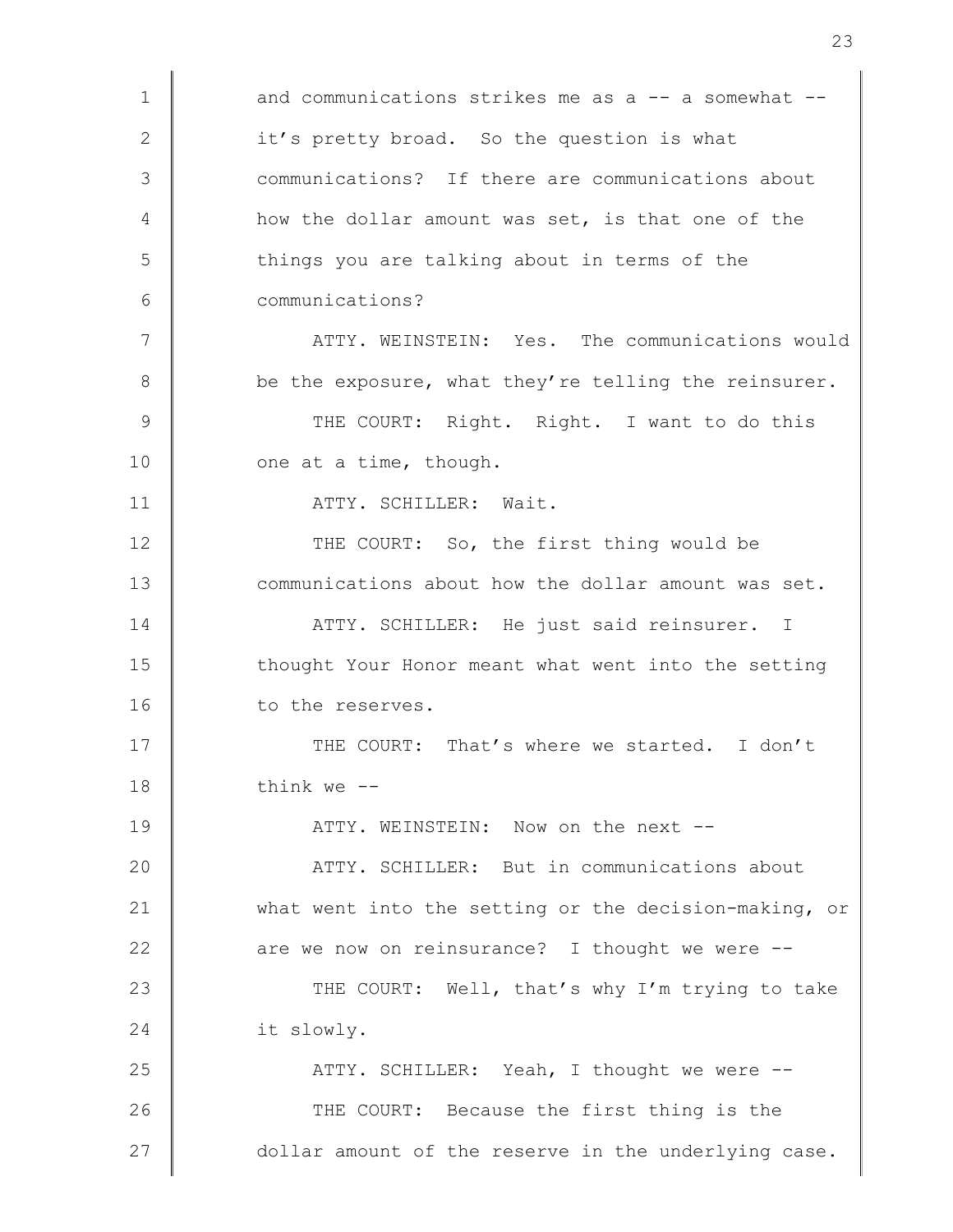1 | ATTY. SCHILLER: Yeah. 2 THE COURT: The second thing would be 3 Communications concerning how that was set. 4 ATTY. SCHILLER: Because -- Your Honor, that's 5 my point, to be quite candid, especially in a bad-6 faith case where Mr. Weinstein, you know, just got an 7 | order that he's entitled to the reserve figure. If 8 he's going to get that, and I understand he also 9 Wants to know why that number was arrived at, so I'll 10 make up a figure. If -- if somebody sitting at 11 Uniberty sets a reserve figure of \$100,000 and 12 there -- and -- and it's based on, at least in part, 13 **Communications with defense counsel about the value** 14 of the claim, one, I assume he's looking for that; 15 and two, I need it, and that's the point I was 16 getting at in advance, for the witness to be able to 17 explain and defense her calculation of reserves 18 **because he wants to use her calculation against** 19 Liberty.

20 THE COURT: So -- but this is a -- just to get 21 Straight in my mind the -- the origin of the 22 **privilege here,** you have a circumstance in which 23 Liberty was paying for counsel for the Back9 insured, 24 but the client is the Back9 insured, right? 25 | ATTY. SCHILLER: Correct. 26 THE COURT: And Mr. Weinstein doesn't represent 27 the Back9 insured and neither do you. So, in terms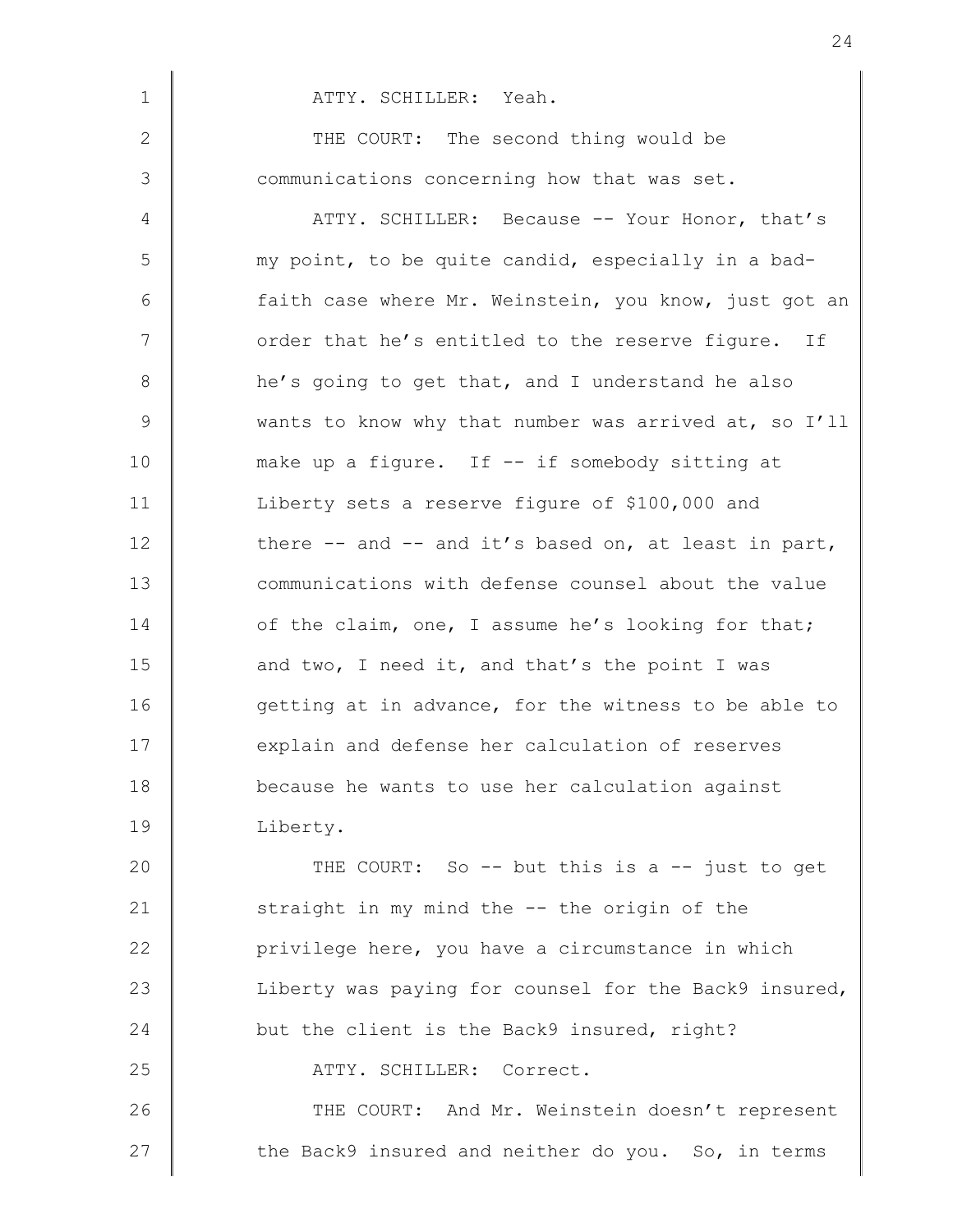1 | of the privilege that would -- that could potentially 2  $\parallel$  apply, who would be asserting it? 3 | ATTY. SCHILLER: Well -- and that's why there's 4 another attorney in the room. But Your Honor, the 5 first answer is, but Mr. Weinstein, by virtue of the  $6$  agreement, the consent, and stipulation, is standing 7 | in the shoe of the Back9 parties. He's bringing 8 their claims. And we -- and as I said, we're not  $9 \parallel$  saying that that agreement is null and void. He has 10 no greater rights than they have, and that's 11 Connecticut law. 12 Secondly, Your Honor, and this is critically 13 important, but secondly -- secondly, Your Honor, and 14 they have already disclosed communications between 15 Mr. Berman, who is that lawyer for them, and Liberty. 16 And I'm going to go through the briefly with Your 17 Honor, if I may. 18 THE COURT: Well, but can I ask a question --19 | ATTY. SCHILLER: Okay. 20 THE COURT: -- because I'm still trying to get 21 at who owns this privilege. And your point is, is 22  $\parallel$  that Mr. Weinstein, having acquired the rights he's 23 | suing on here from the Back9 insured, can't have any 24 more rights than they do. The question is can he 25 **h** have less -- fewer rights than they do in the sense 26 that he may have picked up the right to pursue his

27 | claim against the insurance policy, but that doesn't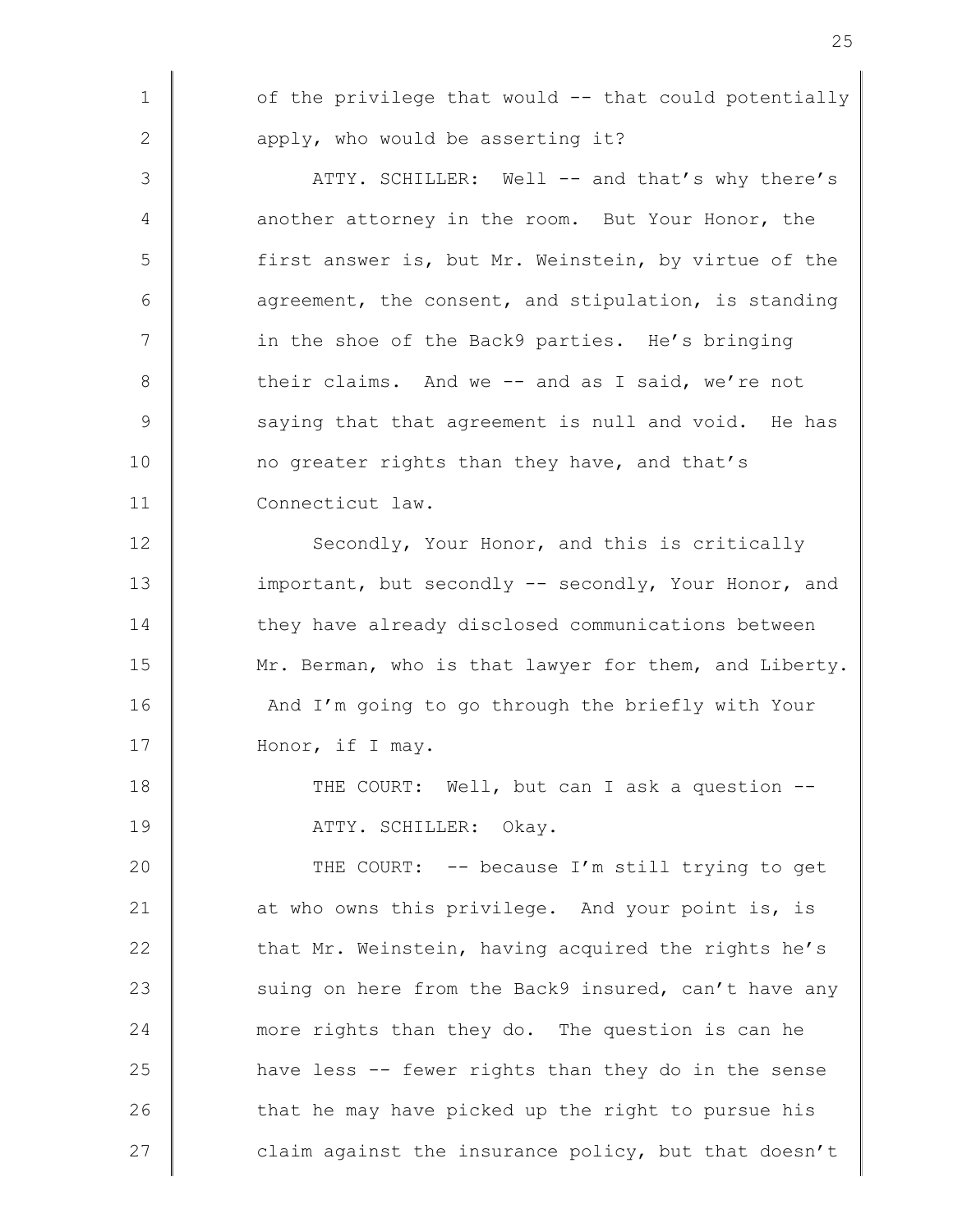1 mean he suddenly became the -- the holder of the 2 | privilege during the litigation in the underlying 3 matter, does it? If so, how does that happen?

4 ATTY. SCHILLER: Well, to the extent that he's 5 using as a sword their rights, including for bad 6 faith, to say You unreasonably failed to settle this 7 | case and then you un -- unreasonably failed to pay  $8 \parallel$  what we consented to, and that is what he's saying;  $9 \parallel$  then he is asserting their rights as a sword 10  $\parallel$  aggressively and we have cited case law -- we have in 11 vur brief -- okay we haven't brief this, Your Honor, 12  $\parallel$  so I -- I'm sorry, because --

13 THE COURT: I was going to say. I thought -- I 14 mever heard about briefing

15 **ATTY. SCHILLER:** Well, because the Court asked 16 us to come instead today and arque it.

17 THE COURT: No, this is the way we do it. And 18 if -- if there's a case that you want me to know 19 **about, you tell me what it is and sometimes I'll look** 20 it up on the spot.

21 | ATTY. SCHILLER: Okay.

22 THE COURT: And what matters to me most are 23 Appellate and Supreme Court cases.

24 ATTY. SCHILLER: Yeah, and we have cases --25 ATTY. WEINSTEIN: I think counsel's going to a 26 different issue, Your Honor.

27 ATTY. SCHILLER: No, but my point is, Your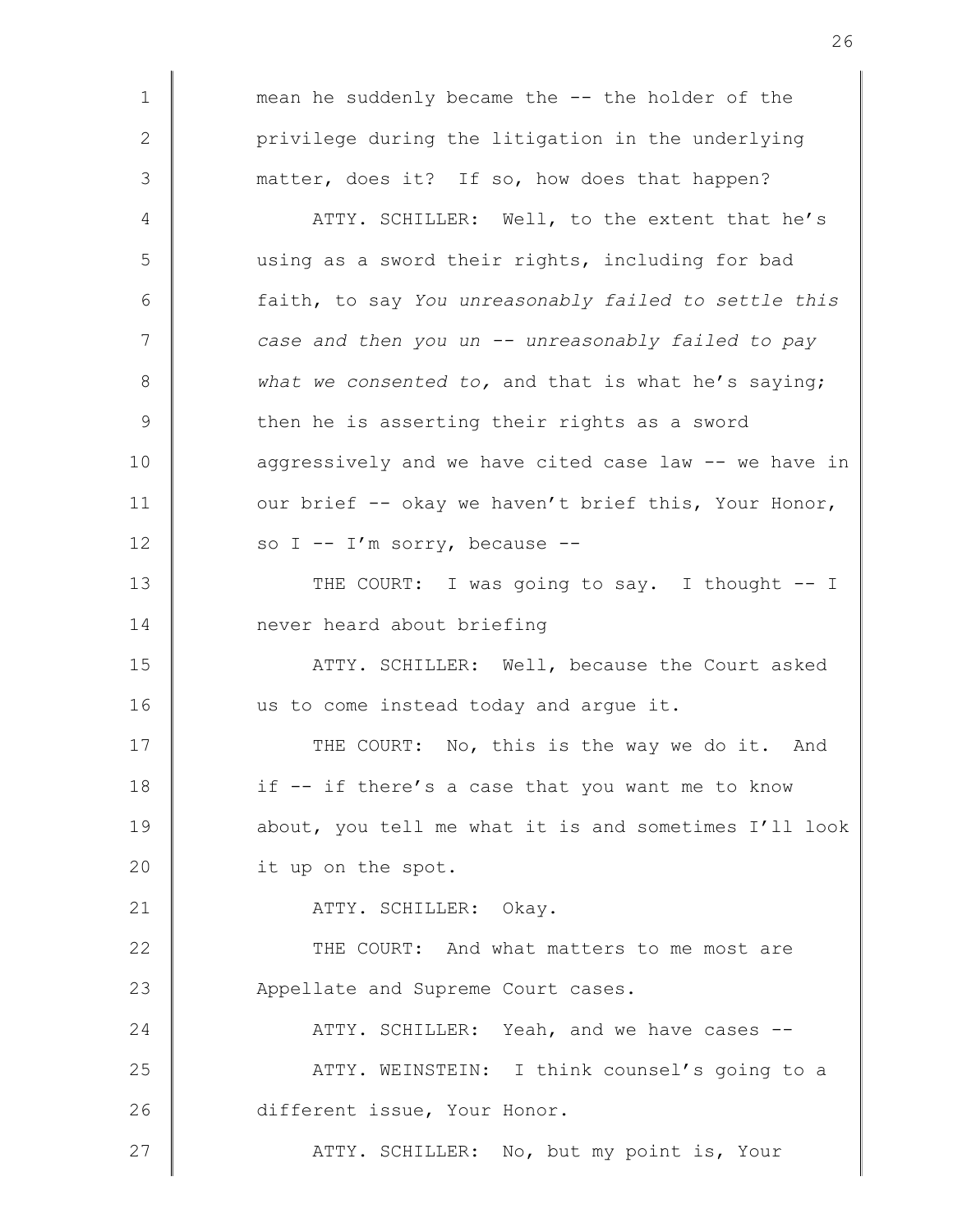1 | Honor, there are cases that stand for the proposition 2 that you can't -- that -- that to the extent that 3 they, meaning Mr. Weinstein's clients, are bringing  $4 \parallel$  these claims -- I'm just looking for the cases right 5 | now -- they can't have it both ways. They can't  $6$   $\parallel$  assert that we were in bad faith and bar us from 7 using -- from using their communications because if 8 they sued, after all, we would be able to defend 9 | ourselves by disclosing those communications. And --10 THE COURT: the communications, in other words, 11 the analysis of the lawyer that went and -- that said 12 **it's** not -- it's worth X or something. 13 **ATTY. SCHILLER:** Yes. Yeah, and -- and Your 14 Honor -- 15 THE COURT: And Mr. Weinstein, are you -- are 16 you actually seeking to block that sort of thing? 17 | ATTY. WEINSTEIN: No, but we've mixed apples and 18 **July 18** oranges. We were talking about the reinsurer 19 communications. 20 THE COURT: I don't think we were. I thought we 21 were talking about -- first of all they set a dollar 22 **amount -- that's why I'm going one little bit at a** 23 time here 24 ATTY. WEINSTEIN: Okay. 25 THE COURT: -- where as I understood it is the 26 first thing was the reserve dollar amount in the 27 | underlying lawsuit --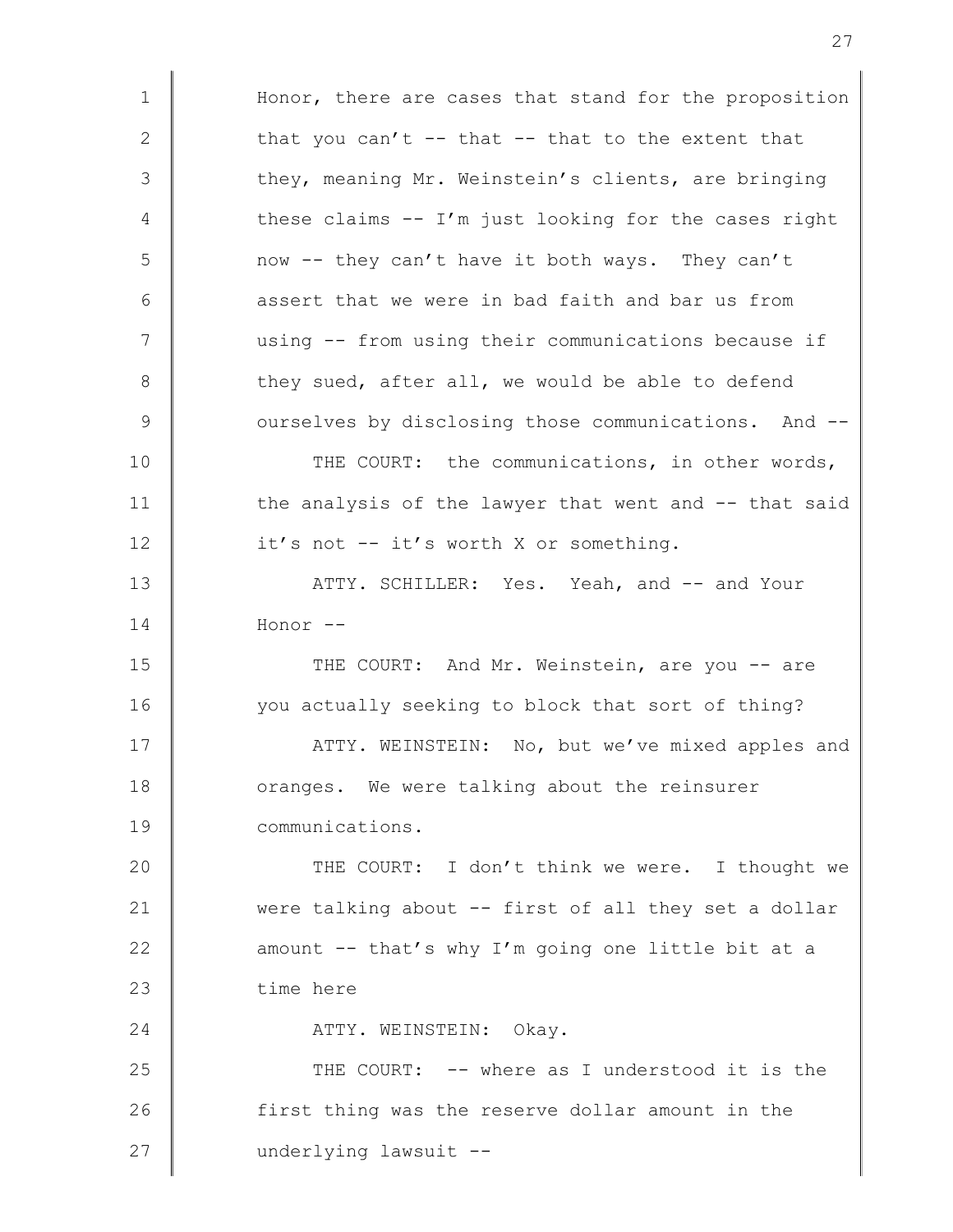| $\mathbf 1$ | ATTY. WEINSTEIN: Yes.                               |
|-------------|-----------------------------------------------------|
| 2           | THE COURT: -- it must be disclosed --               |
| 3           | ATTY. WEINSTEIN: Yes.                               |
| 4           | THE COURT: -- in any supporting calculation.        |
| 5           | ATTY. WEINSTEIN: Yes.                               |
| 6           | THE COURT: That was the first thing.                |
| 7           | Then I thought there was the issue of the           |
| $8\,$       | communications that addressed the setting of that   |
| 9           | reserve amount, that reserve amount. That's what I  |
| 10          | was talking about.                                  |
| 11          | ATTY. WEINSTEIN: I -- I know, but I don't think     |
| 12          | I asked for that except the internal breakdown, if  |
| 13          | they had it, of the reserve; in other words, X      |
| 14          | dollars for defense, X dollars for liability.       |
| 15          | That's $--$                                         |
| 16          | THE COURT: That's the supporting figures.           |
| 17          | ATTY. WEINSTEIN: That's all I asked for. That'      |
| 18          | what Your Honor was indicating, I thought, that you |
| 19          | were going to order. Then we --                     |
| 20          | THE COURT: I did. I already did it.                 |
| 21          | ATTY. WEINSTEIN: Then I thought we were going       |
| 22          | into reinsurance.                                   |
| 23          | THE COURT: Well, okay. So what you need to          |
| 24          | make -- you're being clear to me --                 |
| 25          | ATTY. WEINSTEIN: Yep.                               |
| 26          | THE COURT: -- now is that you are not seeking       |
| 27          | the communications that went on within Liberty and  |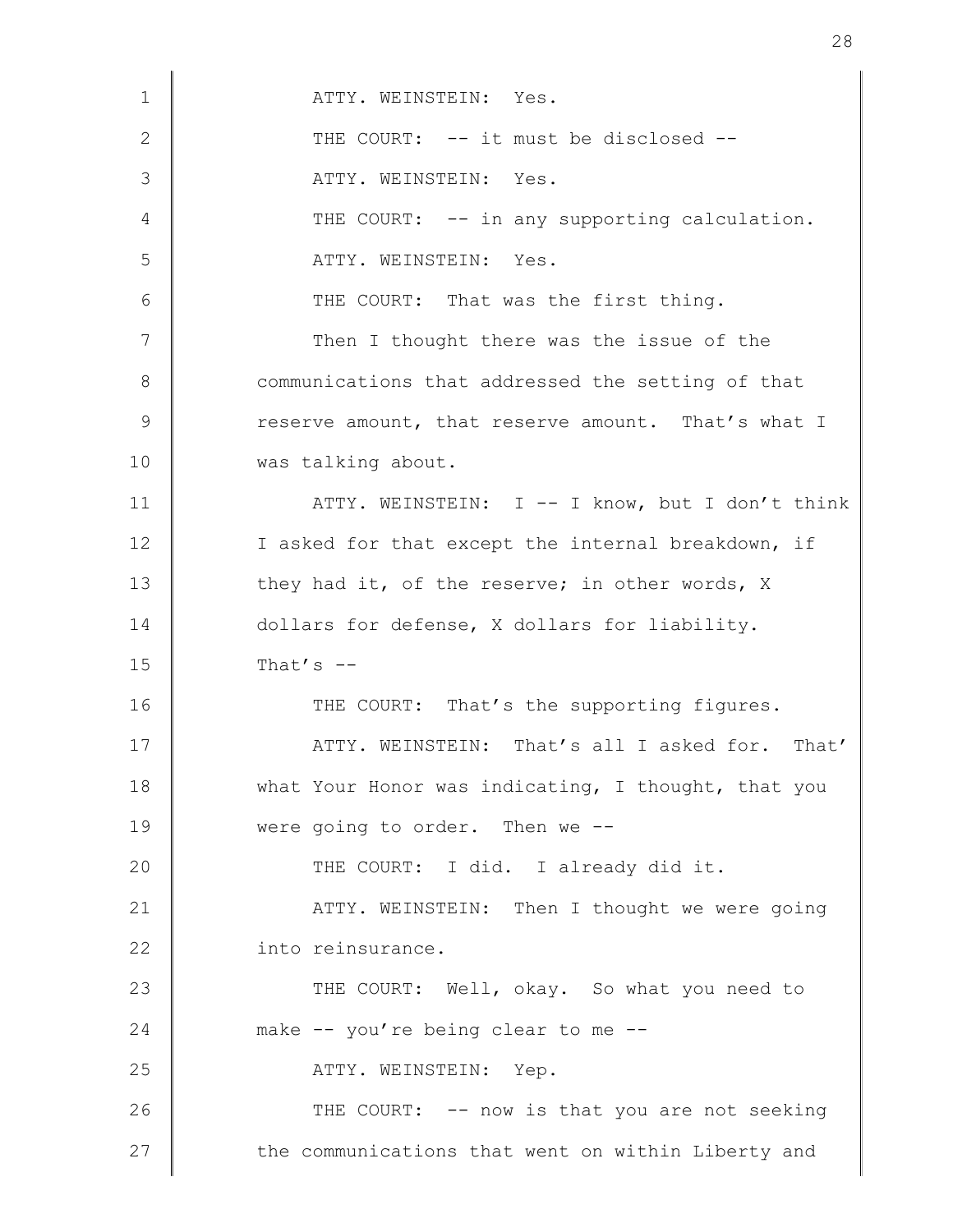1 defense counsel about how to set the reserve  $2 \parallel$  amount  $-$ 3 | ATTY. WEINSTEIN: No, I didn't --4 THE COURT: -- in the underlying matter. 5 | ATTY. WEINSTEIN: No, I did not. 6  $\parallel$  THE COURT: So that's -- that's that. 7 So now, in terms of the reinsurance 8 Communications, what are you after and why? 9 ATTY. WEINSTEIN: In the reinsurance 10 information, what I'm interested in, what they told 11 the reinsurer the exposure was, which again gets into 12 an amount, and what they told the reinsurer the 13 **potential liability was.** 14 Now, if there's some line or two or three in 15 there that quotes Attorney Berman and they want to 16 Tedact that, I don't know that I care, but I don't -- $17 \parallel$   $I \leftarrow$ 18 THE COURT: Well, do you care one way or the 19 other? 20 ATTY. WEINSTEIN: I don't think I do, but I'm 21 **just saying, I don't know what the reinsurer** 22 **Communications** look like. 23 THE COURT: Well, that's why I'm -- you -- what 24 vou just said, though, was what Liberty said the 25 exposure was and  $-$  and the potential liability, is 26 it limited to that? Is that what you're after, in 27 cther words, the documents that communicate from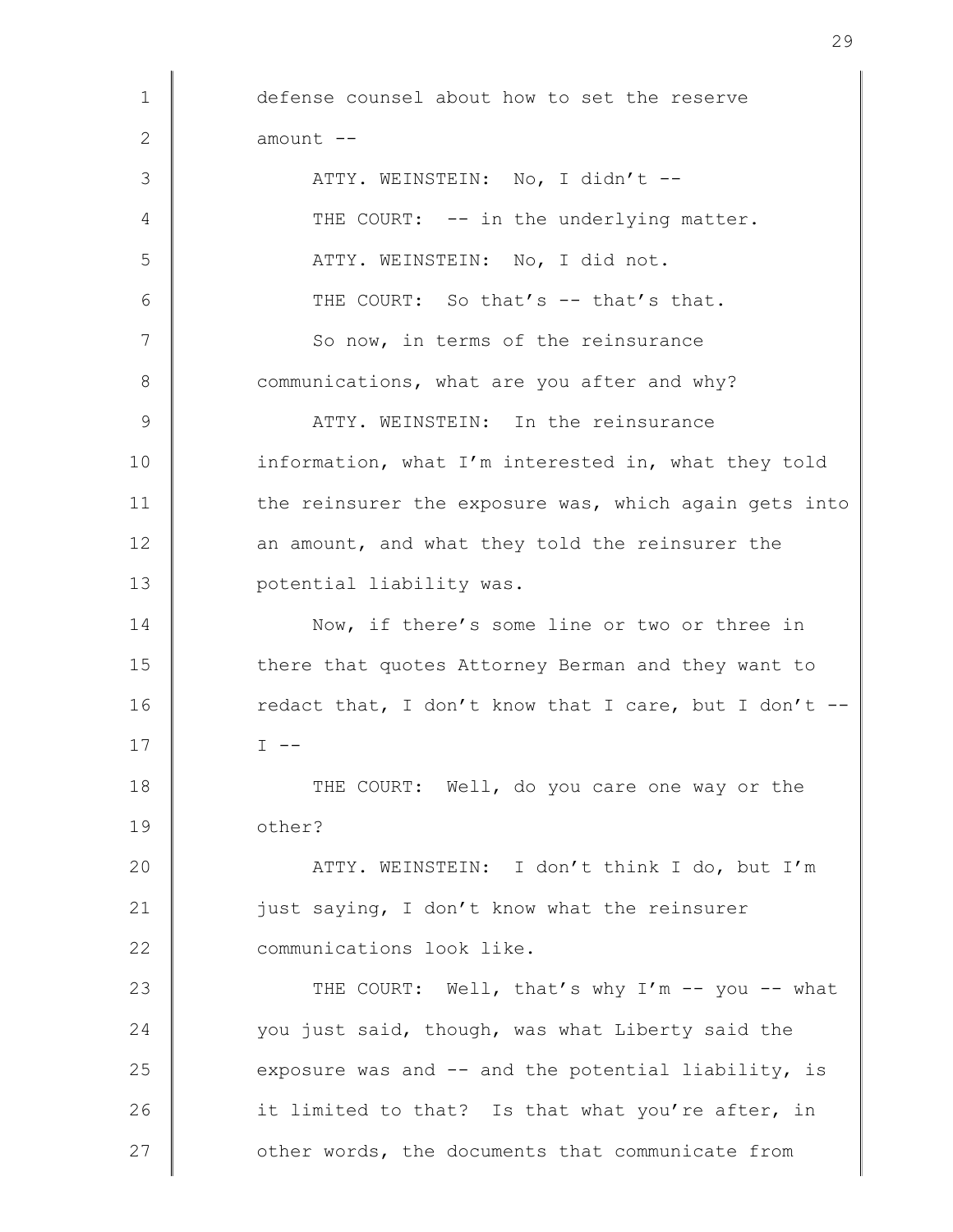| 1  | Liberty to the reinsurer?                             |
|----|-------------------------------------------------------|
| 2  | ATTY. WEINSTEIN: Yes.                                 |
| 3  | THE COURT: We think this case is worth X.             |
| 4  | ATTY. WEINSTEIN: Right.                               |
| 5  | THE COURT: And here's why?                            |
| 6  | ATTY. WEINSTEIN: Yeah                                 |
| 7  | THE COURT: Is that what you're saying?                |
| 8  | ATTY. WEINSTEIN: Yeah.                                |
| 9  | THE COURT: And then you don't have a position         |
| 10 | as to whether you would claim attorney-client         |
| 11 | privilege would -- would have any influence over      |
| 12 | what's produced or not.                               |
| 13 | ATTY. WEINSTEIN: No -- no. I don't think I            |
| 14 | ever really had an attorney-client privilege to       |
| 15 | assert in regard to the communications. I tend to     |
| 16 | agree with Your Honor, but --                         |
| 17 | THE COURT: Yeah.                                      |
| 18 | ATTY. WEINSTEIN: -- counsel's really morphed          |
| 19 | into an issue that involves Attorney Beard and this   |
| 20 | was an issue that was raised with Your Honor as far   |
| 21 | back as April of 2019. Counsel was well aware of      |
| 22 | this issue. Counsel told me -- counsel for Liberty    |
| 23 | told me he those the -- that it was waived and he     |
| 24 | claimed a privilege. He told me that back in April    |
| 25 | of '19. Your Honor may recall we had a telephonic     |
| 26 | conference with counsel, all counsel, including       |
| 27 | Liberty's counsel, and Your Honor entered an order, I |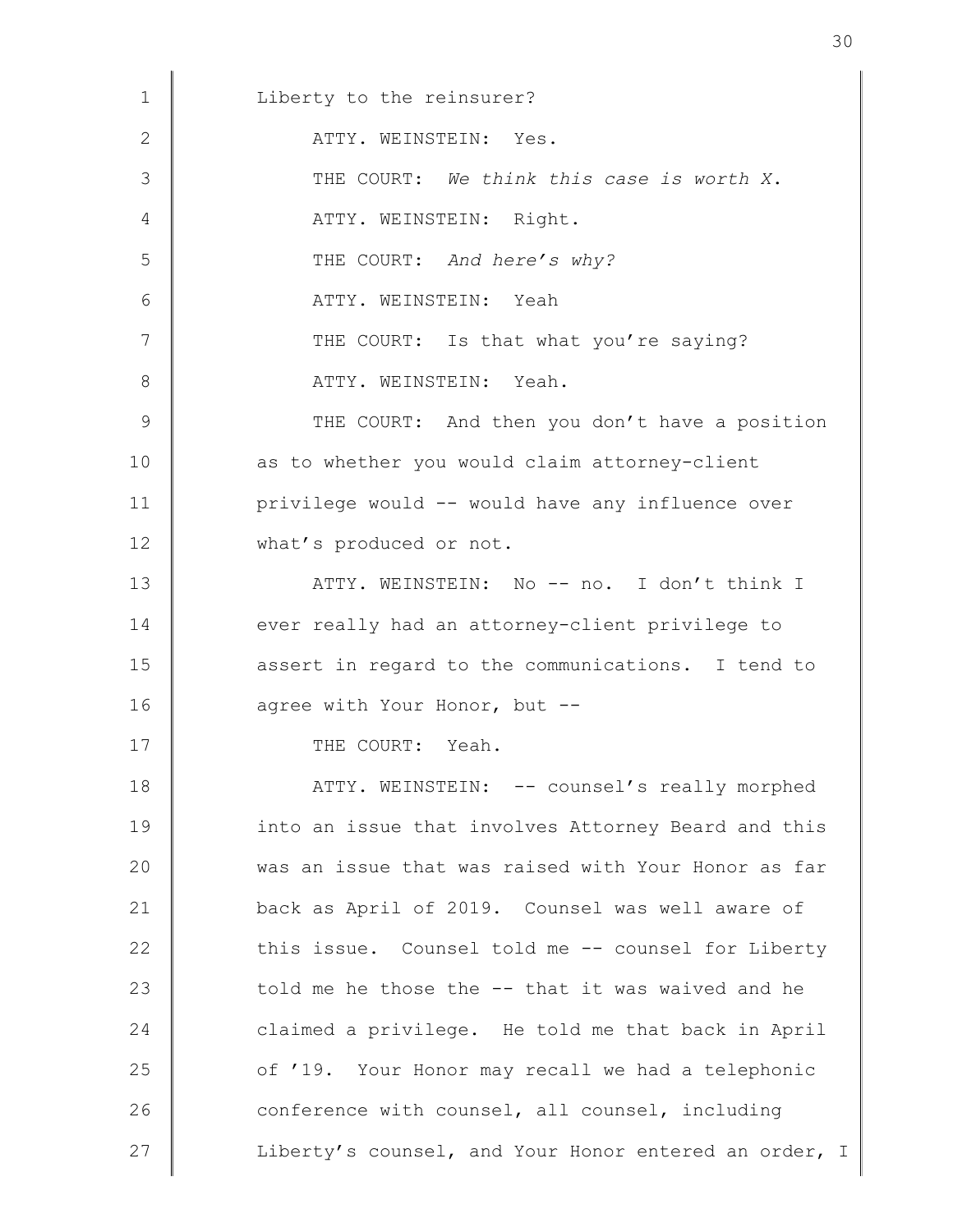| $\mathbf 1$  | believe it was in August, it was August 6 <sup>th</sup> of 2019 |
|--------------|-----------------------------------------------------------------|
|              |                                                                 |
| $\mathbf{2}$ | in which Your Honor said that Attorney Beard had to             |
| 3            | turn over to me certain documents. I -- I believe it            |
| 4            | was limited to coverage documents or that type of               |
| 5            | language.                                                       |
| 6            | ATTY. BEARD: Coverage and statements of                         |
| 7            | facts $--$                                                      |
| 8            | ATTY. WEINSTEIN: Yes.                                           |
| 9            | ATTY. BEARD: -- was what Your Honor's order                     |
| 10           | was.                                                            |
| 11           | ATTY. WEINSTEIN: Statements of facts and                        |
| 12           | coverage.                                                       |
| 13           | What they want to do is they want to revisit                    |
| 14           | that because they told me about a month ago or so               |
| 15           | that they were going to bring this issue back to Your           |
| 16           | Honor's attention and now they want to reopen this              |
| 17           | whole issue. The only thing is we've had about a                |
| 18           | year of discovery and I've gotten document after                |
| 19           | document that is redacted because of the claim of               |
| 20           | privilege. I didn't assert a privilege.                         |
| 21           | THE COURT: All right, well -- well let's --                     |
| 22           | let's see what we have to do here.                              |
| 23           | ATTY. WEINSTEIN: Yeah.                                          |
| 24           | THE COURT: First of all, let's just clarify                     |
| 25           | what -- what actually is being sought. So what is               |
| 26           | being sought is what Liberty told the reinsurer the             |
| 27           | exposure was, and its explanation of why; and                   |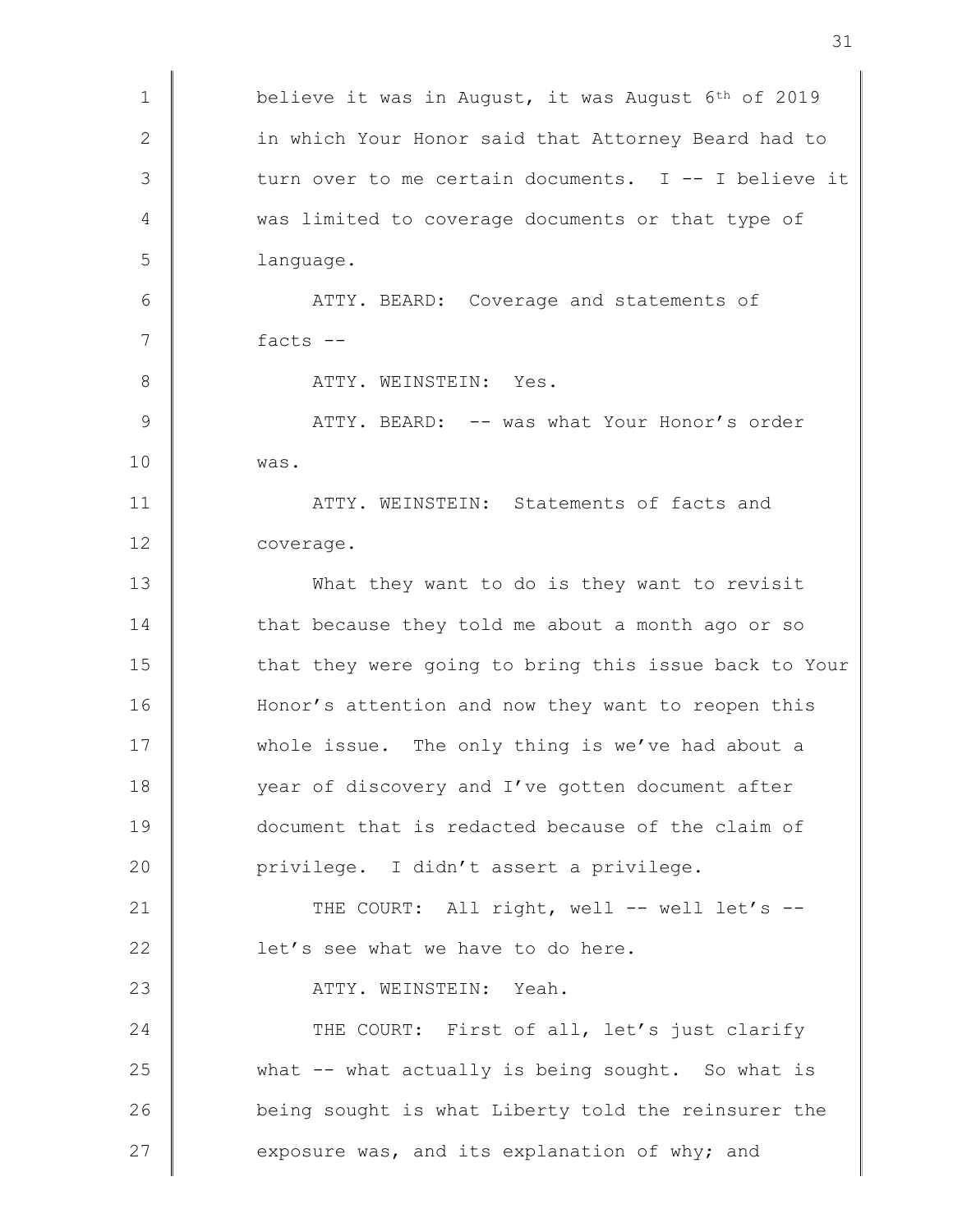1 | Attorney Weinstein is saying that if there's a 2 **privilege issue, it's coming from him.** 3 ATTY. SCHILLER: I don't want to waste the 4 Court's time, so I'm going to cut through this very 5 quickly. Liberty's position -- and Your Honor, I 6 crepresent insurers around the country; that's my lot 7 | in life -- and we do not -- we take the position, and 8 it's a principled one, and I know you're not 9 interested in what the majority of courts here or 10 elsewhere have done. The Supreme Court or the 11 **Appellate Court has not ruled on this issue of** 12 Teinsurance yet, so Your Honor has discretion. But I 13 will tell you that our position is we don't 14 voluntarily agree to disclose reinsurance 15 communications because they -- they're privileged and 16 they're with our own insurer and because they're 17 **based on work product.** However, Your Honor, before 18 we spend more time on this, we take that position for 19 **principled reasons, but by making that argument, I** 20 don't mean to suggest to the Court and have the Court 21 draw an erroneous inference that any reinsurance 22 documents necessarily even exist in this case. And 23 if Your Honor wants to cut to the chase, I will tell 24 vou that regardless of what order you issued, Mr. 25 Weinstein and his clients would get zero documents. 26 | THE COURT: So, that's in --27 ATTY. WEINSTEIN: So we're just an academic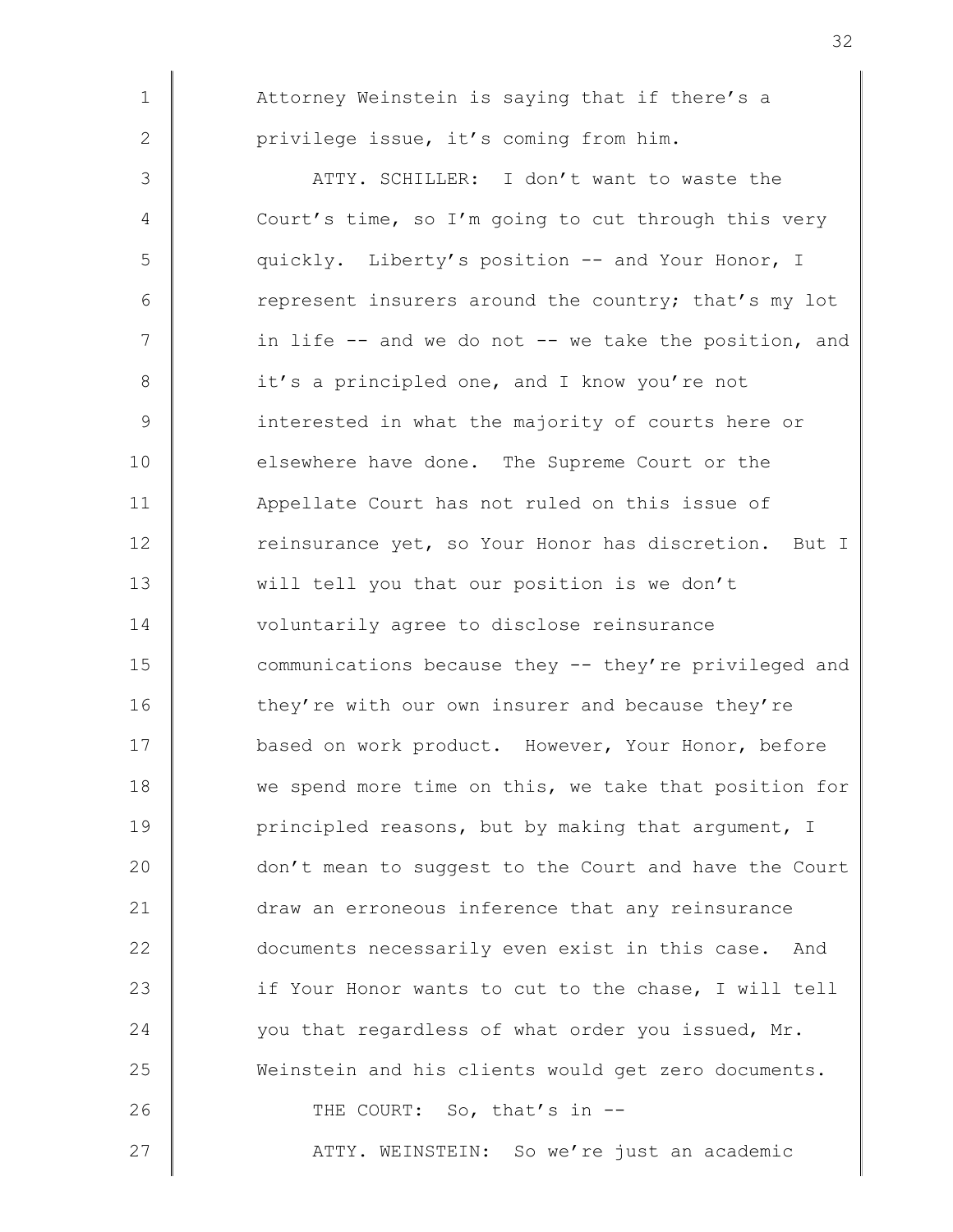1 argumentative. 2  $\parallel$  THE COURT: So I -- all right, well... if there 3 | is -- when you say you do it for prince --4 | ATTY. SCHILLER: I wasn't talking about 5 ceinsurance earlier --6 COURT: Okay. 7 | ATTY. SCHILLER: -- but since reinsurance --8 || THE COURT: We are talking about reinsurance  $9 \parallel$  now. 10 | ATTY. SCHILLER: Correct. 11 THE COURT: So, what -- you know, if -- if you 12 do it for principled reasons and there are legal 13 principles it's grounded in, what I did tell you, and 14 | I -- 'cause I like to make this clear, because it 15 gets misunderstood sometimes. I don't count up the 16 number of cases and say, Its 35 to 20, and therefore, 17 | I'm going to go with the 35. 18 What I do -- I am very interested in is 19 **principles;** so if there is a principle that the law 20 should respect that run through some of the caselaw, 21 | I'm very interested in it. If there's a principle 22 that you want to articulate to me that means that it 23 should not be discoverable, that matters to me, too; 24 but in terms of -- I think I've already expressed to 25 you what I believe work -- how work product and 26 **deg actorney-client privilege feed into it.** 27 **ATTY.** SCHILLER: Okay, and I -- here's the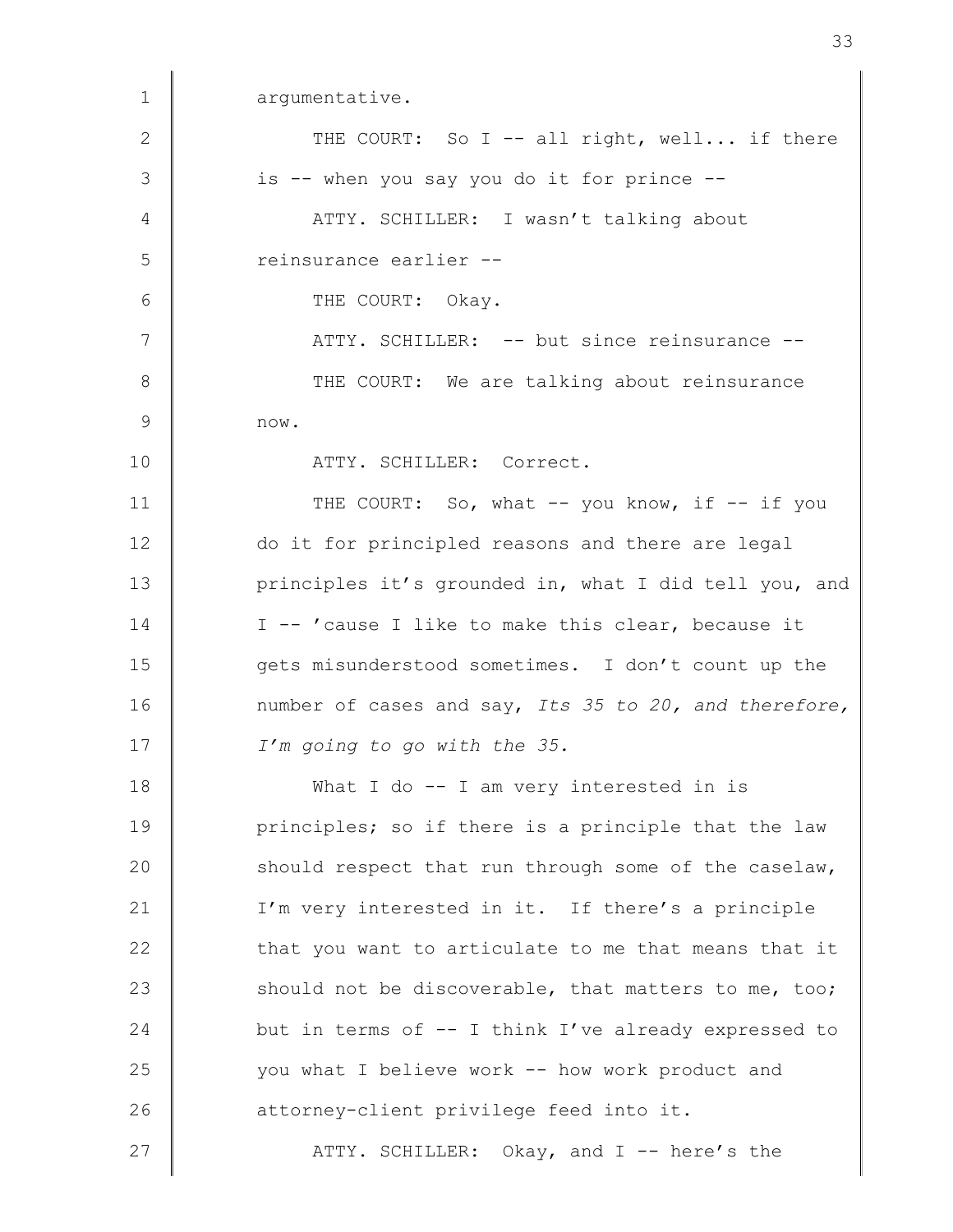1 | principle, Your Honor. The principle, and I'm 2  $\parallel$  citing a district of Connecticut case called Young v. 3 | Liberty Mutual, from February 16, 1999, is the 4 Court's allow reinsurance information where the 5 contract language is ambiguous, and the theory on  $6 \parallel$  that, Your Honor -- and that's not what's being 7 | alleged here. The theory on that, Your Honor, is the 8 Communications between the insurer and the reinsurer 9 may shed light on interpretation of a contract term, 10 and therefore, it's directly relevant to what -- to 11 the construction in ambiguity, or not, of the 12 insurance contract, and that's not inconsistent with 13 **July 13** other principles.

14 Here, Your Honor, the principle is that there 15 **a** are two kinds of reinsurance information. There's 16 information about: do we have a treaty or a 17 **facultative arrangement?** A treaty covers a broad 18 | line of business, and a facultative arrangement is 19 essentially spot reinsurance for a particular claim 20  $\parallel$  or -- or client. And one do we have it; and if so, 21 you know, do they get it? And in general, that's not 22 **permissible**, because --

23 THE COURT: Well, let's just back up just for a 24 money because the sort of -- I'm reflecting as you're  $25$   $\parallel$  talking about the thing you said earlier.

26 | The Section of the stelling me that there are no 27 cesponsive documents --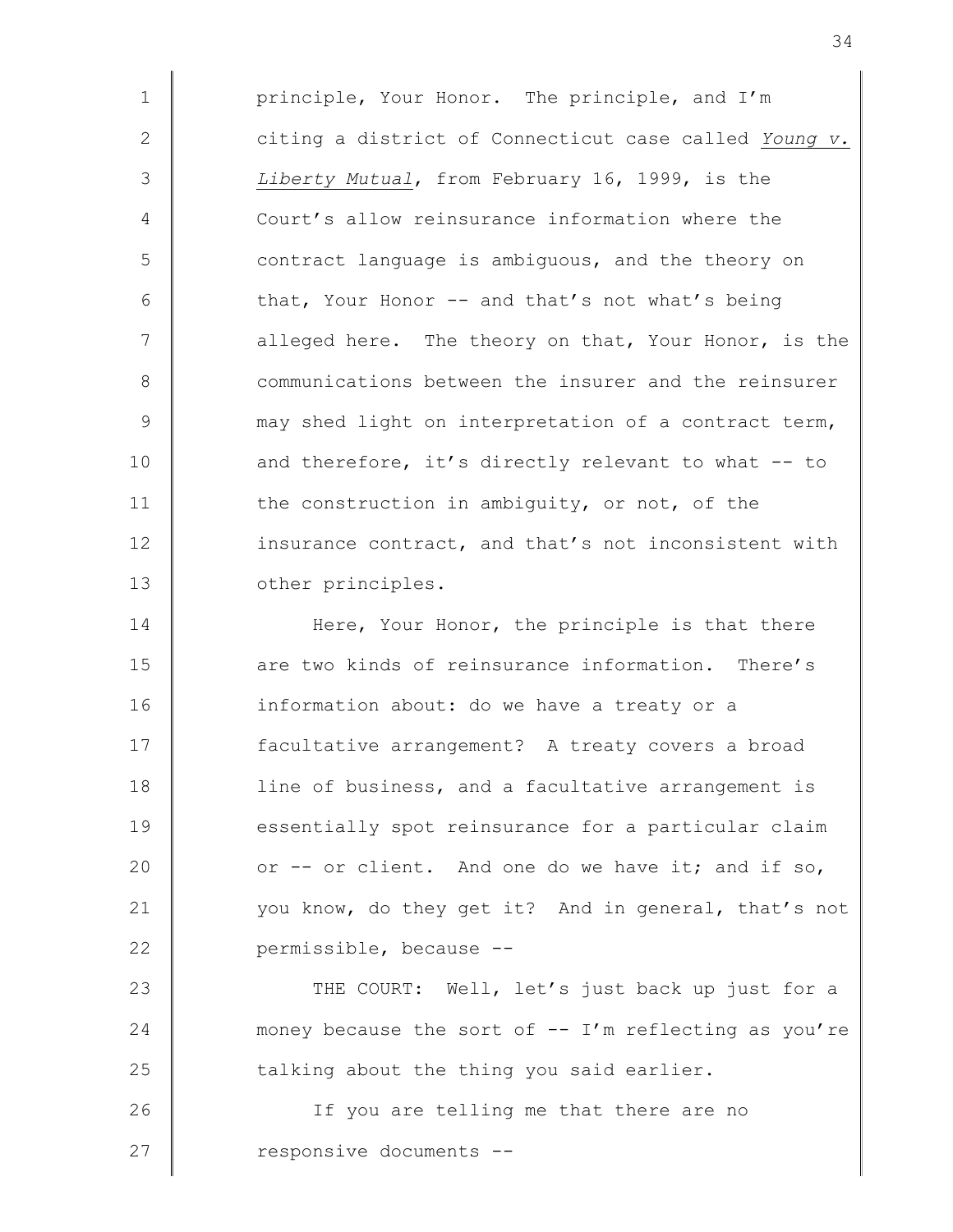1 | ATTY. SCHILLER: Correct. 2  $\parallel$  THE COURT: -- regardless of that, then the 3 question is moot. 4 ATTY. SCHILLER: Correct. 5 | THE COURT: So why should I make any order 6 Mr. Weinstein, it's here on the record that, in 7 | other words, the -- if -- if I order them to produce 8 any documents that reflect what Liberty Mutual --9 | Liberty said its exposure was in the underlying case 10 and it's statements of -- analysis of potential 11 | liability and the answer is they have none --12 NETTY. WEINSTEIN: So --13 THE COURT: -- then I don't need to issue an 14 order. 15 ATTY. WEINSTEIN: Well, except ideally I'd like 16 the order and official for them to say none. 17 THE COURT: Well it's --18 | ATTY. SCHILLER: I -- I will represent there are 19 none. 20 THE COURT: All right. 21 **And on that record, I'm not going to issue an** 22 | initial order. 23 ATTY. WEINSTEIN: That -- that's fine, Your 24 Honor. 25 THE COURT: But if there were any implications 26 in the future, of course Liberty would have to face 27  $\parallel$  them, because it's -- I'm relying on the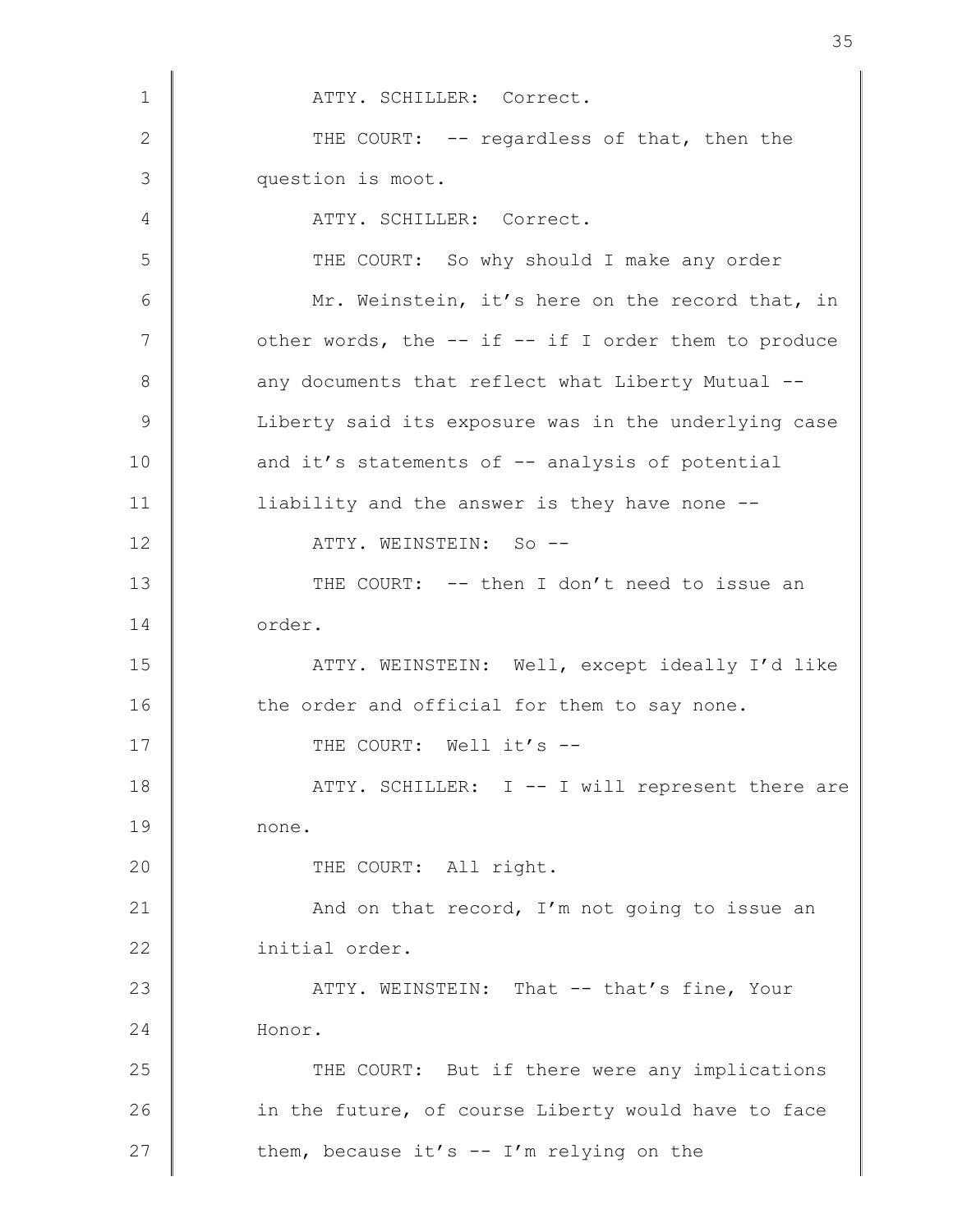| $\mathbf 1$   | representation made, and I accept it, so               |
|---------------|--------------------------------------------------------|
| $\mathbf{2}$  | ATTY. SCHILLER: On a reasonable investigation          |
| 3             | and search, there are none.                            |
| 4             | THE COURT: That's -- that's fair, so I don't           |
| 5             | have to issue an order on that.                        |
| $\epsilon$    | ATTY. WEINSTEIN: No, Your Honor.                       |
| 7             | THE COURT: It's on the record nicely.                  |
| 8             | So, is there anything else in terms of discovery       |
| $\mathcal{G}$ | disputes?                                              |
| 10            | ATTY. WEINSTEIN: I don't have it from the              |
| 11            | plaintiff's viewpoint, but I know Liberty has an       |
| 12            | issue that involves Attorney Beard and I have --       |
| 13            | THE COURT: All right. Let's try to move as             |
| 14            | quickly as we can because I'm running short of time.   |
| 15            | ATTY. SCHILLER: Your Honor, the privilege              |
| 16            | issue; and I want to reset a little bit the            |
| 17            | chronology. What happened last year was that we did    |
| 18            | have an issue of privilege as to $-$ and I'll just $-$ |
| 19            | to truncate this, Your Honor, I'm going to say Mr.     |
| 20            | Berman because he was defense counsel, but there may   |
| 21            | have been an associate working with him. But Mr.       |
| 22            | Berman was defense counsel selected by the Back9       |
| 23            | parties and he reported to his clients, as well as to  |
| 24            | Liberty, in the tripartite relationship, and Liberty   |
| 25            | paid him.                                              |
| 26            | Mr. Weinstein is -- is incorrect in one thing;         |
| 27            | he requested in discovery in this case all             |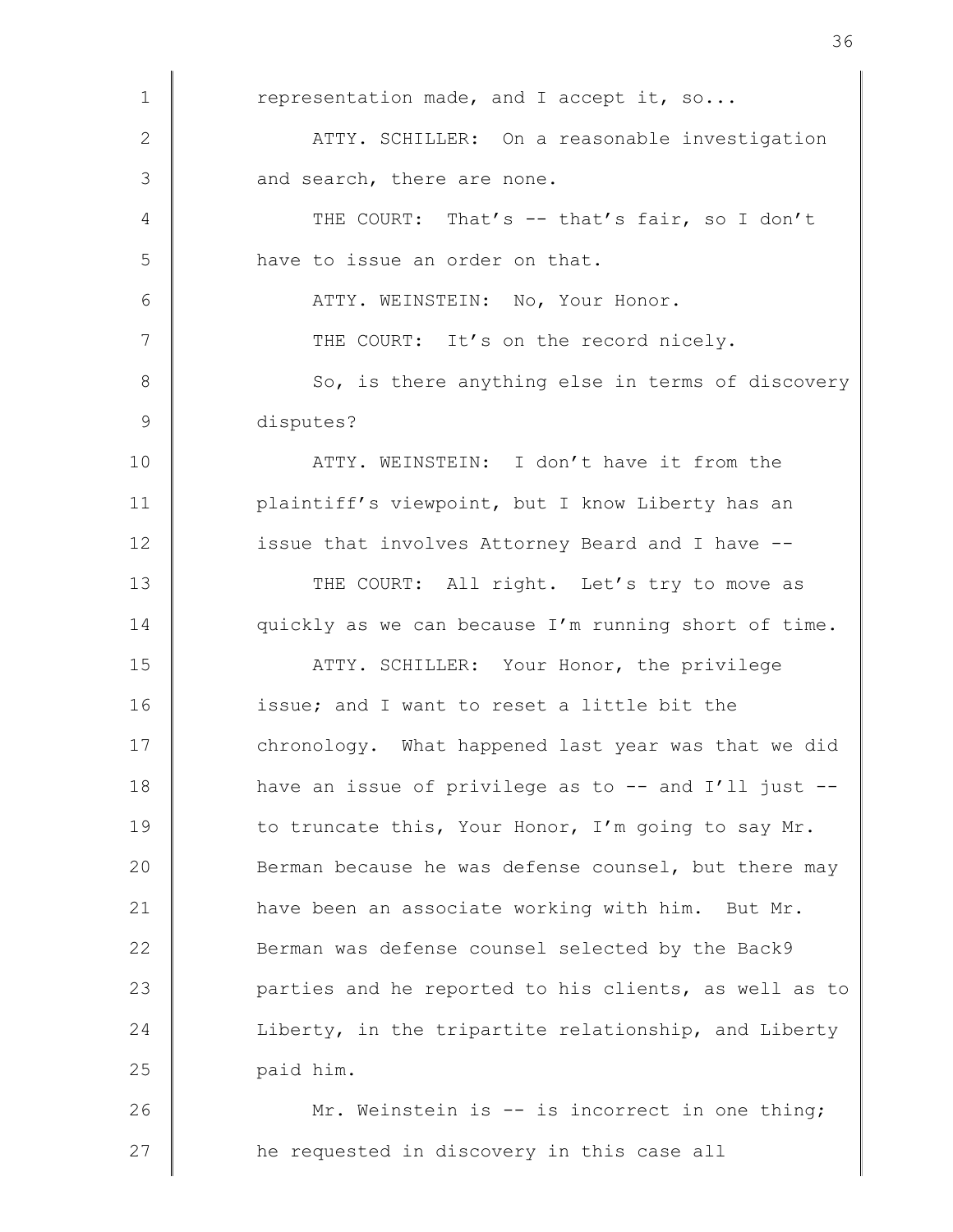1 communications between Mr. Berman and Liberty. 2 That's how this issue first came up. 3 | Your Honor ultimately, as you said -- heard, 4 ordered on a not-long-ago phone call that counsel for 5 The Back9 defendants go through everything we were 6 going to produce and -- and see if they had privilege 7 | issues there, Your Honor, and redact only certain 8 || things. We have only gotten those post-redaction 9 documents, which we didn't go through and argue with 10 him about because Your Honor ordered him to do 11 that -- we produced them as he redacted them. 12 **However, Your Honor, what has happened here is that,** 13 one, Mr. Berman disclosed certain things to Mr. 14 Weinstein at the time, we now know, that were his 15 **communications with Liberty that were helpful to the** 16 arqument that I told Liberty to "settle it for what 17 | vou want and Liberty's crazy," but he didn't disclose 18 the other communications between him and Berman --19 THE COURT: All right, the -- let me ask you 20 this, then: is -- is one of your claims is that the 21 **privilege** was waived by --22 ATTY. SCHILLER: Yes. 23 THE COURT: -- by Mr. Berman, actually. 24 | ATTY. SCHILLER: Yes, Your Honor. 25 COURT: Okay. 26 **ATTY.** SCHILLER: One of them is that the 27 | privilege was waived. Another is the privileges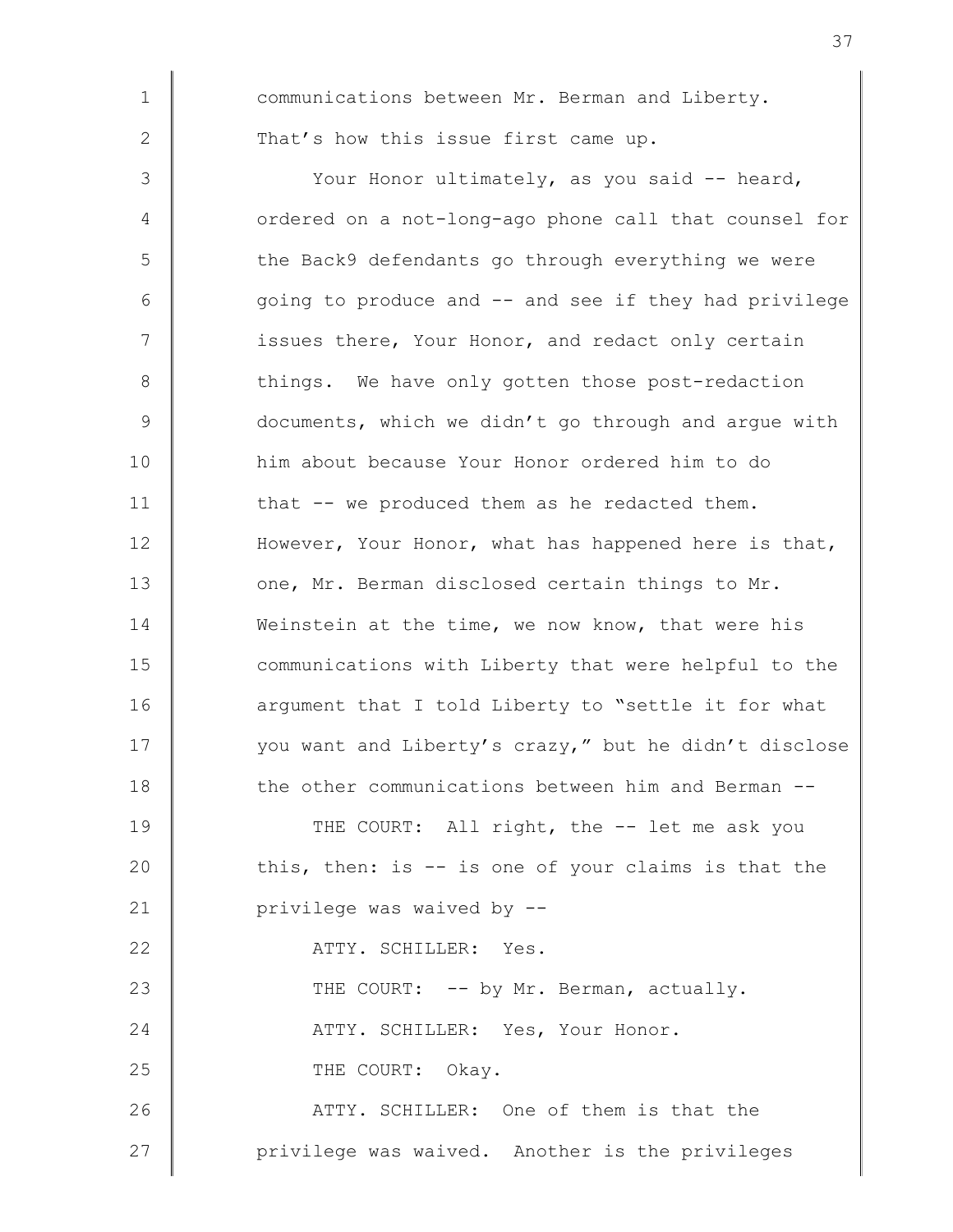1 directly at issue in this case, and they have put 2  $\parallel$  it -- I mean, the documents are at issue, and they 3 have put it at issue. Another -- another --4 THE COURT: Let's just stop on that one, then. 5 And why -- why is, in other words, the advice that  $6$   $\parallel$  the lawyer gave to his clients, the backbone -- the 7 | Back9 insureds, at issue? 8 | ATTY. SCHILLER: Because in their bad-faith  $9 \parallel$  claim, they -- they are make -- taking the -- and 10 there's -- it bleeds into the waiver issue, but they 11 **have taken the part of the documents that Mr. Berman** 12 did provide to them and said, "You were unreasonable 13 because you didn't follow what Mr. Berman told you." 14  $\parallel$  And what they don't have -- and -- and to be clear, 15 Your Honor -- 16 THE COURT: You being Liberty. 17 | ATTY. SCHILLER: Lib -- yes, Liberty. 18 THE COURT: Okay, so -- so --19 **ATTY.** SCHILLER: And they're saying we were 20 unreasonable and they're relying on Mr. Berman's 21 communications that he did share with them. And so, 22 yes, it bleeds into the waiver issue, but it also 23 bleeds into what they're relying on, Your Honor, and 24 say, Prove our bad faith. It's part and parcel of 25 their case. 26 THE COURT: Well this -- this really, actually,  $27$   $\parallel$  is connected closely to the waiver argument --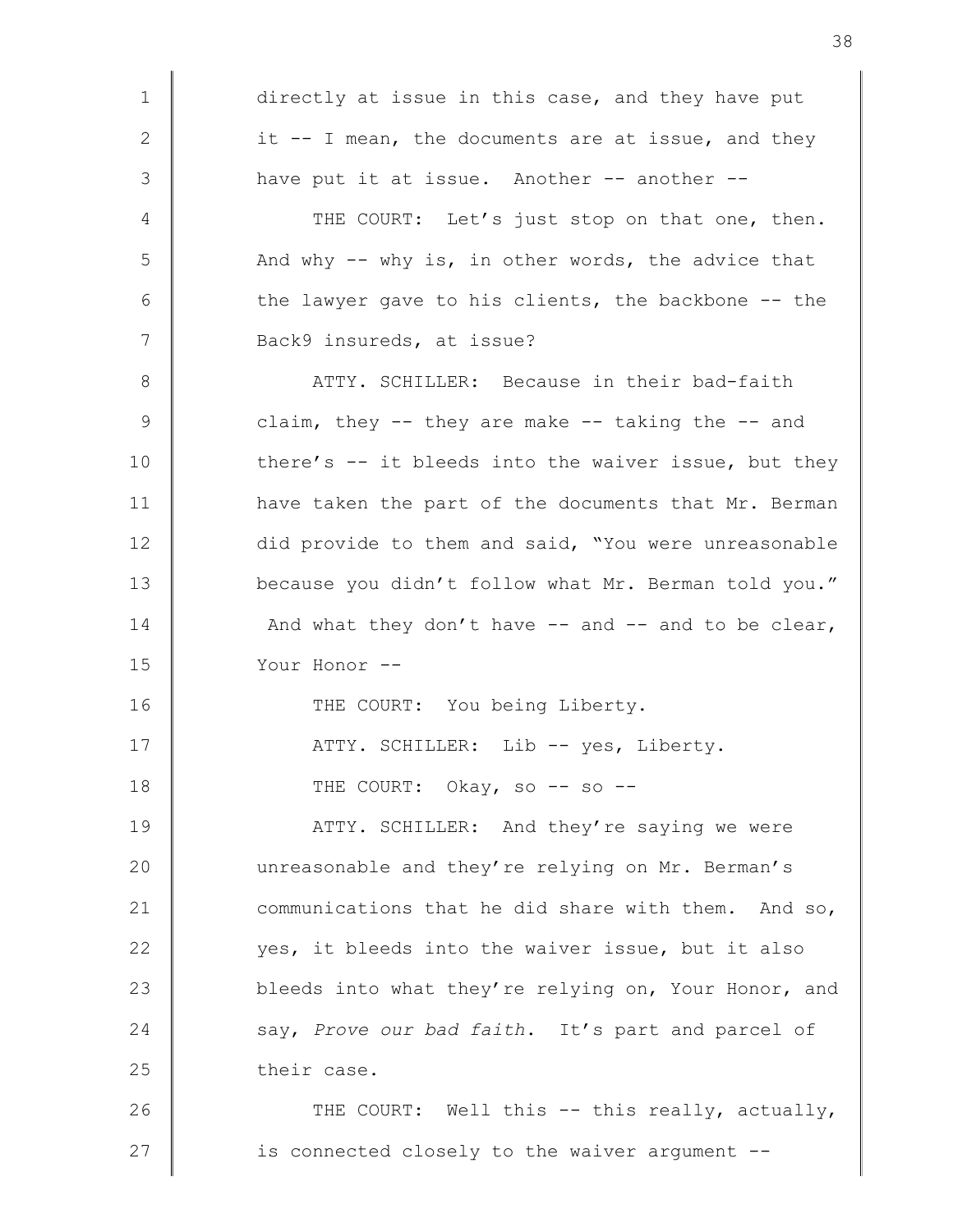| $\mathbf 1$   | ATTY. SCHILLER: Correct, Your Honor.                 |
|---------------|------------------------------------------------------|
| $\mathbf{2}$  | THE COURT: -- which is that you can't use --         |
| 3             | you can't use only the things that help one side of  |
|               |                                                      |
| 4             | the case.                                            |
| 5             | ATTY. SCHILLER: Yeah, it's impossible not to --      |
| 6             | THE COURT: So -- so, could we --                     |
| 7             | ATTY. SCHILLER: And it's --                          |
| 8             | THE COURT: Could we talk more about what --          |
| $\mathcal{G}$ | what -- well, let me ask -- maybe I should ask Mr.   |
| 10            | Beard, though.                                       |
| 11            | With respect to whether there has been a waiver,     |
| 12            | do you -- what's your position on that?              |
| 13            | ATTY. BEARD: We disagree.                            |
| 14            | THE COURT: Okay.                                     |
| 15            | ATTY. BEARD: So, a couple of issues that I           |
| 16            | think we need to be very precise about, because he   |
| 17            | keeps saying "they" and I think we need to really    |
| 18            | focus on who owns the privilege here.                |
| 19            | To just really quickly address one question that     |
| 20            | was foundational to this whole thing, which is: does |
| 21            | the assignment mean that the plaintiffs stand in the |
| 22            | shows of the Back9 insurance for purpose of          |
| 23            | privilege? The answer is now.                        |
| 24            | THE COURT: And -- and let me just --                 |
| 25            | ATTY. BEARD: And there's an Appellate Court          |
| 26            | $case --$                                            |
| 27            | THE COURT: Let me say this to make it faster: I      |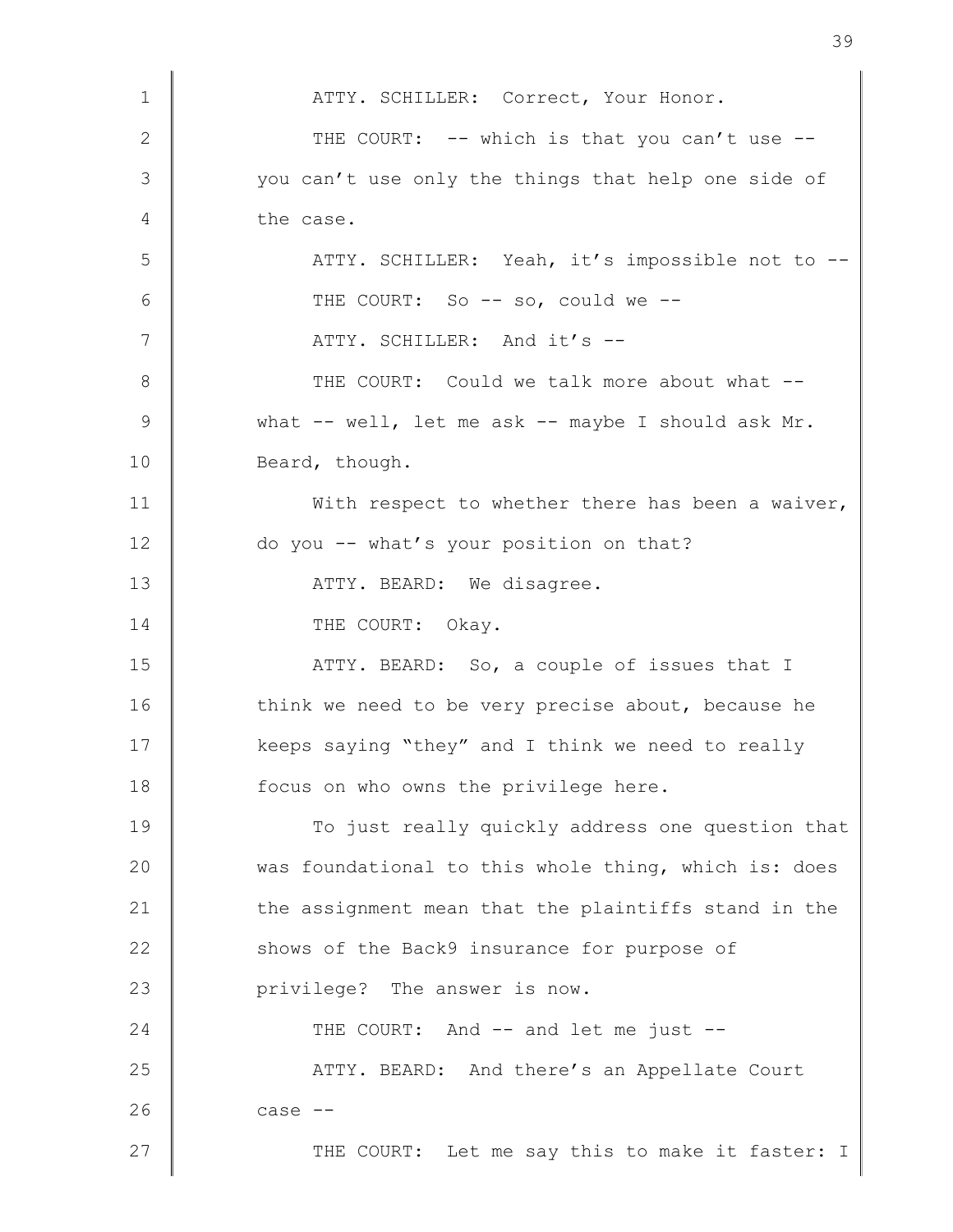1 agree. 2 ATTY. BEARD: Okay, great. 3 THE COURT: And I don't think Mr. Weinstein 4 disagrees. 5 || ATTY. BEARD: Okay. Well, I think --6 THE COURT: The point is they acquired the right  $7$   $\parallel$  to a certain claim against Liberty. They didn't 8 become these people and acquire their homes  $9 \parallel$  and priv -- attorney-client privileges in the 10 process. 11 **ATTY. BEARD:** Exactly. But, Your Honor, the 12 issue and the waiver doctrines are doctrines that can 13 only apply to the person that holds the privilege. 14 THE COURT: Or their agents protection, like 15 their lawyer --16 | ATTY. BEARD: Sure. 17 | THE COURT: -- that provides the information. 18 | ATTY. BEARD: Or their lawyer, absolutely. 19 | Absolutely. 20  $\parallel$  THE COURT: So then that  $-$  that  $-$ 21 **ATTY. BEARD:** But certainly, not something that  $22$   $\parallel$  the plaintiffs say. 23 THE COURT: That's right. So, but the question 24 is: what did Mr. Berman do? And so, if Mr. Berman 25 **provided certain documents to the plaintiffs in this** 26 case, the argument is, then he's waived the privilege 27  $\parallel$  and that -- and that the rest of the documents are to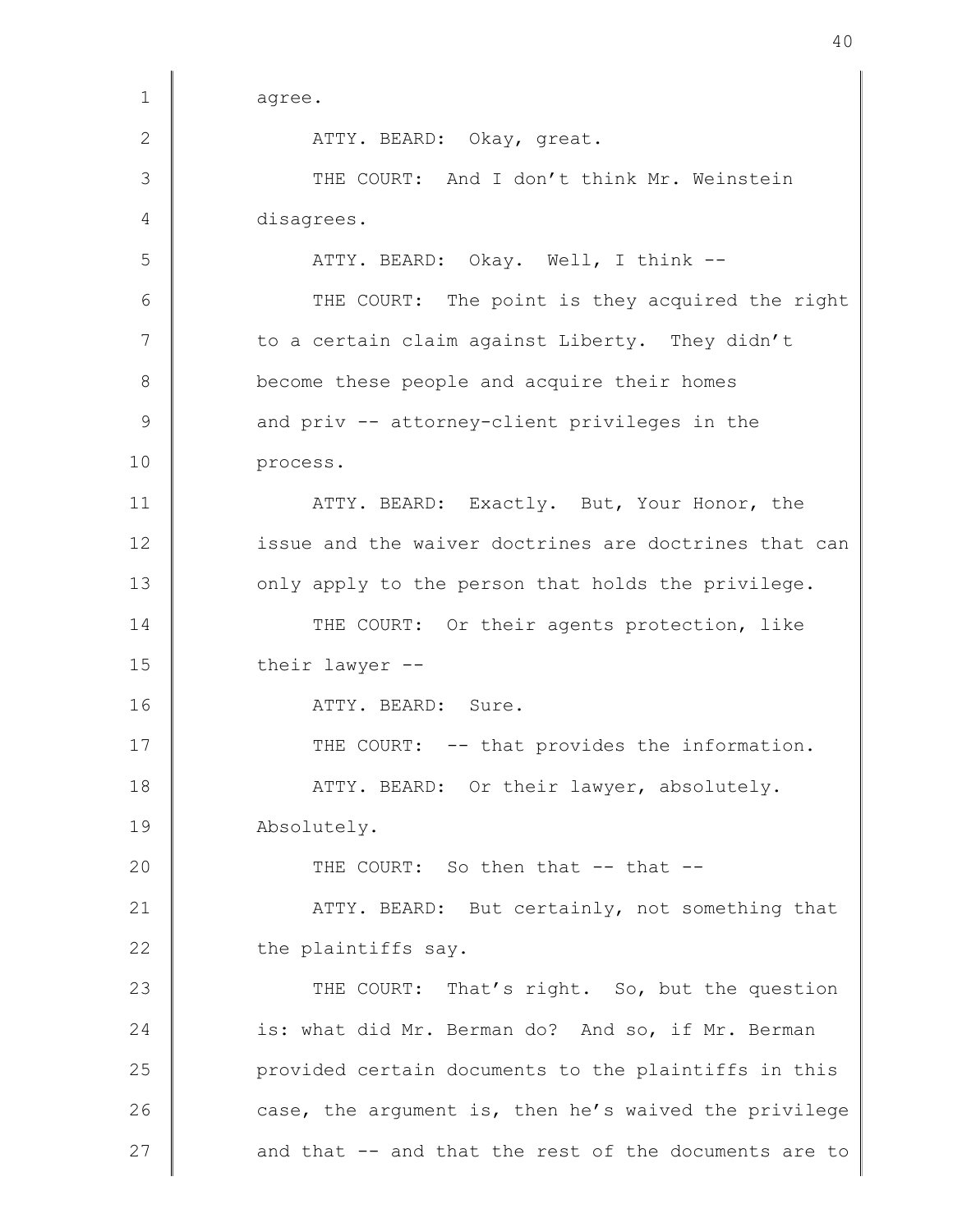1 be provided.

2 ATTY. BEARD: And -- and Your Honor, the 3 documents -- before this hearing, I -- I asked 4 Attorney Hoffman to provide me with examples of the 5 documents that they claim show waiver. The documents  $6 \parallel$  that she gave me, which were about six or seven 7 documents, were documents relating to coverage 8 issues, exclusively. They were the back and forth in 9 **October 2018 between Liberty Mutual and Attorney** 10 Berman about the declination of coverage letters and 11 | the positions that were taken. 12 THE COURT: Okay, can I stop you right there so 13 that we can see -- is there a perfect example in 14 terms of the document ---15 ATTY. SCHILLER: Yes. 16 THE COURT: -- of what you claim Mr. Berman did 17 | to waive the privilege? 18 ATTY. SCHILLER: Yes. 19 THE COURT: Just give me a document and tell me 20 **what it says.** 21 **ATTY. SCHILLER:** Yes, Your Honor, and I have a 22 notebook where we have the documents at issue, an it' 23 **not** just the six or seven, but --24 THE COURT: Well, I just want one. 25 | ATTY. SCHILLER: Okay. 26 THE COURT: Can you give just give me your very 27 **best one that would say Mr. Berman provided a -- a**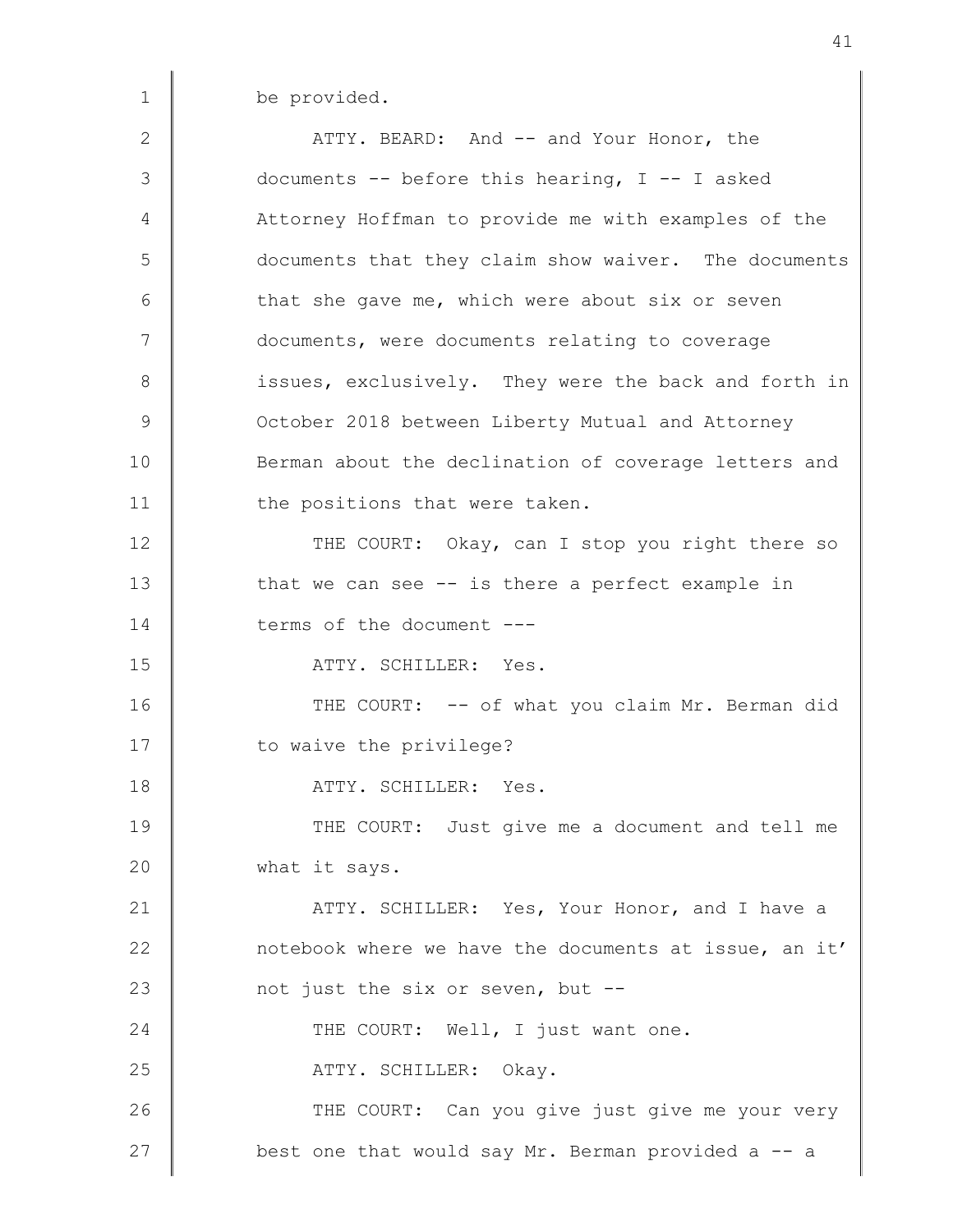| $\mathbf 1$ | document that shows his advice and it -- and it opens |
|-------------|-------------------------------------------------------|
| 2           | the door?                                             |
| 3           | ATTY. SCHILLER: Okay. And to be clear, this is        |
| 4           | post Mr. Beard's redacting and what he redacted were  |
| 5           | sometimes things that were just critical of judges or |
| 6           | critical of Mr. Weinstein. They were -- they did not  |
| 7           | go to the merits, but --                              |
| 8           | THE COURT: We're used to it, aren't we?               |
| 9           | ATTY. SCHILLER: Well --                               |
| 10          | ATTY. WEINSTEIN: Yes, Your Honor.                     |
| 11          | ATTY. SCHILLER: For exam -- for example --            |
| 12          | ATTY. WEINSTEIN: Lots of scars.                       |
| 13          | ATTY. SCHILLER: And -- and I don't have a Bates       |
| 14          | number, so I'm going to give you the email date and   |
| 15          | time.                                                 |
| 16          | THE COURT: Yeah just tell me what it says.            |
| 17          | That's what I'm more interested in.                   |
| 18          | ATTY. SCHILLER: Okay. It's Joshua Berman to           |
| 19          | Eileen Leviton. She's at Liberty LIU, dated           |
| 20          | September 26, 2017: "It pains me to offer these       |
| 21          | plaintiffs a single red cent in response to their     |
| 22          | extortionate and unsupportable legal claim." There's  |
| 23          | a reference to the demand. "The guy has no case and   |
| 24          | is making offers like this," referring to a demand    |
| 25          | from Mr. Weinstein.                                   |
| 26          | THE COURT: All right. I -- that's enough.             |
| 27          | ATTY. SCHILLER: "The offer should be a non-           |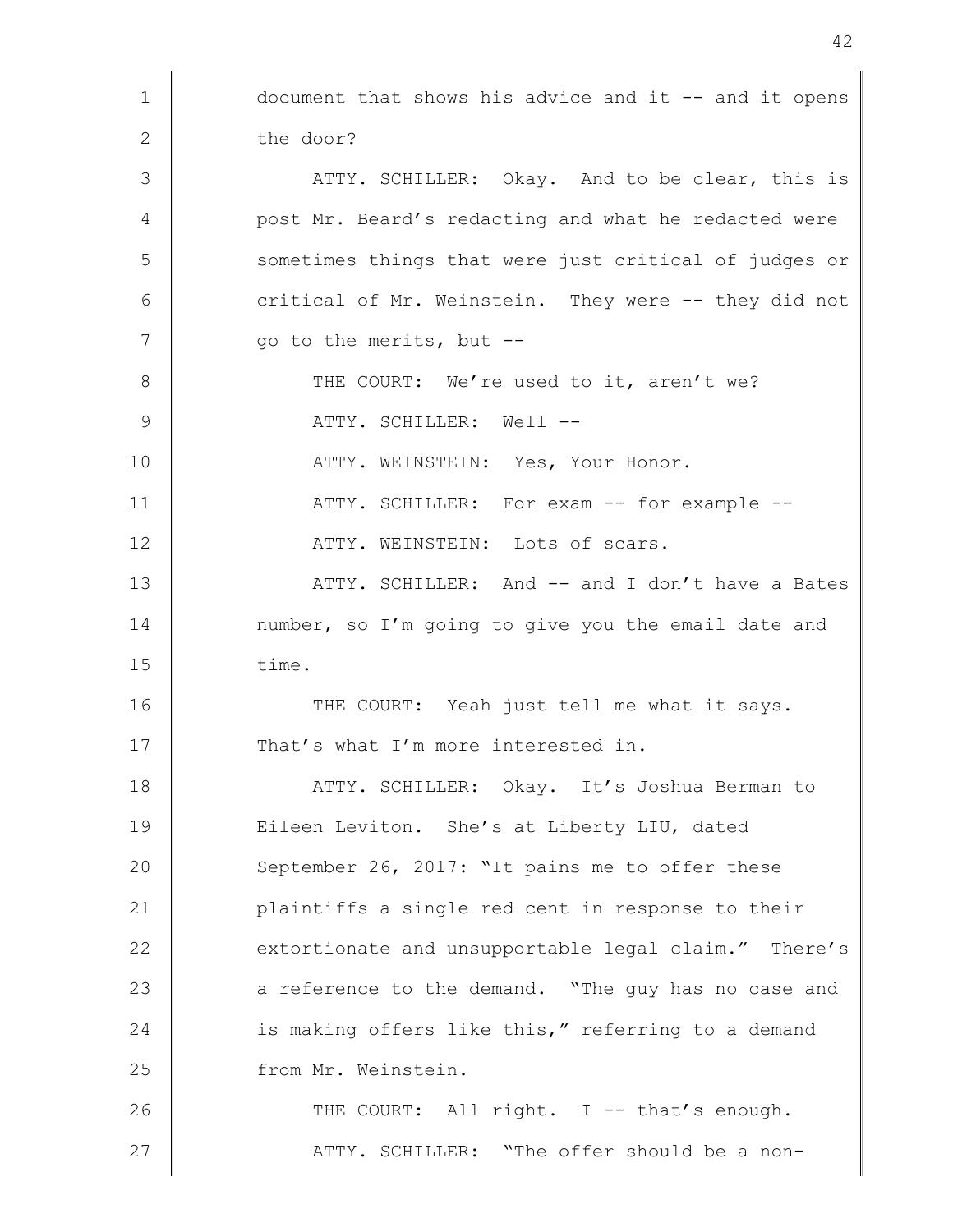1 starter." 2 THE COURT: I -- I heard it. 3 | ATTY. BEARD: Two -- two things, actually. 4 THE COURT: How can you argue that that isn't 5 about the merits? 6 | ATTY. BEARD: Two things, Your Honor, actually. 7 | THE COURT: Yeah. 8 | ATTY. BEARD: That particular email that he is 9 Teading, and he's not putting it in context, was a 10 coverage dispute about whether a motion for sanctions 11 would be covered by Liberty Mutual in responding to 12 it. 13 THE COURT: But -- but the --14 | ATTY. BEARD: Now --15 THE COURT: But whatever it does, it -- it is 16 the lawyer's statements about the -- the quality of 17 the case. 18 | ATTY. BEARD: And -- and Your Honor, I will not 19 dispute that if that is deemed privileged 20 information, that one sentence, then it's waived, 21 it's out there; but that does not open the door 22 | under --23 THE COURT: Well, not the sentence, it's the 24 topic; in other words, if -- if what's going to 25 **happen** is that -- that certain evidence is going to 26 come in where Attorney Berman makes his statements 27 | concerning the relative strengths and weaknesses of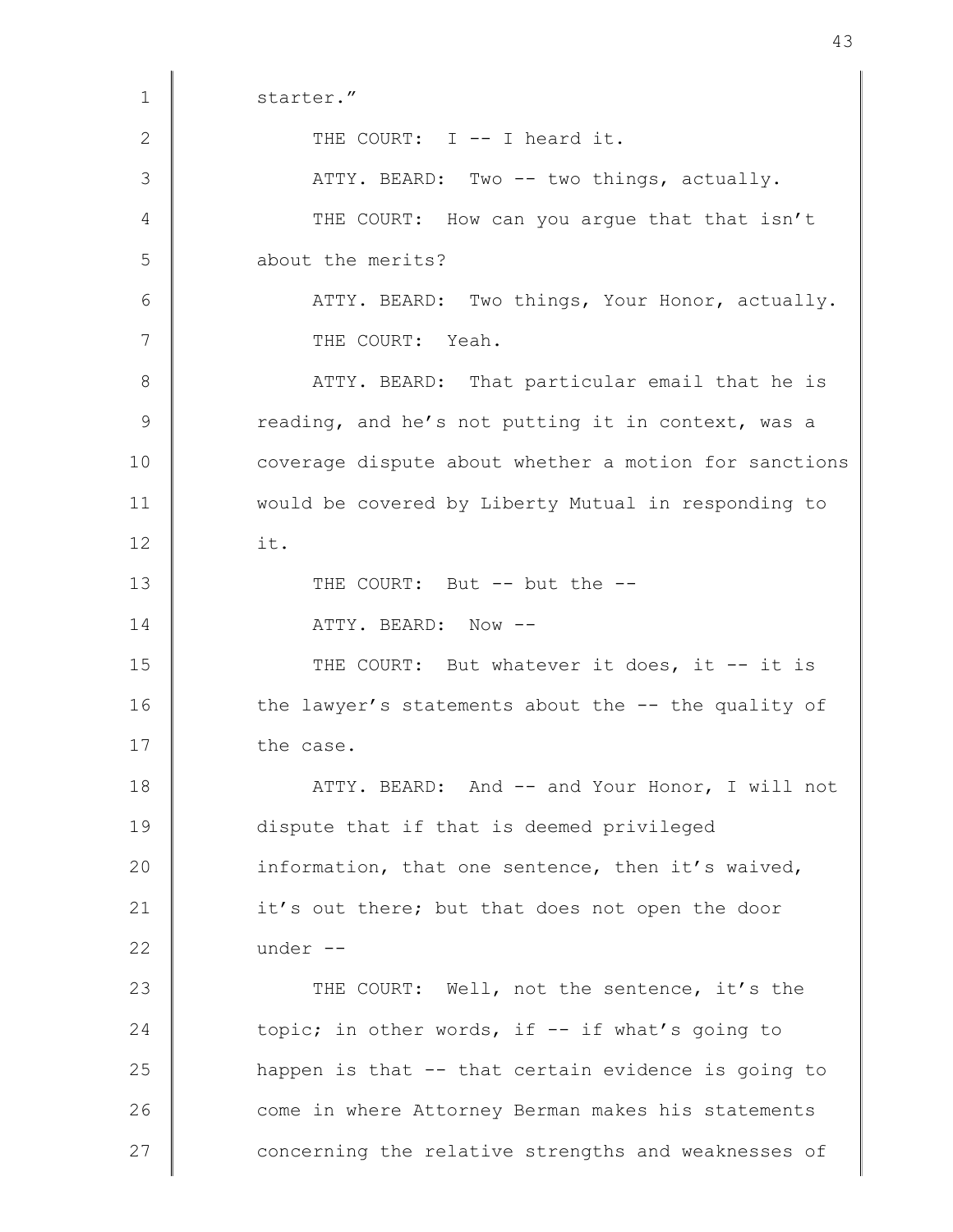1 | the case as that does, then why don't they all come 2  $\vert$  in? 3 | ATTY. BEARD: Because, Your Honor, if you look 4 at the Von Bulow case out of the Second Circuit, 5 which is a case that deals with this idea of subject 6 matter and implied waiver. What the -- what that 7 case says, and it's been cited by a lot of 8 Connecticut court case, but what that case says is 9 When a -- when the disclosure is made not to --10 essentially to use the -- the language earlier, not 11 | to yield a sword and a shield. 12 So, we did not disclose anything in this case as 13 a party to this case. We're not disclosing it to 14 **produce -- to prove a claim that we have in this** 15 case. We're not disclosing it to -- or withholding 16 anything to prevent somebody else from hurting --17 **helping their claim or defense** 18 THE COURT: Well -- well, wait a minute, let me  $19$   $\parallel$  stop you there, because what  $-$  I mean, in other 20 words, you -- the insured, the Back9 insureds made a 21 deal with Mr. Weinstein's clients, and now they're 22  $\parallel$  saying, Well, maybe we didn't make such a good deal. 23 And Mr. Berman's saying, You know, here's some 24 Stuff, you can use this. 25 And now, Liberty's saying, You give him -- sent 26 **him** some things to help his case, then you got to 27  $\parallel$  give us everything.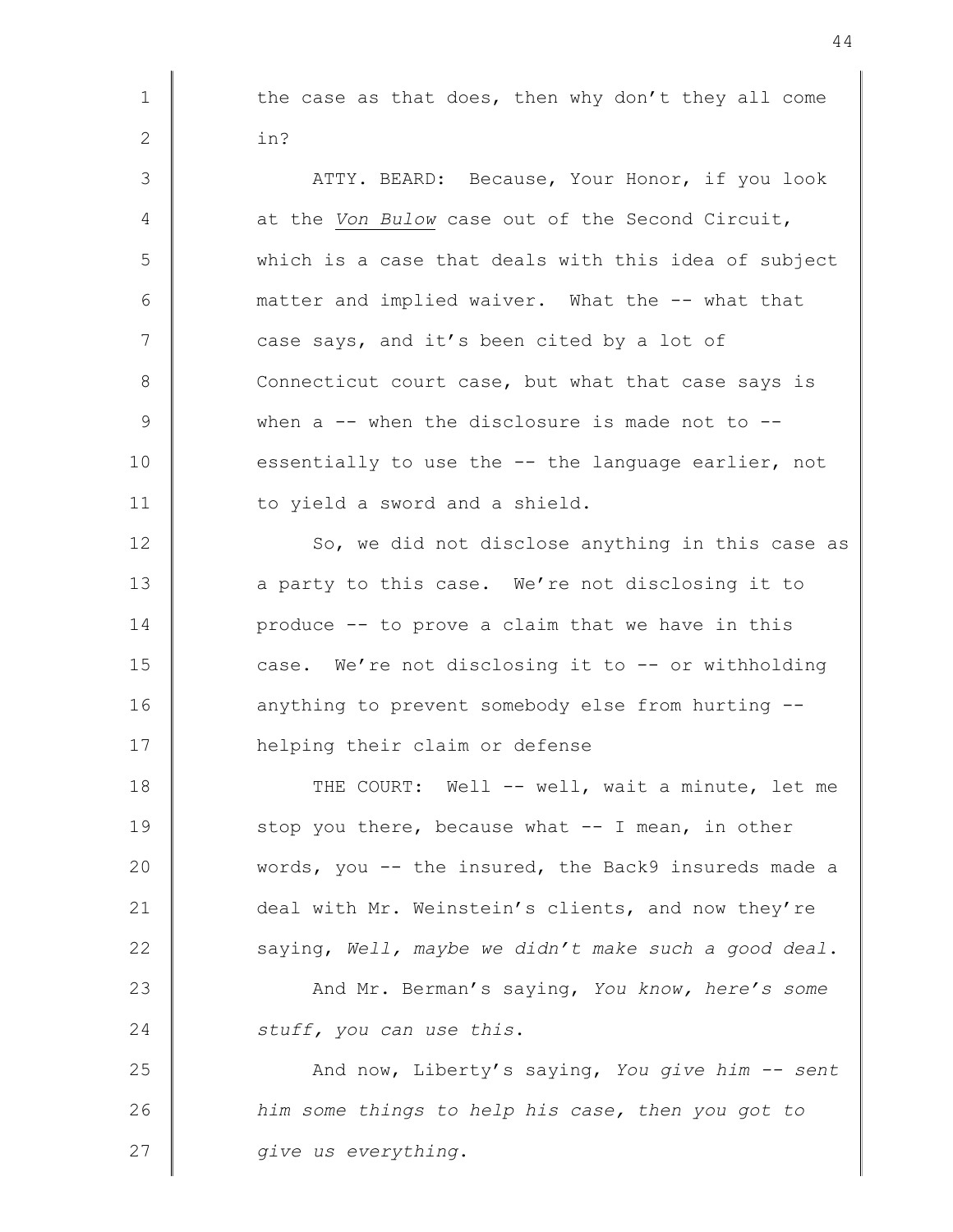| $\mathbf 1$    | ATTY. BEARD: They --                                   |
|----------------|--------------------------------------------------------|
| $\mathbf{2}$   | THE COURT: That's their argument.                      |
| 3              | ATTY. BEARD: The stuff, I -- I still be -- I           |
| $\overline{4}$ | still maintain the stuff that was given to them,       |
| 5              | except for very conclusory language, which by the      |
| 6              | way, Your Honor, every lawyer in the world when        |
| 7              | negotiating a case says to the other side, Your case   |
| $8\,$          | has no merit. Your case isn't worth what you think     |
| $\mathsf 9$    | it's worth.                                            |
| 10             | THE COURT: Is this an email to the other side?         |
| 11             | ATTY. BEARD: No, no --                                 |
| 12             | ATTY. SCHILLER: No, this was to Liberty on Mr.         |
| 13             | Berman's assessment.                                   |
| 14             | ATTY. BEARD: My point --                               |
| 15             | ATTY. SCHILLER: And just, Your Honor, there are        |
| 16             | dozens of these. There's literally no viable case.     |
| 17             | Plaintiff's counsel is milking his client for every    |
| 18             | penny he can in fees and he's showing no signs of      |
| 19             | discontinuing the nonclaim. On the contrary, his       |
| 20             | tactic is to litigate as vexatious as possible for     |
| 21             | the sole purpose of extorting money from Liberty.<br>T |
| 22             | have dozens of --                                      |
| 23             | THE COURT: This is an email delivered to               |
| 24             | Liberty.                                               |
| 25             | ATTY. SCHILLER: Yes.                                   |
| 26             | THE COURT: So it's not to the other side.              |
| 27             | ATTY. BEARD: That's my point, though, is, Your         |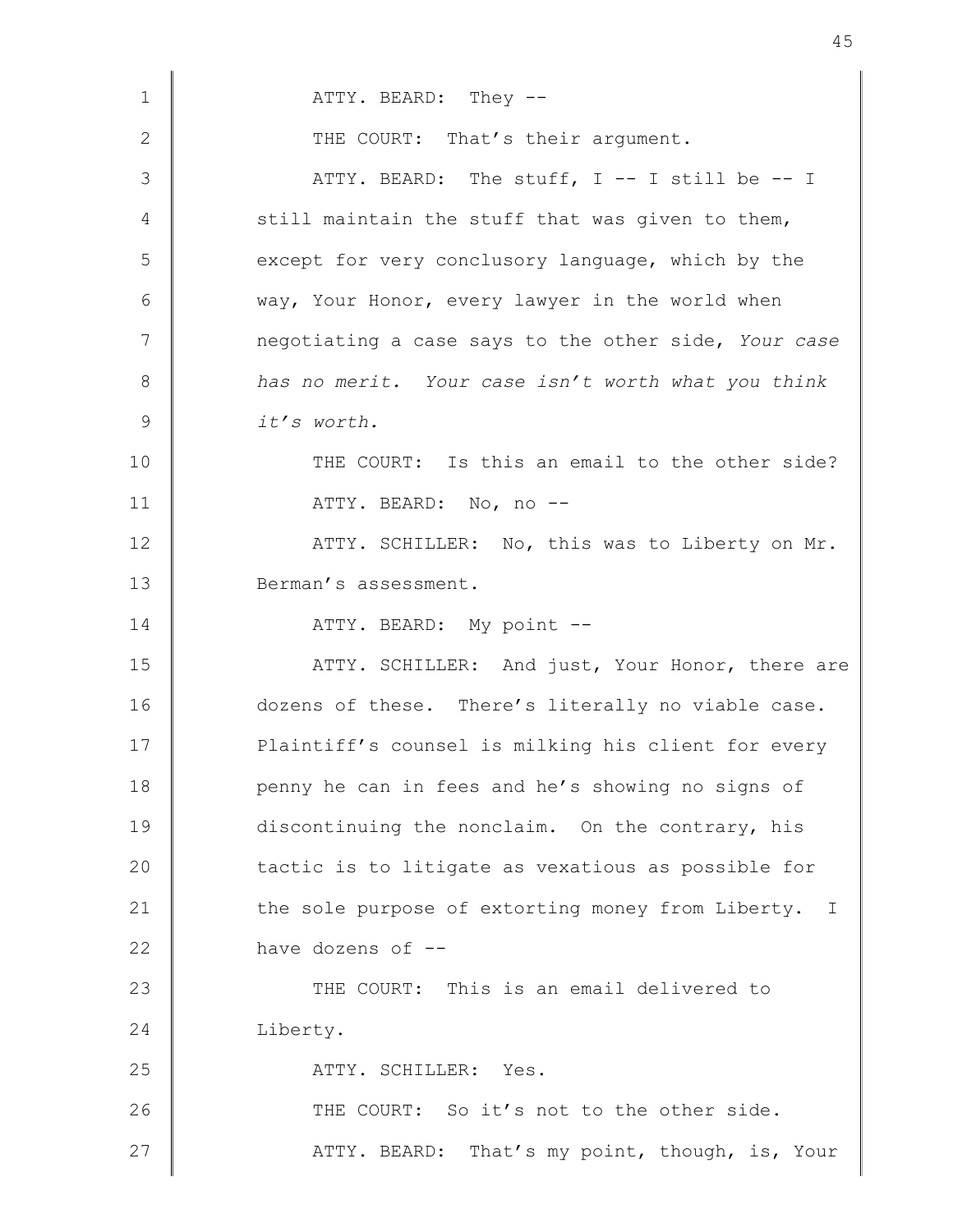1 | Honor, is that worse-case-scenario, we say something 2 | like that to the other side in a litigation, nobody 3 | claims that that statement means that it opens up the 4 door for all the underlying internal analysis of the 5 lawyer. No plaintiff's lawyer would ever come into 6 court and say, Your Honor, in our settlement 7 | negotiations, they told me that I don't have a case. 8 | Therefore, I get to know everything that led to that 9 conclusion. That's not the case. But back to more 10 **pointedly to Your Honor's point, this -- these** 11 disclosures were made in an extrajudicial context as 12 to the Liberty -- or, the Back9 insureds. We're not 13 a part to this case, we don't have any claims or 14 defenses in this case. We complied with the Court's 15 **c** order to produce coverage information and statements 16 of fact. 17 THE COURT: Well, you were a witness claiming, 18 **dec** apparently, attorney-client privilege as a reason 19 that you don't have to produce documents. 20 **ATTY, BEARD:** That's correct. 21 **THE COURT:** And then I'm confronted with a 22 **S** ituation where the claim is, and it seems to be

23 supported, that you gave some of the documents to the

27 | ATTY. BEARD: We did not give to the other side

24  $\parallel$  other side in the case, and now you want to  $-$ 

26 THE COURT: -- not give them to Liberty.

25 ATTY. BEARD: We --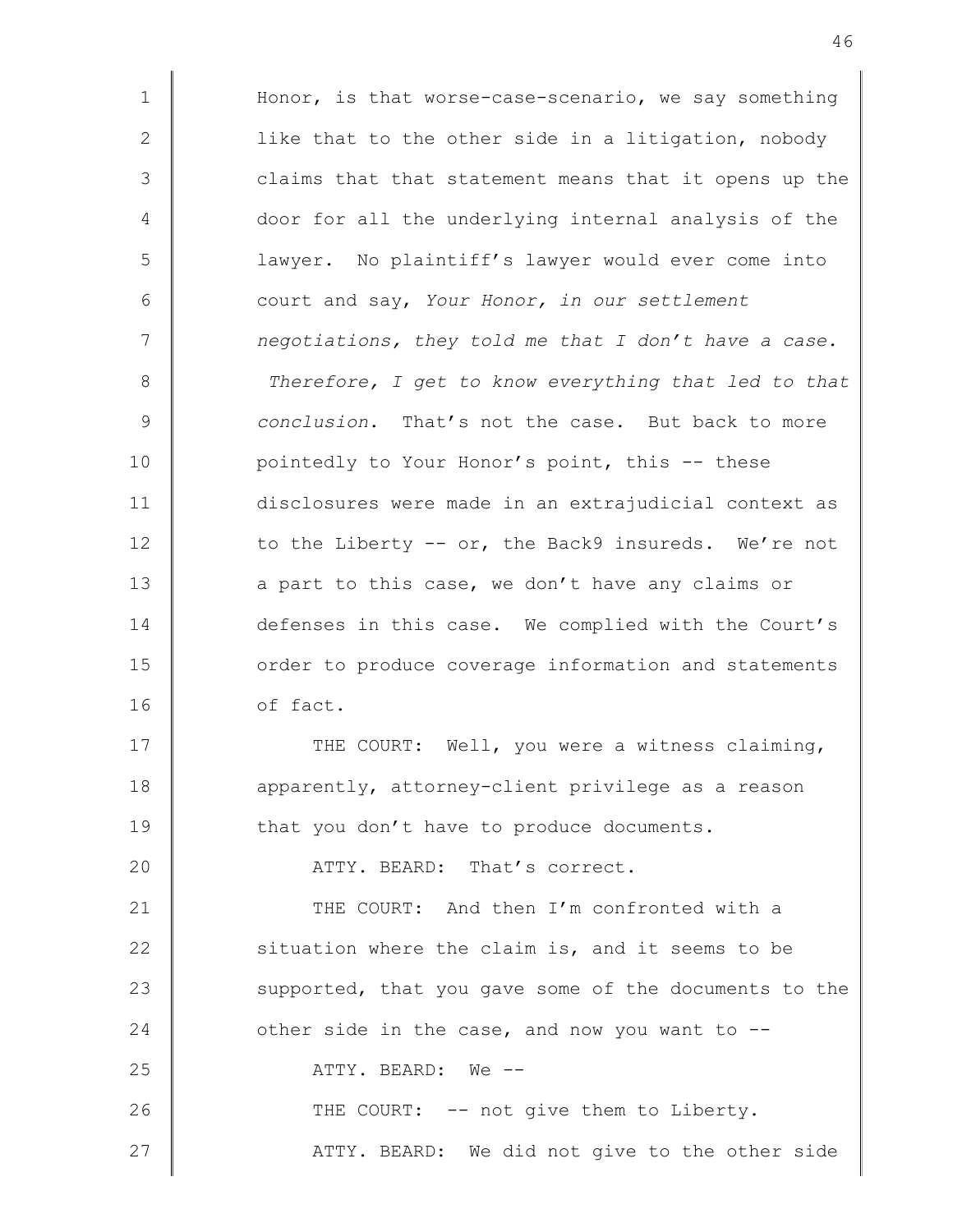| $\mathbf 1$     | any documents that, for example, delve into the --    |
|-----------------|-------------------------------------------------------|
| $\sqrt{2}$      | the analysis of the legal strengths and weaknesses of |
| 3               | the case. We did not give Mr. Weinstein anything      |
| 4               | other than the -- the -- what perhaps Mr. --          |
| 5               | I'm sorry, I forgot your name.                        |
| 6               | ATTY. SCHILLER: Schiller.                             |
| $7\phantom{.0}$ | ATTY. BEARD: Schiller, has -- has represented         |
| $\,8\,$         | to the Court. And I will also add that if he's about  |
| 9               | to bring out an entire notebook, I did ask for that   |
| 10              | information and I got six emails. That's what I got.  |
| 11              | ATTY. SCHILLER: He has the notebook, Your             |
| 12              | Honor. He's the one who went through them and took    |
| 13              | out all the disparaging --                            |
| 14              | THE COURT: All right.                                 |
| 15              | ATTY. SCHILLER: And Your Honor, just the point        |
| 16              | is, we have these documents. They cherry-picked a     |
| 17              | small group of documents from one period of time      |
| 18              | where they say, Hey Liberty, you have to settle this  |
| 19              | case now, because they cut a deal with Mr. Weinstein, |
| 20              | or because they wanted to cut a deal with Mr.         |
| 21              | Weinstein. And those documents say, and Mr.           |
| 22              | Weinstein's going to use them as he has a right to,   |
| 23              | but now they don't want me to use the rest of them    |
| 24              | and he has all these documents.                       |
| 25              | THE COURT: All right.                                 |
| 26              | Do you wish to be heard, Mr. Weinstein?               |
| 27              | ATTY. WEINSTEIN: I do, and I --                       |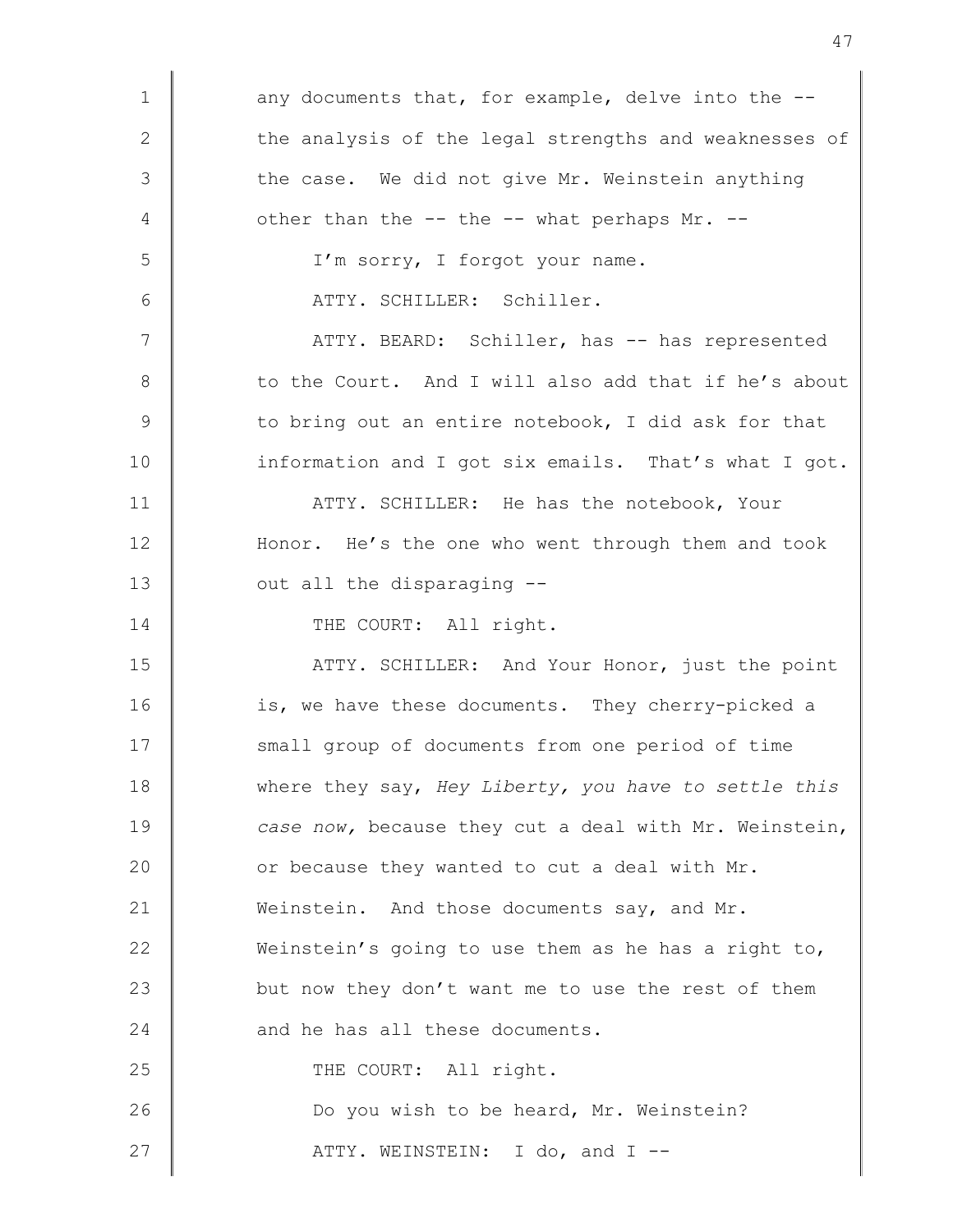1 THE COURT: I'm right about out of time.  $2$   $\parallel$   $\blacksquare$   $\blacksquare$   $\blacksquare$   $\blacksquare$   $\blacksquare$   $\blacksquare$   $\blacksquare$   $\blacksquare$   $\blacksquare$   $\blacksquare$   $\blacksquare$   $\blacksquare$   $\blacksquare$   $\blacksquare$   $\blacksquare$   $\blacksquare$   $\blacksquare$   $\blacksquare$   $\blacksquare$   $\blacksquare$   $\blacksquare$   $\blacksquare$   $\blacksquare$   $\blacksquare$   $\blacksquare$   $\blacksquare$   $\blacksquare$   $\blacksquare$   $\blacksquare$   $\blacksquare$   $\$ 3 | I'm technically supposed to be in Farmington at -- at 4 the Dulos house at 10:30, so I'm against the clock  $5 \parallel$  also. 6 I have a number of comments to make, including

 $7$   $\parallel$  the fact that on April 1st '19, 2019, Attorney 8 Schiller wrote and said, "Liberty's position is that  $9 \parallel$  to the extent there was any privilege or protection 10 ver those communications or documents at one time, 11 the privilege no longer exists. The Back9 defendants 12 disagree that there's been a waiver of the attorney-13 **Client** privilege over the documents and 14 communications. As I've conveyed to you, because of 15 Sack9's position, Liberty will not be producing these 16 documents at this time."

17 | He followed up five days later. He said the --18 basically the same thing on the  $5<sup>th</sup>$ , but he never 19 took a formal position. And now we've gone on for 11 20 months, or whatever it is. We've had all kinds of 21 discovery, we've had motions for summary judgment 22 filed with all of the essentials of those summary 23 judgments being teed up, and now they want to revisit 24 discovery. And I don't even know that I got the 25 emails that counsel's referring to.

26 **ATTY.** SCHILLER: Your Honor, to be clear, not a 27 single deposition has been taken. But more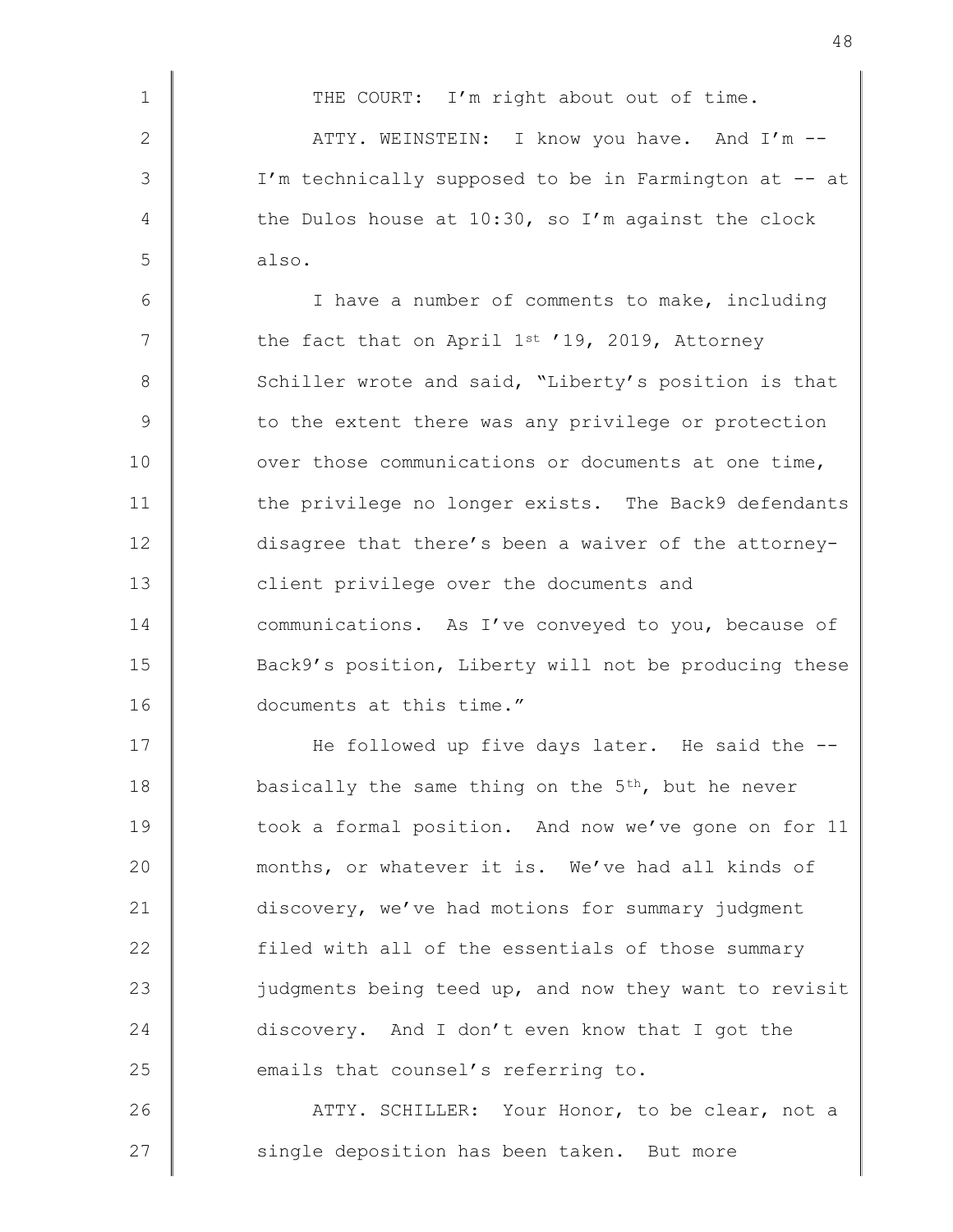1 | important, we didn't know what the Back9 parties 2 would be purporting to redact. This issue, pursuant 3 to Your Honor's order would have gone away if the 4 Back9 defendants hadn't selectively decided to redact 5 | only what was inconsistent with their position of the 6 position Mr. Weinstein's taken. This is a recent 7 development.

8 | Further, Your Honor, we have depositions coming 9 up. We've scheduled and are scheduling a bunch of 10 depositions and it ties into what I said to Your 11 Honor 20 minute ago, which is Ms. Leviton is going to 12 be asked: you set a reserve of X; why? And she has 13 the right to say, Because Mr. Berman told me that Mr. 14 **Weinstein was crazy or unhinged and that the case was** 15 Worth nothing. And -- and Mr. Berman wrote letters, 16 which they gave to Mr. Weinstein saying, for example, 17 Whow dare you condition Liberty an offer of 100,000 18 **ORIGA** on my parties offering 50?" Well, these documents 19 Show that Mr. Berman actually offered the 50 and said 20 if I'll put in 50, you put in a hundred. 21 THE COURT: All right, let me give Mr. Beard the 22 **| last word here, please.** 23 | ATTY. BEARD: All right. 24 THE COURT: Because I have to move on. 25 ATTY. BEARD: First of all, these redactions 26 were done in August --

27 ATTY. WEINSTEIN: Exactly.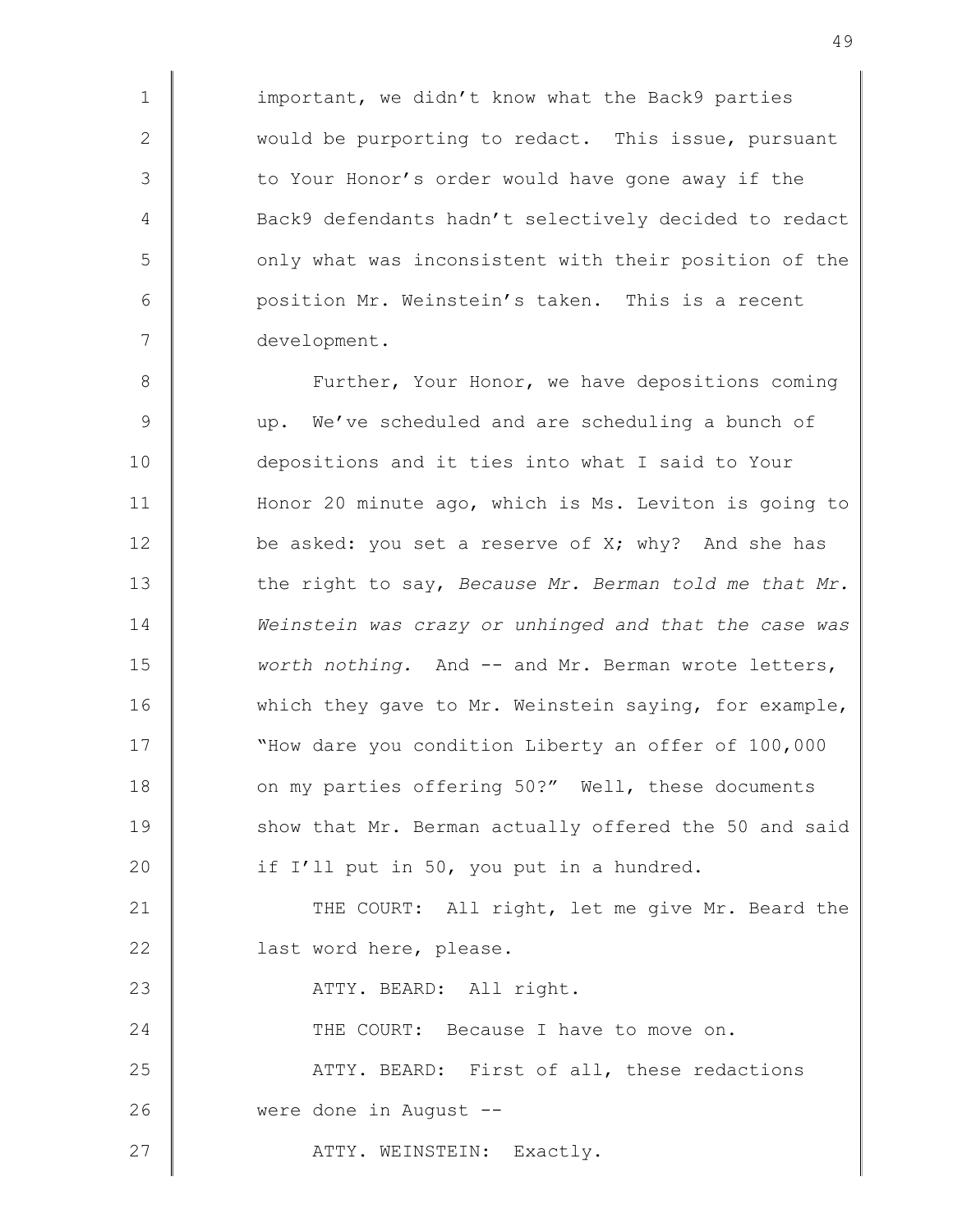1 | ATTY. BEARD: And they were done in connection 2 With assistance from Attorney Schiller's law firm.  $3 \parallel$  So, the notion that this is some kind of last-minute 4 thing, totally false. We did this in August. We 5 produced the -- the log with their assistance. We 6 worked together to do that. If they didn't look at  $7$   $\parallel$  the docs until recently, that I can't control.

8 Subset this was done months ago. I actually 9 Thought we were completely out of this case until two 10 weeks ago when I got a call. So that's the first 11 | point.

12 The second point, Your Honor, is because we are 13 not -- we -- we have a -- a real tangible concern 14 **a**bout whether or not this throws the door open to all 15 **o**f the underlying analyses of the legal strengths and 16 weaknesses of the underlying case, and what Mr. 17 Weinstein said at the beginning of today's hearing 18 only underscores it, which is he's not ruling out the 19 **fact that if things don't go his way in this case,** 20 **he's** going to come back and try to drag my clients 21 back into court on the underlying case. And if all 22 **o**f this comes out, suddenly now he's got the entire 23 Toadmap for everything that we were going to do in 24 the underlying case.

25 THE COURT: Perhaps Mr. Berman should've thought 26 carefully about that possibility before he started 27  $\parallel$  providing documents to the  $-$  to the plaintiffs here.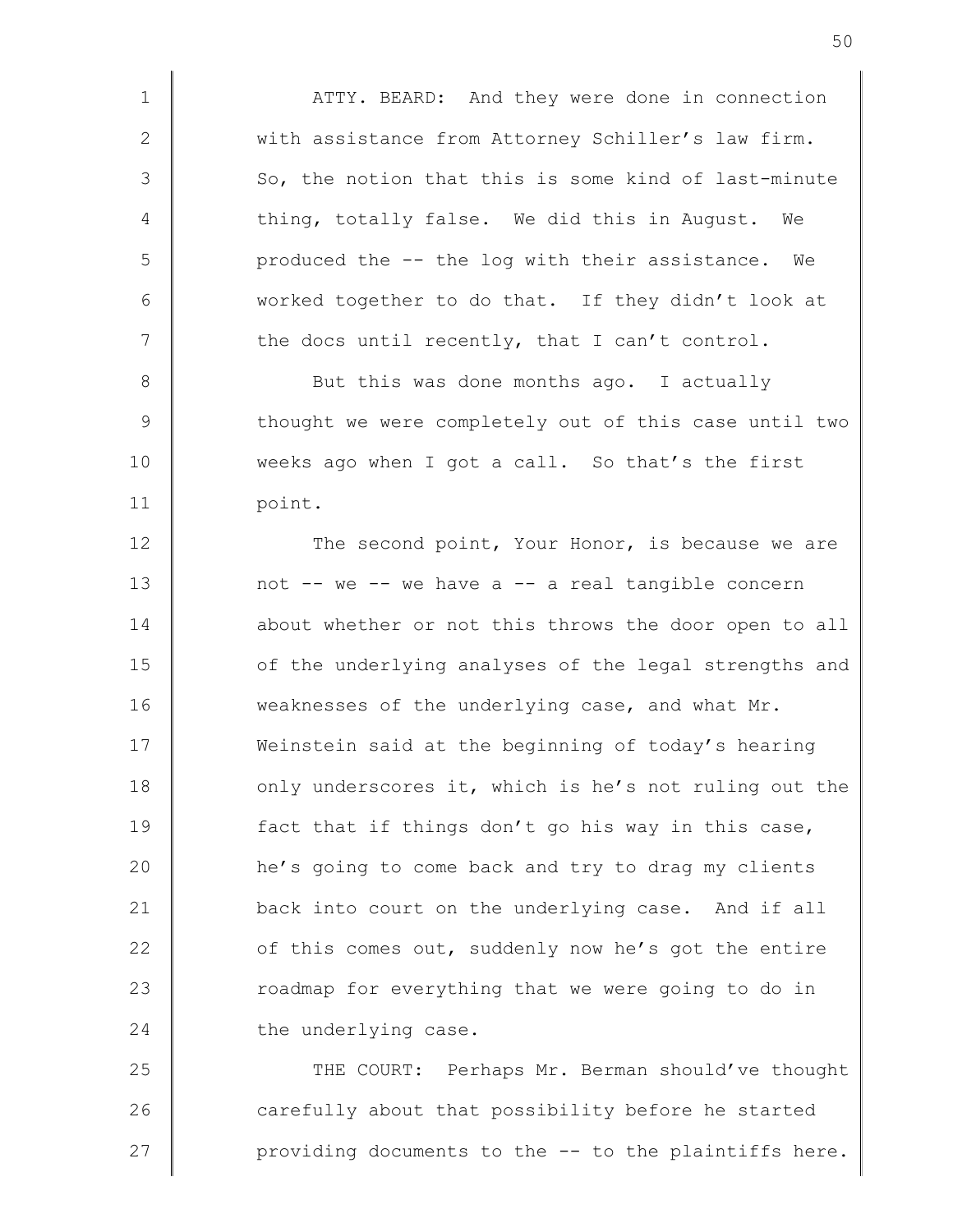1 | ATTY. BEARD: Well -- but, Your Honor, the 2 documents, as I said, that we provided were either 3 | coverage documents which I would argue are not 4 | privileged. 5 THE COURT: Look, it's already established that  $6$   $\parallel$  that's not the limit of them. 7 | ATTY. BEARD: Or -- or, they were conclusory 8 documents that to the extent of what was said is 9 Waived; but as the Second Circuit in the Von Bulow 10 case says, the stuff that was not disclosed remains 11 confidential and privileged because we are not a 12 **party** to this case, period. 13 ATTY. HOFFMAN: Your Honor, may I just quickly 14 address -- 15 THE COURT: Very briefly. I assume you're going 16 to address the time issue --17 | ATTY. HOFFMAN: Yes. 18 THE COURT: -- and I -- I don't have time to 19 hear anything else because I think I've heard 20 **adequately** to make a ruling. 21 | ATTY. HOFFMAN: Yes. 22 THE COURT: So what is your point about the time 23 issue? 24 ATTY. HOFFMAN: Yes, Your Honor. We gave the 25 document to them for them to look at. It was not our 26 **Privilege.** He selected what to disclose; we then  $27$   $\parallel$  just produced what he told us to produce.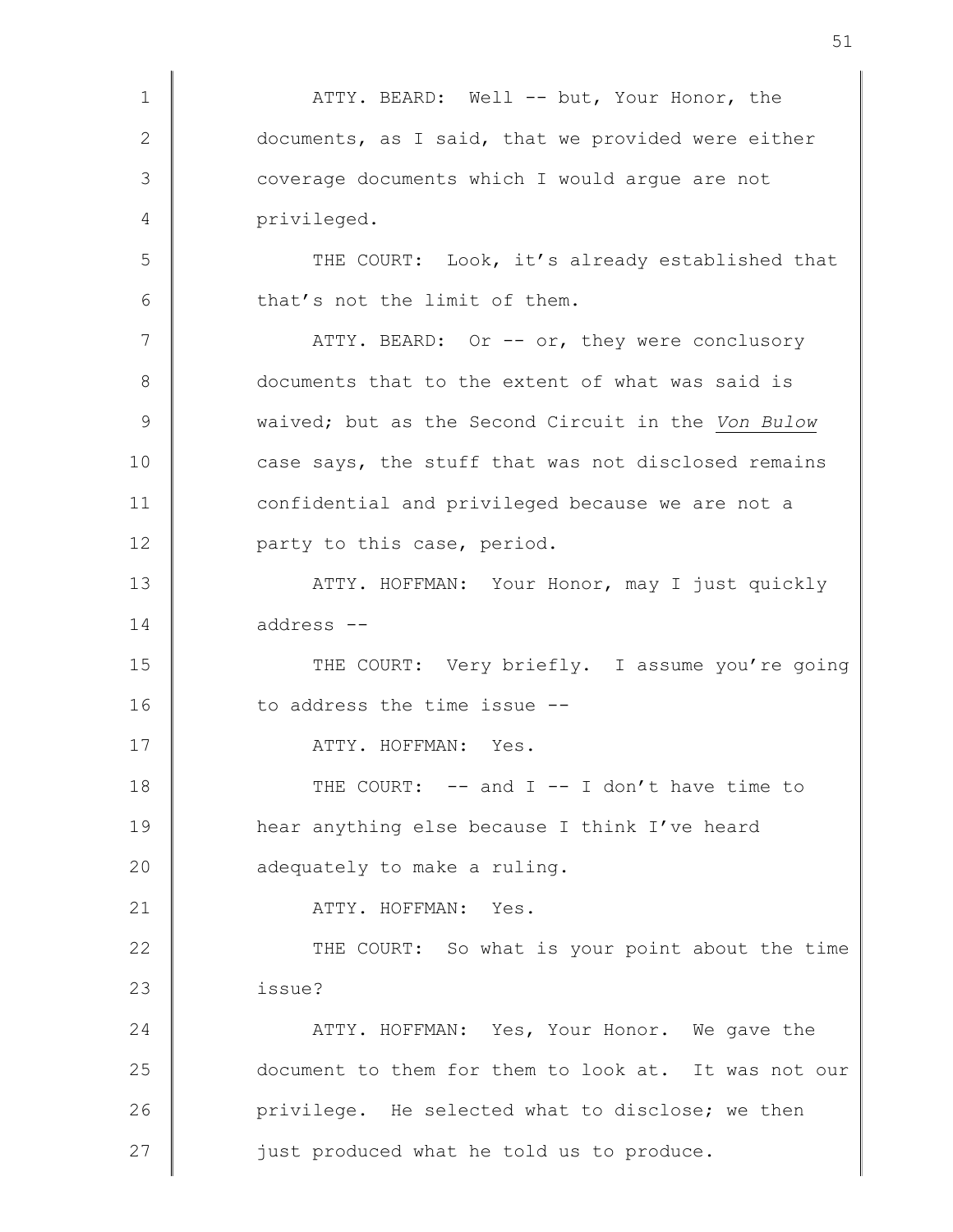1 | But in any event, as to the timing, Your Honor, 2 originally, we were scheduled to and are -- we're 3 The trying to get a discovery hearing in November, which 4 was right on the heels of all of this, including 5 || around the time when he filed his motion for summary 6 judgment making arguments that put these documents 7 | and the statements that were being made to us at 8 | issue. But that hearing got moved back to December,  $9 \parallel$  then it got moved back to January, and then it ended 10 up in March. And that was not necessarily all of our 11 doing. There were many -- many conflicts and -- and 12 **S**ituations that arose that pushed this hearing to 13 where we are now today, Your Honor.

14 THE COURT: All right.

15 | I am convinced by what I have heard today, in 16 **particular the nature of the documents that were** 17 disclosed to the plaintiffs in this case by Attorney 18 Berman, that it discusses the substance of -- of the 19 **analysis that he gave with respect to the merits of** 20 the other case; and once you open that door to 21 certain of his comments, you're bound to provide the 22 Test of them a well. It would simply be, and this is 23 the basic quide, an injustice here to allow one side 24 to have a selected number of -- of those comments and 25 **not allow the other side to have them.** 

26 I suggest in this instance a specific written 27  $\parallel$  order is appropriate, so I'd ask your side, Mr.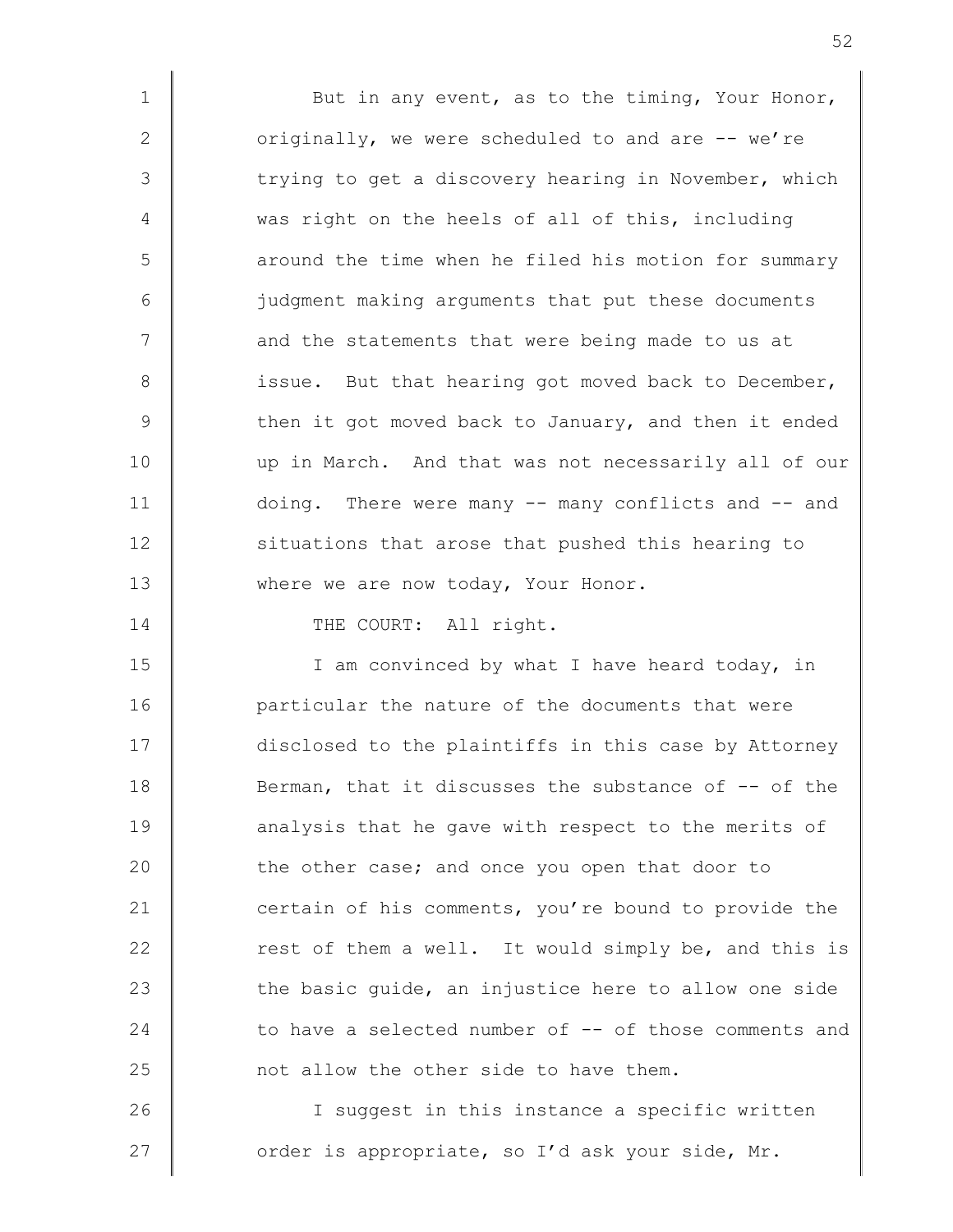1 Schiller, to -- to provide a proposed order for me to 2 execute. 3 | Is there anything else we need to take up? 4 | ATTY. WEINSTEIN: No, Your Honor. 5 ATTY. BEARD: Your Honor, in -- in this -- I  $6 \parallel$  will have to be -- I will have to take a look at the 7 | law, but I -- I would -- since this does impact 8 | our -- our privilege rights, we will likely be having  $9 \parallel$  to take an appeal from this immediately. I will have 10 to look at how intervene in the case to assert that 11 The since there's no motion on the table to 12 vverturn our privilege rights. I'm not sure exactly 13 the procedural context that we need to proceed in --14 THE COURT: Well, obviously you --15 | ATTY. BEARD: -- but I will look at that and 16 **file something with the Court.** 17 | THE COURT: Obviously, your clients can take 18 whatever step they need to do -- need to in their 19 **ORIGA** opinion to protect their interest; but in the 20 meantime you should provide to me with by -- by 21 Monday a proposed order and then I will write a brief 22 memo on the subject. 23 ATTY. WEINSTEIN: And -- and I may do a 24 Teconsideration, only because of the timing and what  $25$   $\parallel$  that does to this trial. 26 THE COURT: I thought you didn't mind all this 27 stuff. You weren't asserting a privilege, but --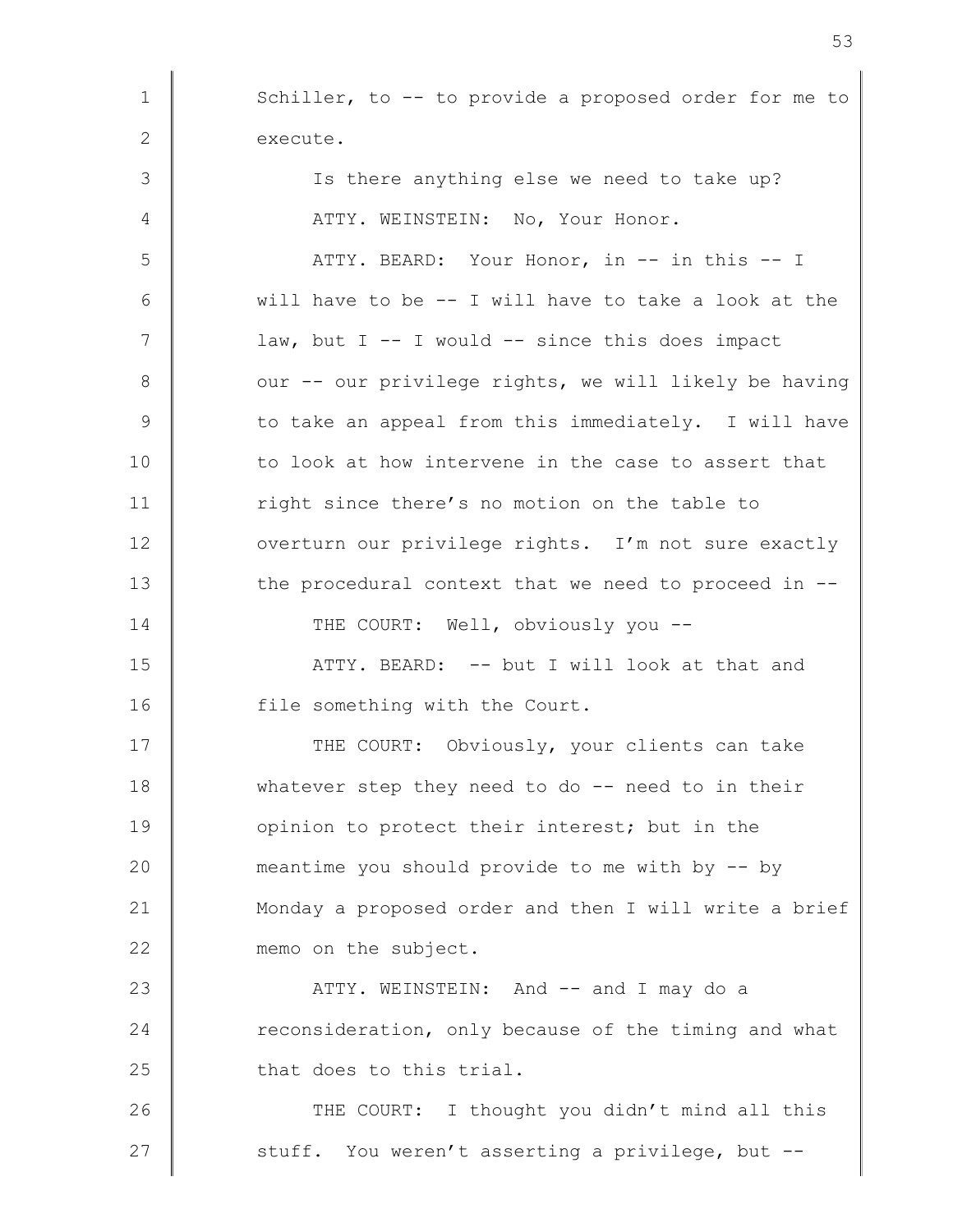| $\mathbf 1$    | ATTY. WEINSTEIN: No, Your Honor.                |
|----------------|-------------------------------------------------|
| $\sqrt{2}$     | ATTY. HOFFMAN: He asked for it to begin with.   |
| $\mathcal{S}$  | ATTY. WEINSTEIN: But I'm asserting the fact     |
| $\overline{4}$ | that this should've happened nine months ago.   |
| 5              | THE COURT: Okay.                                |
| 6              | ATTY. WEINSTEIN: That's what I'm asserting.     |
| $\overline{7}$ | THE COURT: That I -- that I understand. And I   |
| $\,8\,$        | did hear the explanation of the timing, too, so |
| $\mathsf 9$    | All right.                                      |
| 10             | ATTY. SCHILLER: Thank you. We'll submit, Your   |
| 11             | Honor.                                          |
| 12             | THE COURT: Court is in recess.                  |
| 13             | PROCEEDINGS ADJOURNED                           |
| 14             |                                                 |
| 15             |                                                 |
| 16             |                                                 |
| 17             |                                                 |
| 18             |                                                 |
| 19             |                                                 |
| 20             |                                                 |
| 21             |                                                 |
| 22             |                                                 |
| 23             |                                                 |
| 24             |                                                 |
| 25             |                                                 |
| 26             |                                                 |
| 27             |                                                 |
|                |                                                 |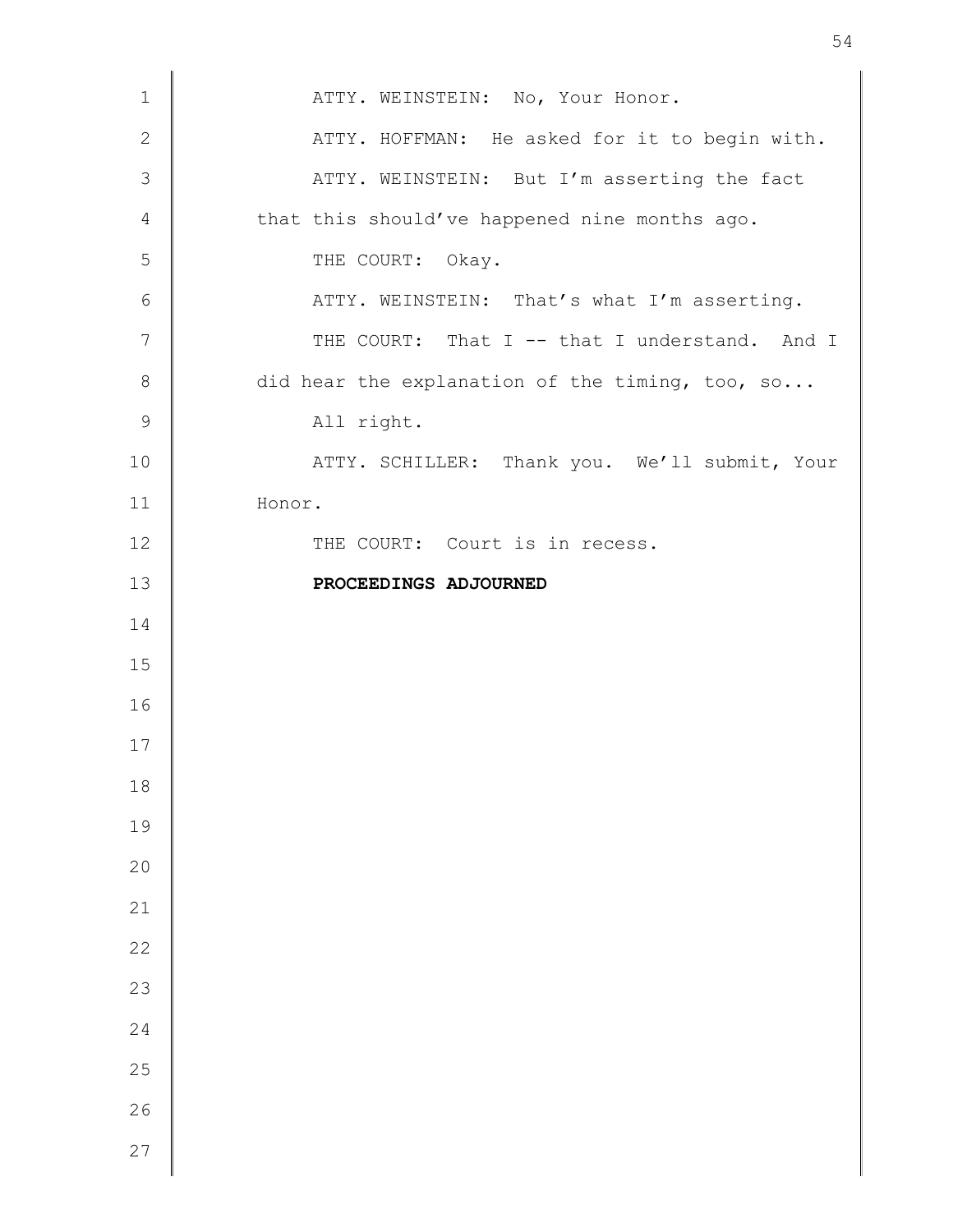DOCKET NO.: HHD CV 19 6104795 S : SUPERIOR COURT : JUDICIAL DISTRICT GHIO, WILLIAM, ET AL THE SERIES OF HARTFORD V. THARTFORD, CONNECTICUT LIBERTY INSURANCE UNDERWRITERS : MARCH 6, 2020 INC., ET AL

## C E R T I F I C A T I O N

 I hereby certify the foregoing 54 pages are a true and correct transcription of the audio recording of the above-referenced case, heard in Superior Court, Judicial District of Hartford, at Hartford, Connecticut, before the Honorable Thomas G. Moukawsher, Judge, on the 6<sup>th</sup> day of March 2020.

Dated this 9th day of March 2020 in Hartford, Connecticut.

 $\mathcal{L}_\mathcal{L} = \{ \mathcal{L}_\mathcal{L} \mid \mathcal{L}_\mathcal{L} \in \mathcal{L}_\mathcal{L} \}$ 

 Sabrina Agbede Court Recording Monitor